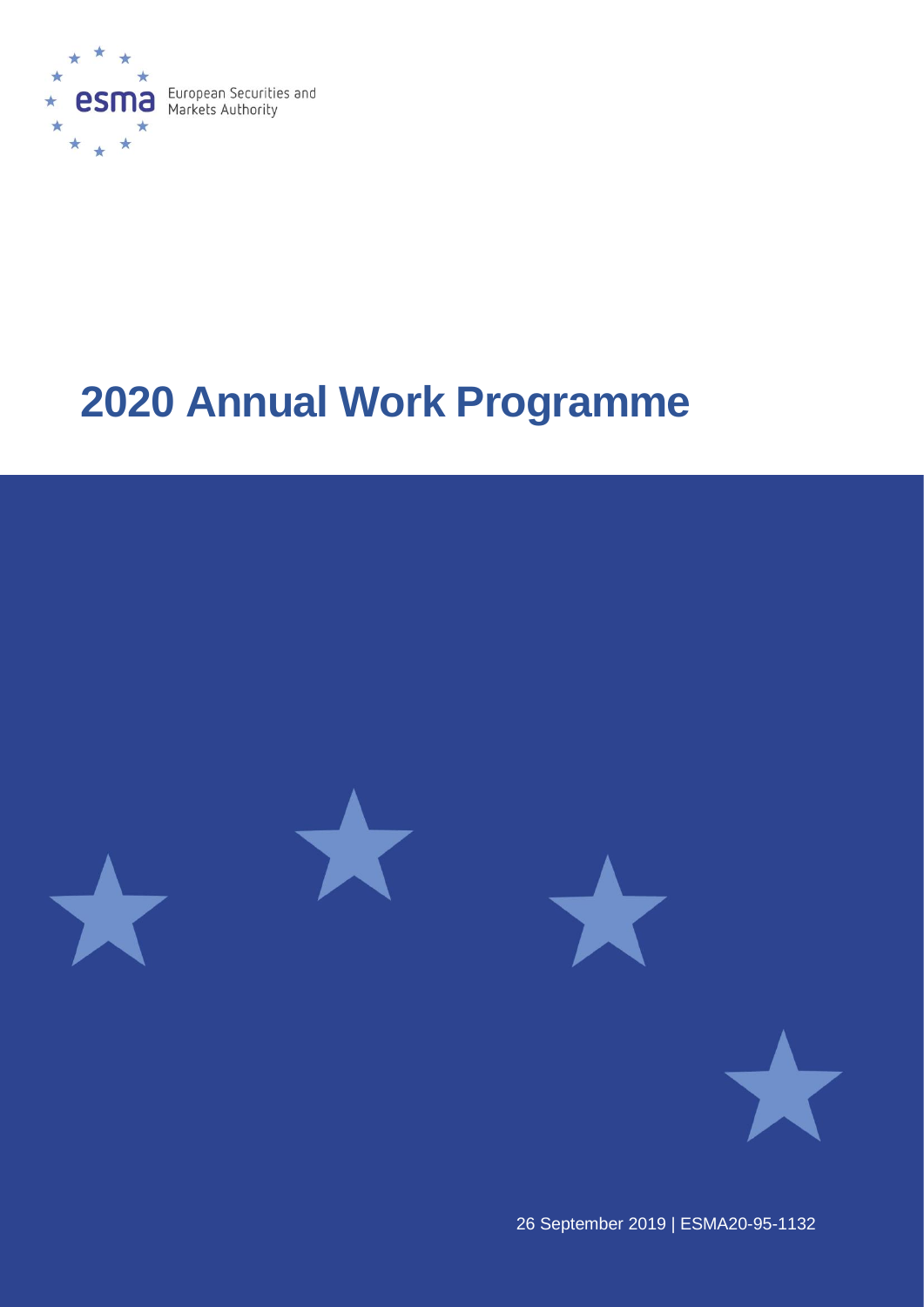

## **Contents**

| 1     | Foreword and general context                                  | 4  |
|-------|---------------------------------------------------------------|----|
| 2     | <b>Mission statement</b>                                      | 8  |
| 3     | 2020 planned resources                                        | 9  |
| 4     | Work Programme 2020                                           | 10 |
| 4.1   | New mandates                                                  | 10 |
| 4.1.1 | <b>ESAs' Review</b>                                           | 10 |
| 4.1.2 | <b>EMIR 2.2</b>                                               | 13 |
| 4.1.3 | Cross-border funds distribution                               | 14 |
| 4.1.4 | Investment Firms Framework (IFR)                              | 14 |
| 4.1.5 | Sustainable Finance                                           | 15 |
| 4.2   | Promoting supervisory convergence                             | 16 |
| 4.2.1 | Post-Trading                                                  | 16 |
| 4.2.2 | Market Integrity                                              | 17 |
| 4.2.3 | <b>Secondary Markets</b>                                      | 18 |
| 4.2.4 | <b>Investor Protection and Intermediaries</b>                 | 19 |
| 4.2.5 | <b>Investment Management</b>                                  | 20 |
| 4.2.6 | <b>Market Data</b>                                            | 21 |
| 4.2.7 | <b>Corporate Finance and Securitisation</b>                   | 21 |
| 4.2.8 | <b>Corporate Reporting</b>                                    | 23 |
| 4.2.9 | Horizontal supervisory convergence work and peer reviews      | 24 |
| 4.3   | Assessing risks to investors, markets and financial stability | 26 |
| 4.3.1 | <b>Financial Innovation and Product Risk Analysis</b>         | 26 |
| 4.3.2 | <b>Risk Monitoring and Analysis</b>                           | 27 |
| 4.3.3 | Data Management and statistics                                | 28 |
| 4.4   | Completing a single rulebook for EU financial markets         | 29 |
| 4.4.1 | Post-Trading                                                  | 29 |
| 4.4.2 | <b>Market Data</b>                                            | 30 |
| 4.4.3 | <b>Investor Protection and Intermediaries</b>                 | 30 |
| 4.4.4 | <b>Secondary Markets</b>                                      | 31 |
| 4.4.5 | Market Integrity                                              | 32 |
| 4.4.6 | <b>Investment Management</b>                                  | 32 |
| 4.4.7 | <b>Corporate Finance</b>                                      | 32 |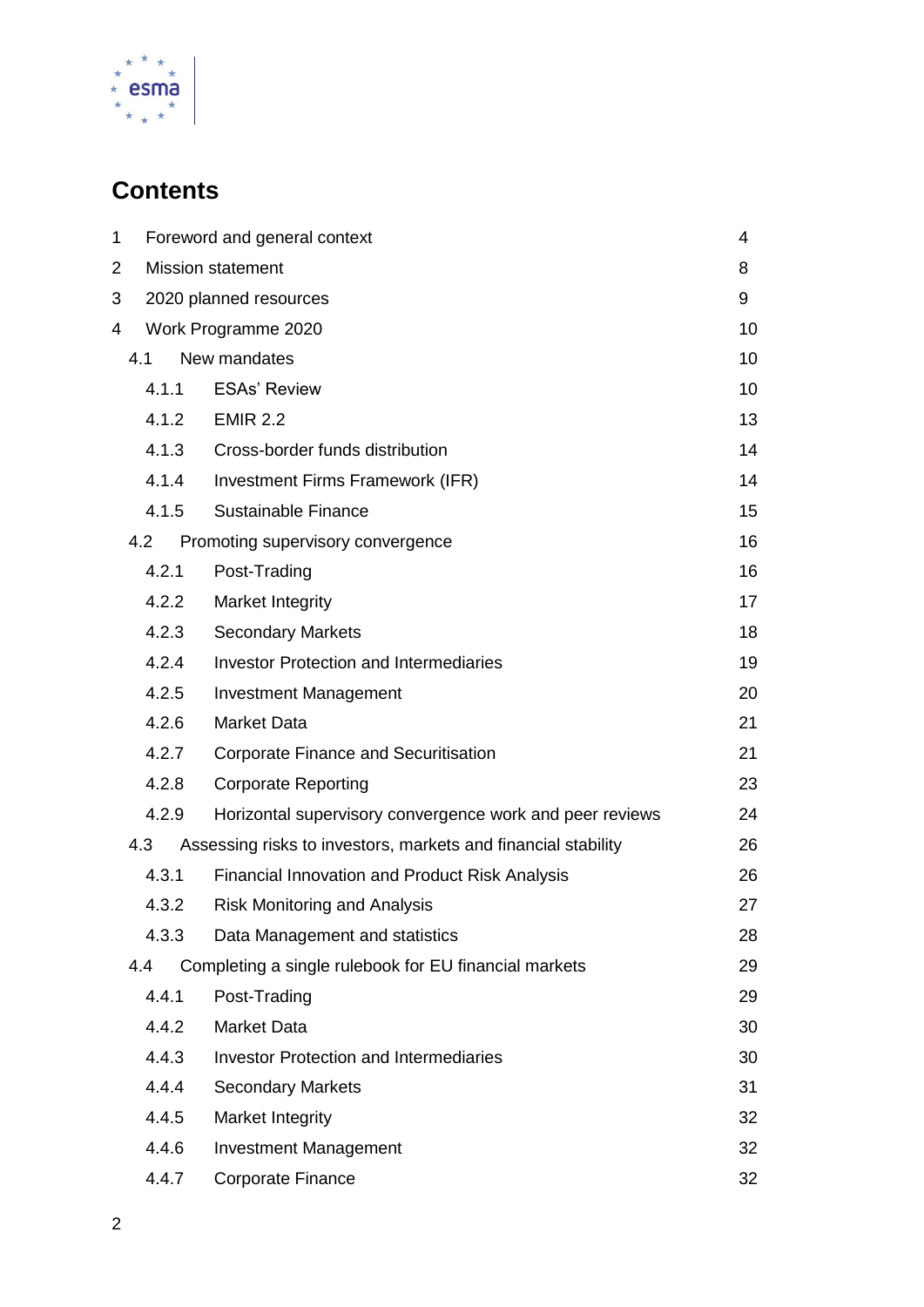

|                                                              | 4.4.8 | <b>Corporate Reporting</b>                                    | 33 |
|--------------------------------------------------------------|-------|---------------------------------------------------------------|----|
| 4.4.9<br>Policy activity to support our supervisory mandates |       |                                                               | 33 |
| 4.5                                                          |       | Directly supervising specific financial entities              | 35 |
|                                                              | 4.5.1 | <b>Credit Rating Agencies</b>                                 | 35 |
|                                                              | 4.5.2 | <b>Trade Repositories under EMIR</b>                          | 36 |
|                                                              | 4.5.3 | <b>Trade Repositories under SFTR</b>                          | 37 |
|                                                              | 4.5.4 | Securitisation repositories under Securitisation Regulation   | 38 |
|                                                              | 4.5.5 | Third-country CCP recognition                                 | 38 |
|                                                              | 4.5.6 | Third-country CSD recognition                                 | 39 |
| 4.6                                                          |       | ESMA as an organisation                                       | 40 |
|                                                              | 4.6.1 | UK withdrawal from the European Union and future relationship | 40 |
|                                                              | 4.6.2 | <b>Corporate Affairs</b>                                      | 41 |
|                                                              | 4.6.3 | Legal                                                         | 42 |
|                                                              | 4.6.4 | <b>Human Resources</b>                                        | 43 |
|                                                              | 4.6.5 | <b>Finance and Procurement</b>                                | 43 |
|                                                              | 4.6.6 | <b>Facility Management</b>                                    | 44 |
|                                                              | 4.6.7 | Information and Communication Technologies                    | 44 |
|                                                              |       | Annex I. Human Resources                                      | 45 |
|                                                              |       | Annex II. Draft budget                                        | 46 |
| Annex III. ESMA's Key Performance Indicators                 |       | 47                                                            |    |
|                                                              |       | Annex IV. Acronyms                                            |    |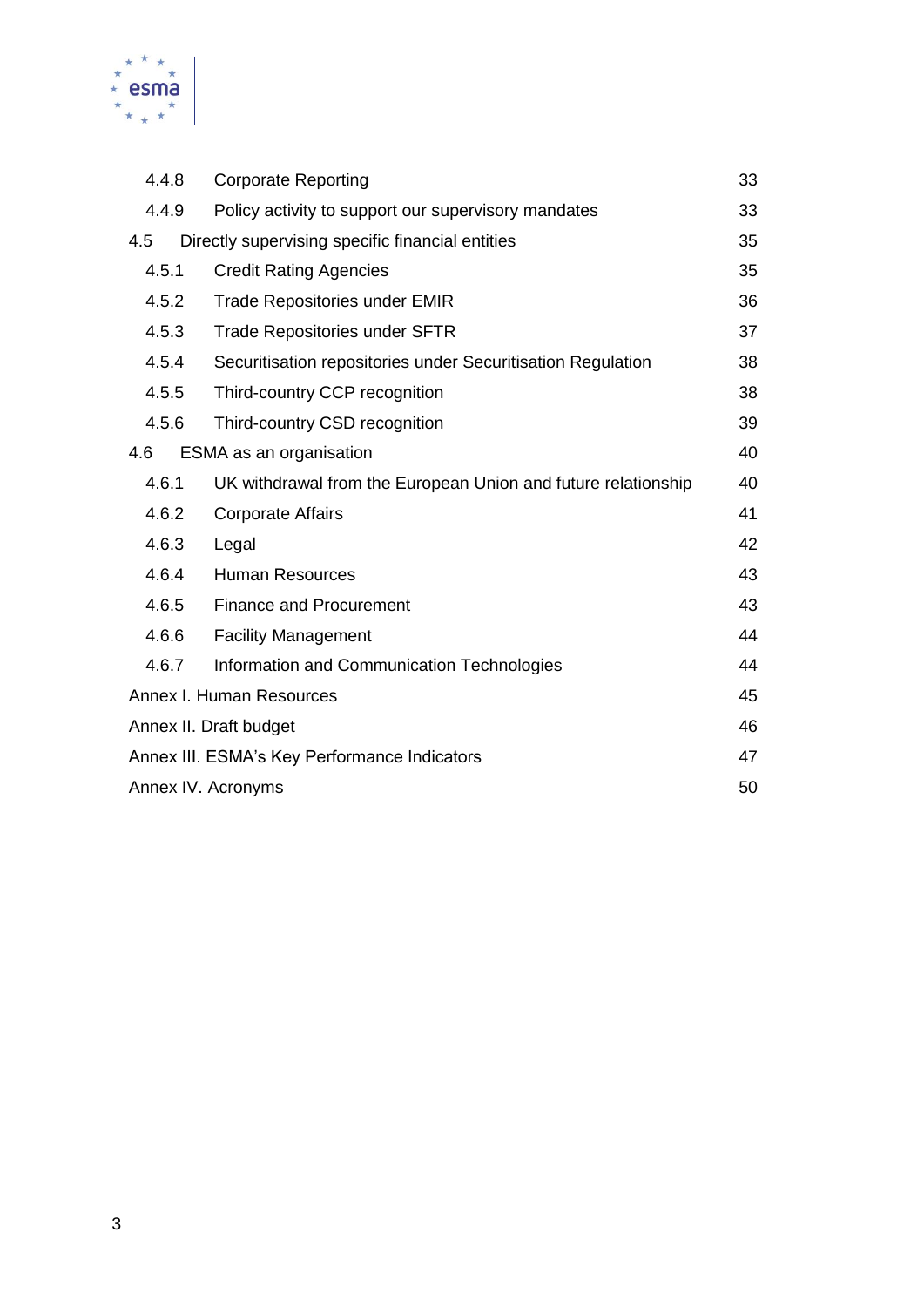

## <span id="page-3-0"></span>**1 Foreword and general context**

The European Securities and Markets Authority (ESMA) was founded in 2011. In its initial setup period up to 2015, its emphasis was on building a single rulebook for EU financial markets and on establishing itself as a credible direct supervisor. In accordance with ESMA's Strategic Orientation 2016-2020, ESMA has since shifted its focus increasingly onto its other two main activities: supervisory convergence and assessing risks.

In 2019, the European Council, Parliament and Commission reached a political agreement on the ESAs' Review, and on EMIR 2.2. Under the Capital Markets Union (CMU), Sustainable Finance, and Fintech Actions Plans, agreement was also reached on new tasks for ESMA on Cross-border funds distribution, on the Investment Firms Framework and on the Sustainable Finance Disclosure Regulation.

The amendment of ESMA's founding regulation will transform the role of ESMA with significant impacts on its governance, organisational structure and mission from 2020. ESMA will have an enhanced role in fields such as direct supervision, supervisory convergence, investor protection, relations with third countries, and technological innovation.

The second significant evolution concerns the adoption of EMIR 2.2 which will require ESMA to build capacities to implement a new regulatory framework, supervise Third Country Central Counterparties and increase its convergence role regarding EU CCPs.

Much of ESMA's attention in 2020 will therefore be on ensuring that these new responsibilities, and the governance and organisational changes they imply, are initiated and developed to the highest quality standard.

Strengthened by its new founding regulation, ESMA, along with the National Competent Authorities, will continue its focus on supervisory convergence, identifying areas for improved consistency of supervisory outcomes across the EU and deploying its toolbox for taking action. In particular, ESMA will continue to ensure standardised, high-quality data and will intensify work towards using its data and quantitative analysis across all its activities.

Although its impact is still uncertain, it is clear that the UK's decision to withdraw from the EU will have a significant impact upon the EU's financial markets. At the time of writing, the shape of the UK's future relationship to the EU is still unknown. While ESMA's objectives of investor protection, orderly markets and financial stability will not be changed by Brexit, ESMA may need to adapt some of its activities in 2020 to new developments regarding Brexit.

Finally, given the new EU Parliament and new Commission, ESMA keeps some flexibility in its planned work programme in order to respond to potential new initiatives, such as those relating to the Capital Markets Union.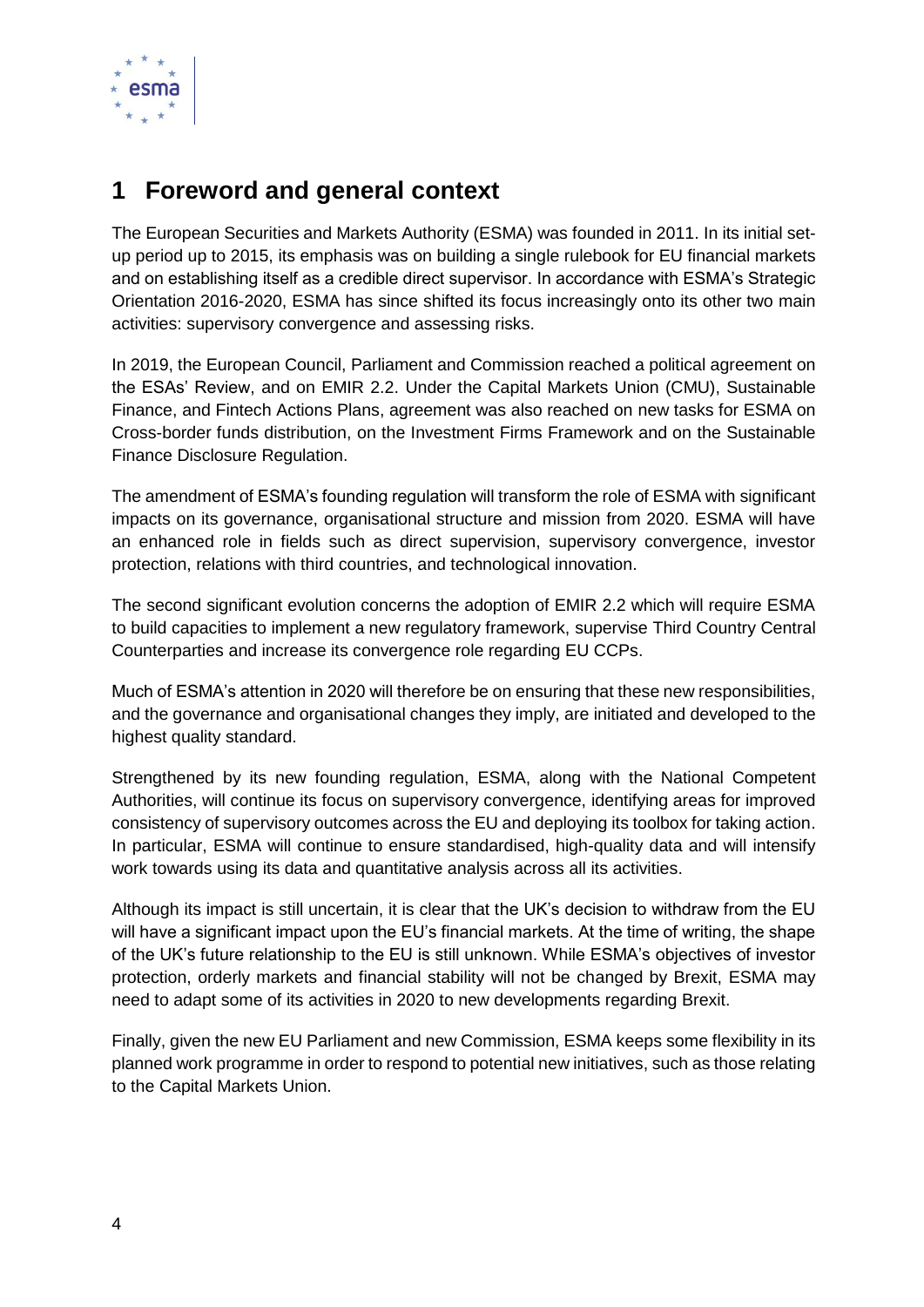

## **Key priorities for ESMA in 2020:**

2020 will be marked by the implementation of the significant new mandates that were agreed by the co-legislators and which are bringing new tasks in all four main ESMA activities. The changes brought to ESMA by this new legislation is significant and responding to them will be a significant workload in 2020, as well as a key priority for ESMA. In addition to granting ESMA specific additional missions and powers, they will require ESMA to adapt its organisation and governance to integrate the changes coming from the revised legislation and prepare for the usage of its new powers

In addition, the decision of the UK to leave the European Union is changing financial markets in Europe and ESMA will continue to prioritise responding to the risks and challenges posed by Brexit. As the specific actions that may need to be taken are uncertain, this work could potentially have an impact on ESMA's other planned priorities.

#### **Supervisory Convergence**

ESMA's 2020 priorities in its supervisory convergence activity will be to:

- implement its strengthened convergence and co-ordination powers under the new founding regulation and foster exchanges on supervisory and enforcement matters;
- detect and handle issues that emerge in the application of the MiFID II/MiFIR framework for secondary markets and investor protection, together with developing a common understanding of arising supervisory challenges;
- invest high efforts in achieving a common interpretation of rules, bringing consistency in National Competent Authorities (NCAs)' supervision and enforcement around investor protection, including cost and performance looked at from a transversal perspective;
- continue giving attention to the quality of reported data, as a precondition to data-driven supervision, through action plans, methodologies, having also regard to the outcome of the EMIR data quality peer review; and
- monitor market developments to drive ESMA's convergence initiatives for financial innovation concentrating on regulation and supervision of ICOs and crypto assets, innovative FinTech business models, national innovation hubs and regulatory sandboxes, cyber security and cyber resilience.

#### **Risk Assessment**

In the activity of assessing risks, ESMA's focus will be to ensure it makes good use of the data collected. ESMA's risk assessment draws on data and statistics sourced and managed through an integrated approach, ensuring high quality, efficient management, and an effective use, especially of the proprietary data that ESMA collects.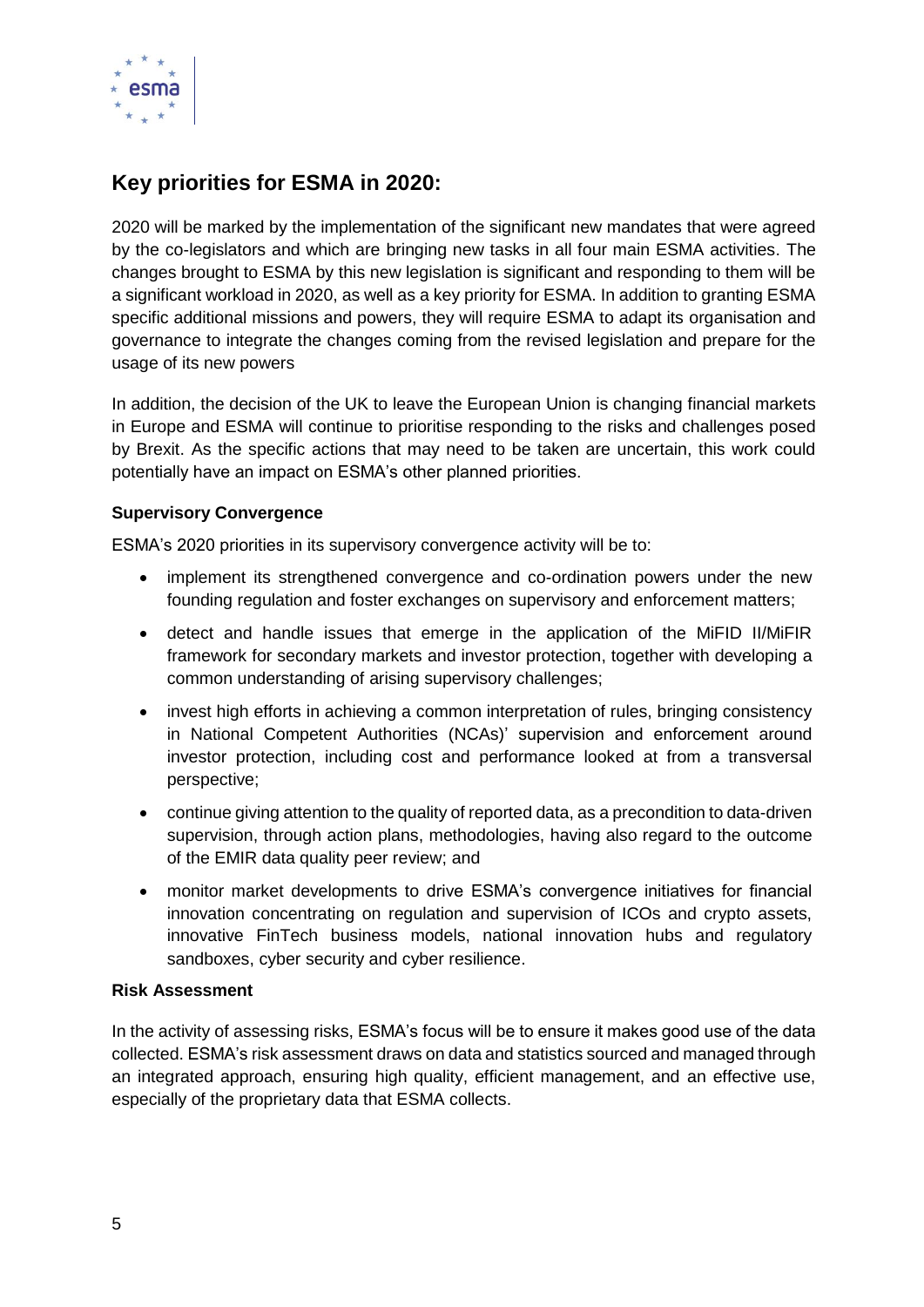

#### **Single Rulebook**

ESMA still has several regulatory tasks under the European Commission's action plans on the Capital Markets Union, Fintech, and Sustainable Finance. It will prioritise those areas of its single rulebook work that contribute to those action plans. In addition, the EMIR Review and the resulting EMIR Refit and EMIR 2.2 will require ESMA to develop several technical standards and technical advice. Finally, following the start of the work on the MiFID II/MIFIR and MAR review reports in 2019, ESMA will focus in 2020 on providing advice to the Commission covering key provisions of MiFID II/MiFIR and MAR.

#### **Direct Supervision**

As a direct supervisor, ESMA will continue its registration and supervision of Credit Rating Agencies (CRAs), TRs under EMIR and SFTR, and Securitisation Repositories, as well as the recognition of third-country Central Counterparties (CCPs) and Central Securities Depositories (CSDs). In addition, supervisory activities regarding Tier 2 CCPs under EMIR 2.2 will commence.

ESMA will continue to focus its supervisory work on the rating processes, the IT processes, the governance, the internal controls and the information security, assessing potential risks identified in these areas.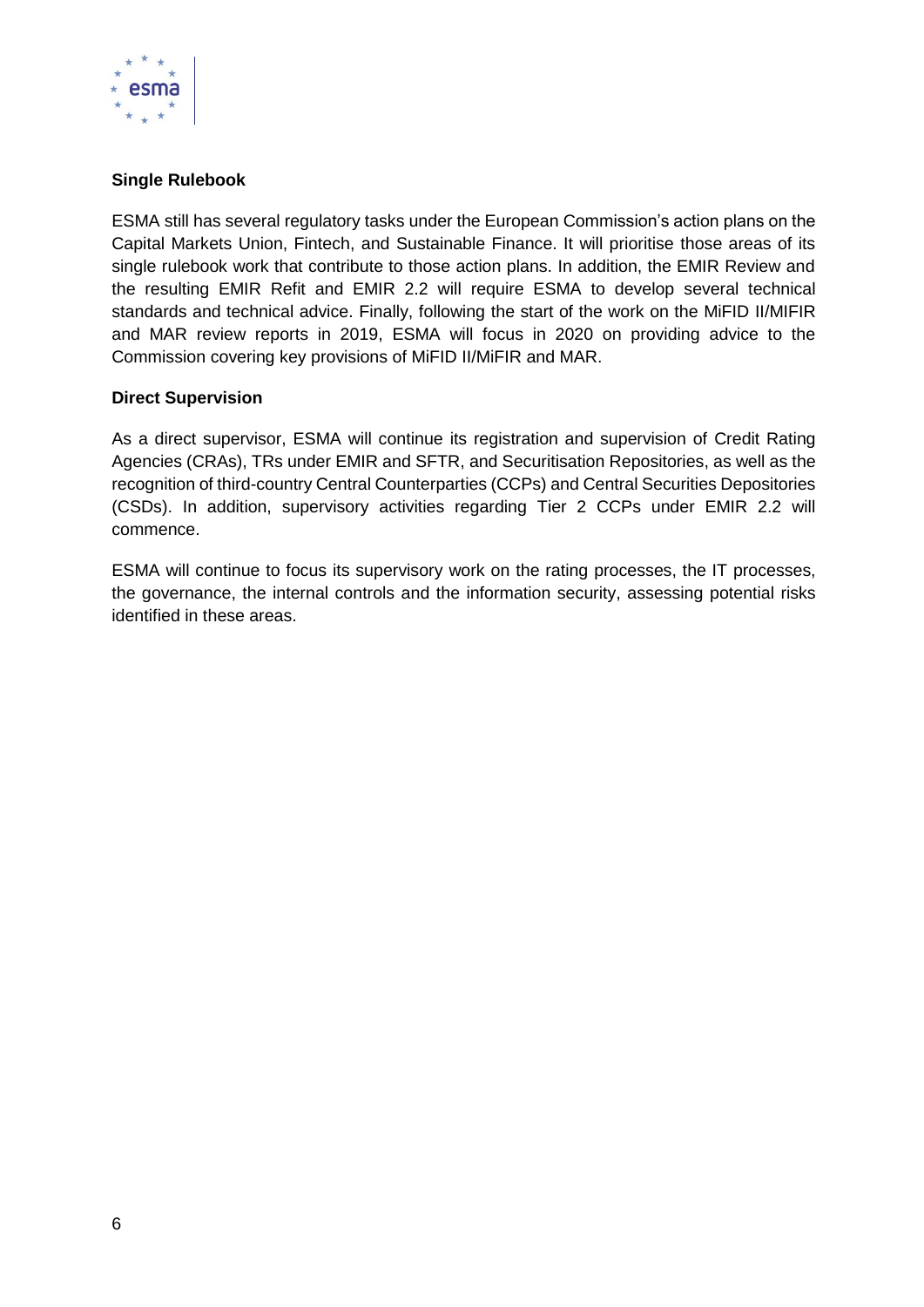

| <b>New mandates</b>                 | . Implementation of ESMA's new mandates                                                                                                                                                                                                                                                  |
|-------------------------------------|------------------------------------------------------------------------------------------------------------------------------------------------------------------------------------------------------------------------------------------------------------------------------------------|
|                                     |                                                                                                                                                                                                                                                                                          |
| <b>Supervisory</b><br>Convergence   | •Strengthening of convergence powers based on<br>the new ESMA Regulation<br>• Ensuring consistency in the application of MiFID<br><b>II/MiFIR for secondary markets</b><br>• Performance and Cost of retail investment<br>products<br>•Data-driven supervision<br>• Financial innovation |
|                                     |                                                                                                                                                                                                                                                                                          |
| Assessing<br><b>Risks</b>           | • Annual statistical report series based on EMIR,<br>AIFMD and MiFID II data.<br>• Promoting co-operation on risk analysis.                                                                                                                                                              |
|                                     |                                                                                                                                                                                                                                                                                          |
| <b>Single</b><br><b>Rulebook</b>    | •Capital Markets Union Action Plan, Fintech Action<br>Plan and Sustainable Finance Action Plan<br>•EMIR 2.2 and EMIR Refit<br>•Review of MIFID II/MIFIR                                                                                                                                  |
|                                     |                                                                                                                                                                                                                                                                                          |
| <b>Direct</b><br><b>Supervision</b> | ·Supervision and registration of CRAs, TRs, entities<br>under the Securitisation Regulation and SFTR<br>•Recognition of third-country CCPs and supervision of<br>Tier 2 CCPs under EMIR 2.2                                                                                              |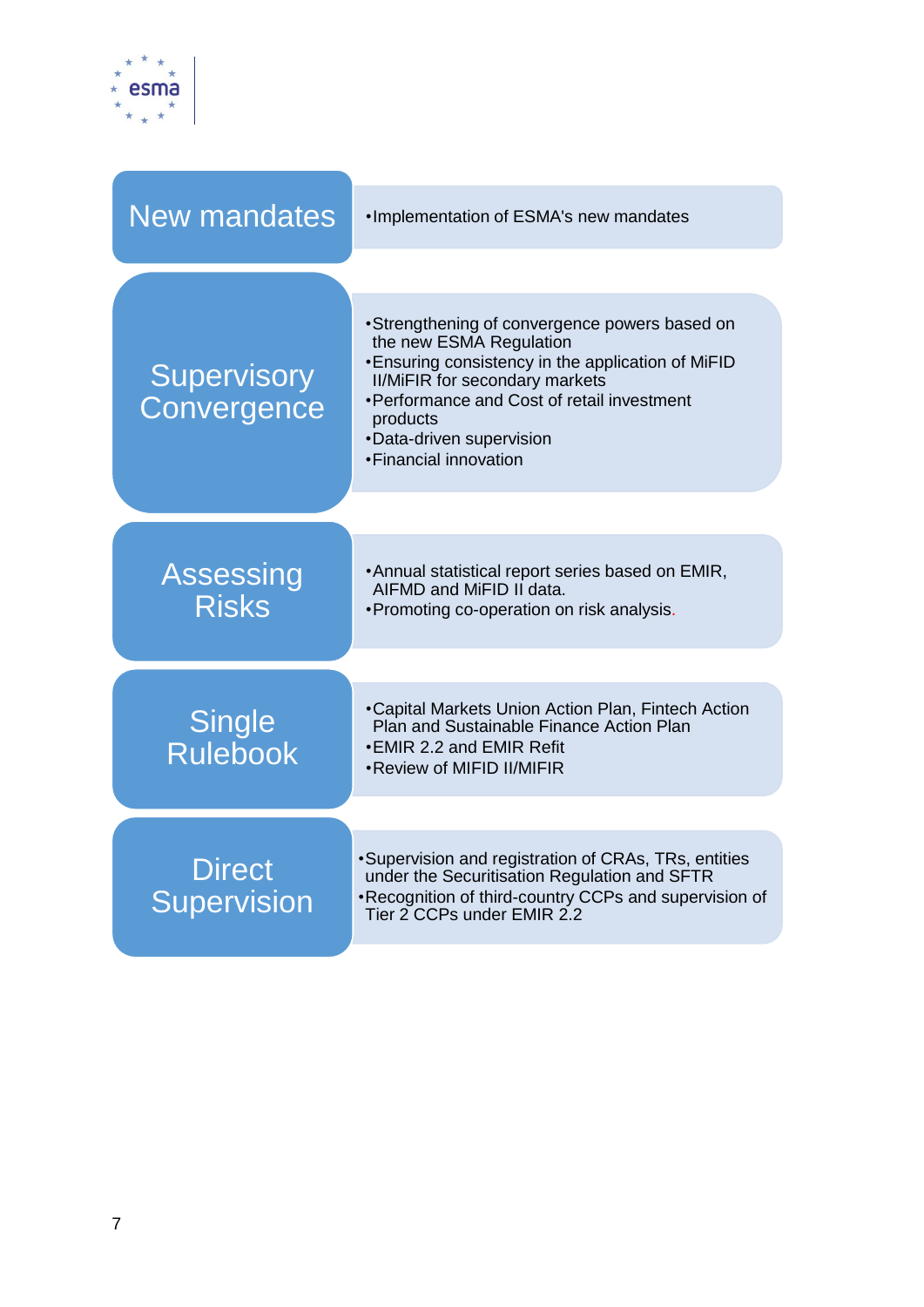

## <span id="page-7-0"></span>**2 Mission statement**

Τ

**One mission:** to enhance investor protection and promote stable and orderly financial markets.

**Three objectives:** Investor Protection, Orderly Markets and Financial **Stability** 

#### **Four activities**:

- (1) Promoting supervisory convergence
- (2) Assessing risks to investors, markets and financial stability
- (3) Completing a single rulebook for EU financial markets
- (4) Directly supervising specific financial entities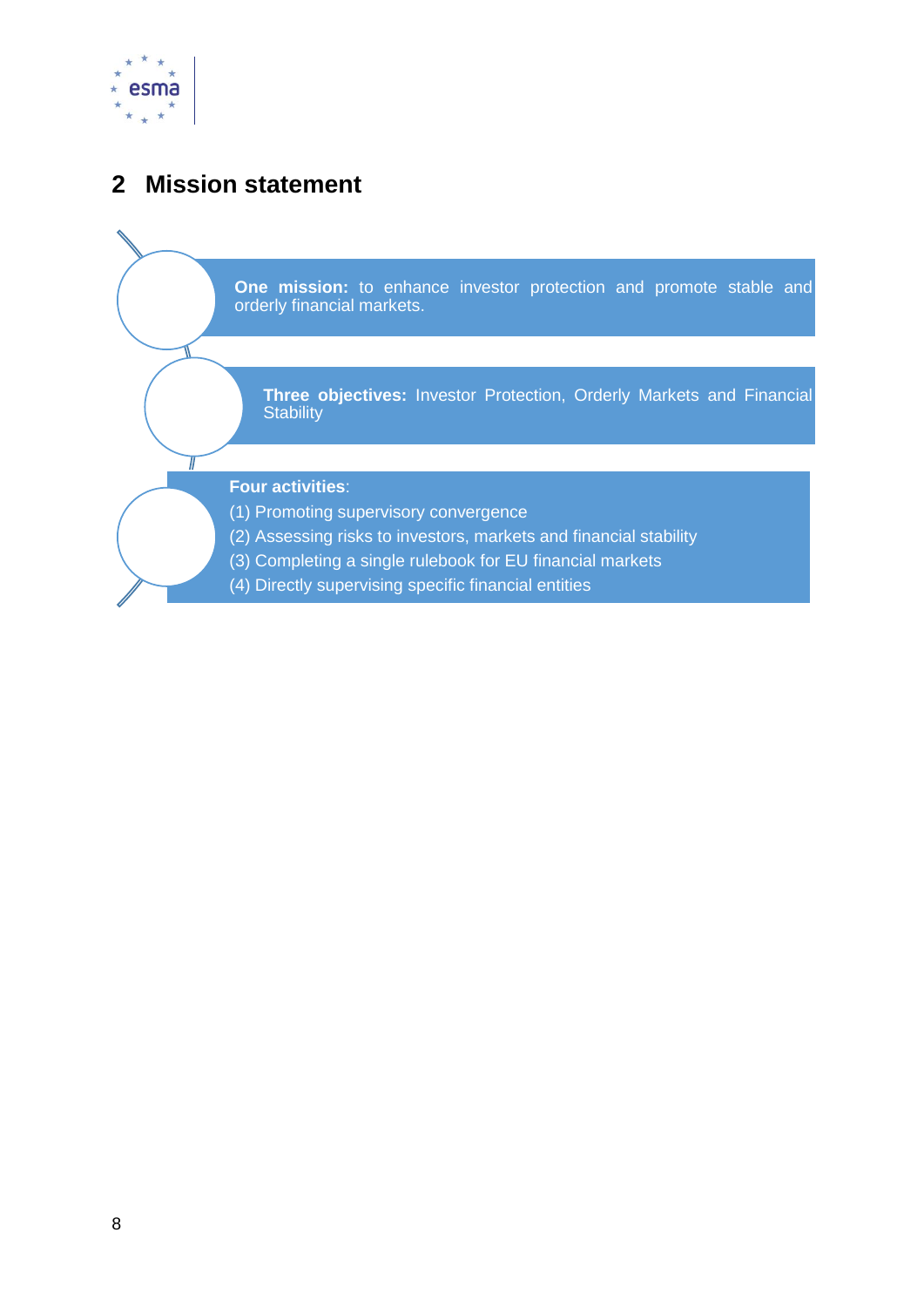

## <span id="page-8-0"></span>**3 2020 planned resources**

On 31 January 2019 ESMA provided a multi-annual 'Programming Document' to the EU institutions. This included a multi-annual work programme with financial and staffing outlook for 2021 and 2022, as well as a detailed annual work programme with a budget and staffing request for 2020. ESMA's resources for 2020 will become final once the EU budget as a whole is decided upon at the end of 2019.

The budget of 2020 reflects ESMA's 2016-2020 Strategic Orientation, which described a shift from focussing on single rulebook work to ESMA's other activities - notably supervisory convergence and risk assessment - which is gradually taking place over the period. In addition, the budget related to the ESAs' Review and EMIR 2.2, as well as the other newly approved legislations, were integrated into ESMA's 2020 budget request.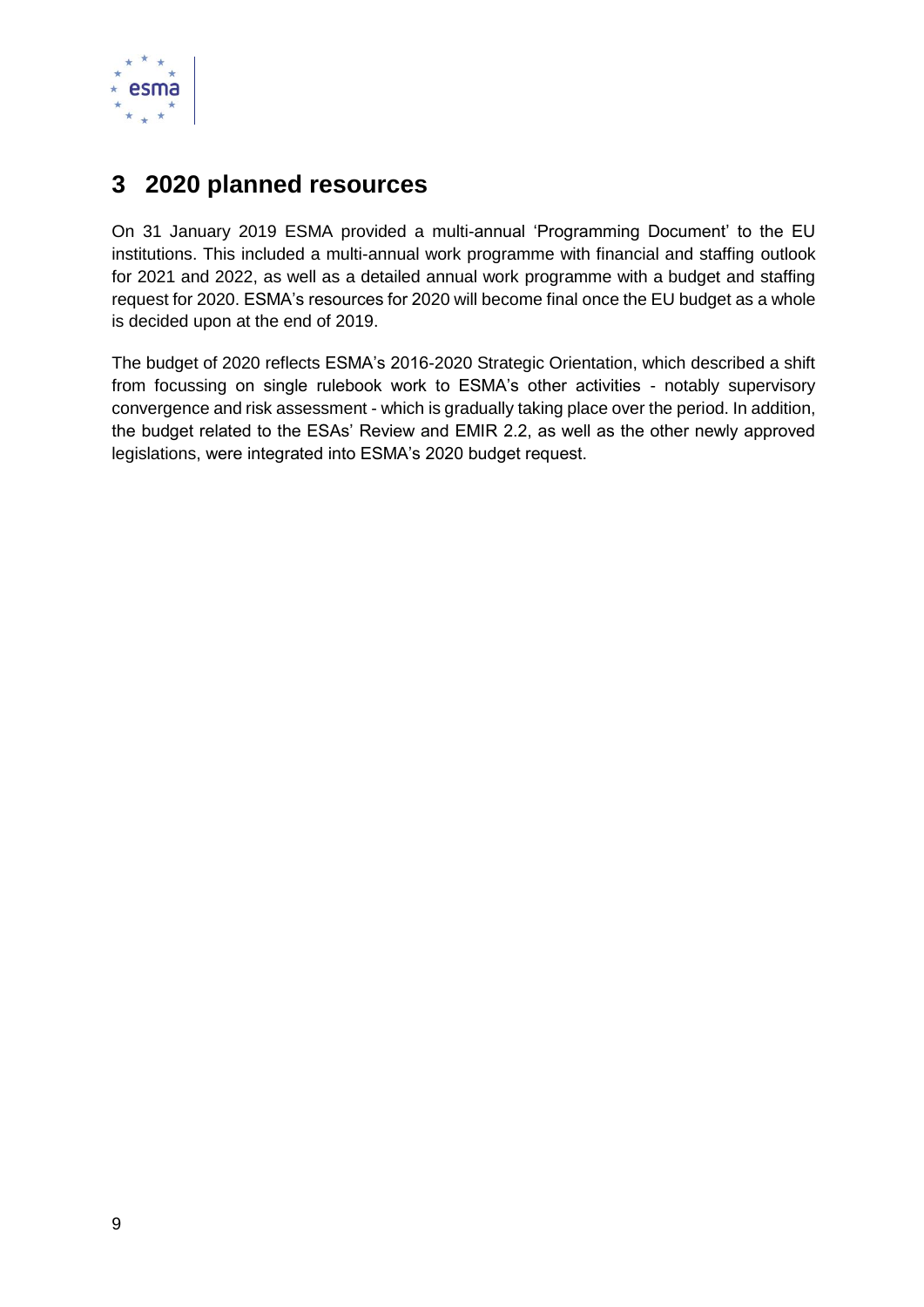

## <span id="page-9-0"></span>**4 Work Programme 2020**

This section provides details on the tasks to be undertaken under ESMA's activities in 2020.<sup>1</sup>

### <span id="page-9-1"></span>**4.1 New mandates**

In 2019 the Council of the EU and the European Parliament agreed on several additional mandates for ESMA.

#### <span id="page-9-2"></span>**4.1.1 ESAs' Review**

| <b>Key objectives</b> | Ensure a successful implementation of the new mandates by:<br>Operationalising the new tasks and powers, e.g. regarding<br>$\bullet$<br>and sustainability, amended<br>technology<br>qovernance<br>arrangements, enhanced supervisory convergence tools and<br>mandates that are included in the ESA Review legislation,<br>applicable from 1 January 2020.<br>Preparing the implementation of the new direct supervisory<br>$\bullet$ |
|-----------------------|----------------------------------------------------------------------------------------------------------------------------------------------------------------------------------------------------------------------------------------------------------------------------------------------------------------------------------------------------------------------------------------------------------------------------------------|
|                       | tasks and powers included in the ESA Review legislation, i.e.<br>Benchmarks and Data Service Providers, which will come into<br>force on 1 January 2022.                                                                                                                                                                                                                                                                               |

Following the political agreement reached in the EU legislative process in the first half of 2019 and the expected final adoption by the co-legislators in the second half of 2019 of the review of the Regulations founding the European Supervisory Authorities (ESAs) and in particular ESMA, one of the tasks of ESMA in 2020 will be to adapt its organisation and governance to integrate the changes coming from the revised legislation and prepare for the usage of its new powers.

The following paragraphs list the expected tasks related to the ESAs' Review in 2020:

#### **Governance**

The ESA Review legislation will have an important impact on the governance of ESMA. As of 2020 the Board of Supervisors will be able to set up peer review committees, establish specific committees for the Management Board, Breach of Union law and mediation and there will be increased transparency on conflicts of interest and professional secrecy. The Management Board will have a revised mandate through which it can, amongst others, set

-

<sup>1</sup> Budget and staff have not been allocated to the sub-activities, as Activity Based Budgeting (ABB) has not been implemented for the year of 2020.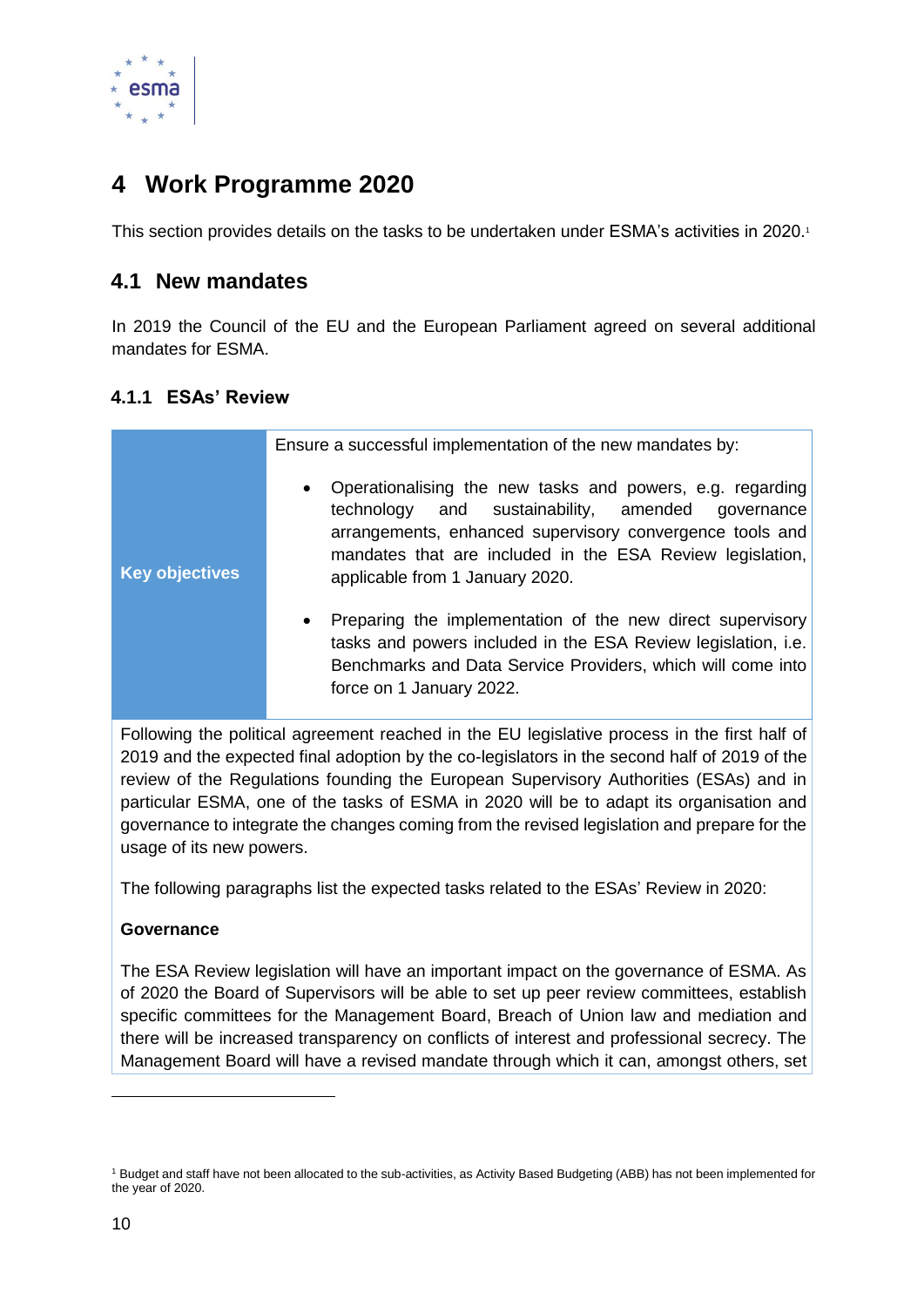

up internal committees and co-ordination groups and give opinions and make proposals on matters to be decided by the Board of Supervisors. Changes will also be made to the SMSG, the Joint Committee (JC) of the ESAs, and the Board of Appeal. ESMA will adapt the rules of procedure of all those statutory bodies and implement them in 2020.

#### **Supervisory Convergence**

As a result of the ESAs' Review, ESMA will enhance its existing supervisory convergence tools, such as peer reviews and Q&As.

In addition, ESMA will deploy new tools aiming at achieving supervisory convergence through a more co-ordinated supervision (and enforcement) of securities markets across all the Member States. This will include setting up Co-ordination Groups: in particular, ESMA will play a co-ordination role in relation to orders, transactions and activities with significant cross-borders effect. Moreover, having in mind current market developments and trends as well as identified key cross-border risks to its objectives, ESMA will prepare Union Strategic Supervisory Priorities for 2021. This will imply developing a comprehensive risk-based methodology to identify supervisory convergence issues and set reasoned priorities in addressing them. It will also start developing an EU supervisory handbook, which will set out best practices, methodologies and processes per area under ESMA's remit.

#### **Investor protection**

As of the entry into force of the ESAs' Review legislative package, ESMA will receive additional mandates regarding investor protection, which include the co-ordination of mystery shopping, the development of retail risk indicators, and the collection, analysis and reporting on consumer trends. In 2020 ESMA will prepare for the implementation of those new mandates and start using them by the end of the year.

#### **Equivalence**

ESMA will start implementing new tasks regarding equivalence assessments of third-country regulatory and supervisory frameworks. These tasks will include: (i) assisting the Commission in the preparation of equivalence decisions, (ii) monitoring and informing the European Parliament, Council and Commission on regulatory and supervisory developments in third countries regarding which an equivalence decision has been adopted, and (iii) contributing to united, common, consistent and effective representation of the Union's interest in international fora (IOSCO, FSB).

#### **Transversal topics**

Pursuant to the ESAs' Review legislative package, as of 2020, ESMA will further embed three topics in its activities:

**Technological innovation**: ESMA will take account of technological innovation in performing its tasks and contribute to a common European approach towards technological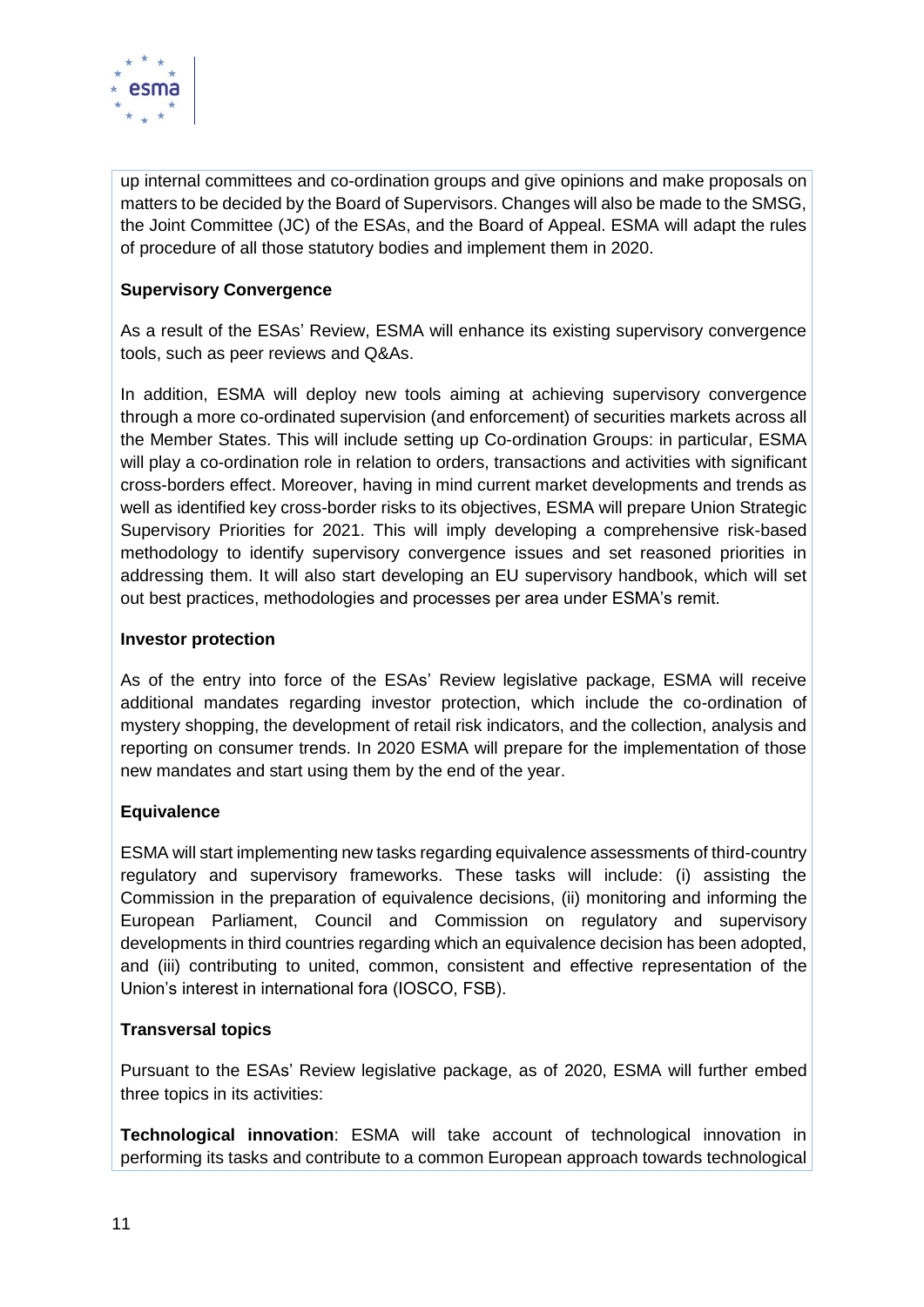

innovation. In addition, ESMA will promote information sharing among NCAs regarding cyber threats and contribute to a Union Financial Data Strategy.

**Sustainable finance**: ESMA will need to take into account risks related to environmental, social and governance related factors in performing its tasks. In addition, ESMA will provide guidance on how to embody sustainability considerations in relevant EU financial legislation and promote coherent implementation of these provisions.

**Proportionality**: In its activities, ESMA will further incorporate proportionality in all its actions, by taking into account the nature, scale and complexity of risks, business practices, business models and size of financial sector operators and markets. A committee will advise ESMA on this topic.

#### **New direct supervisory tasks and powers**

Two new direct supervisory powers will start for ESMA on 1 January 2022. In 2020, ESMA will therefore start preparing for the implementation of those new powers.

**Benchmarks**: ESMA will prepare for the direct supervision of EU critical benchmarks and their administrators. In addition, ESMA will be responsible for the recognition of third-country benchmarks. As part of this work, ESMA will prepare the internal organisational structure, set up the required processes and systems, deliver five new RTS and ensure a proper transition of supervisory duties from NCAs to ESMA.

**Data Service Providers**: In 2022, ESMA will also have the supervisory powers to authorise and supervise different types of data service providers, i.e. Approved Publication Arrangements, Authorised Reporting Mechanisms and Consolidated Tape Providers. Preparation for these tasks began in 2019 and will continue into 2021. As part of this work, ESMA will prepare the internal organisational structure, set up the required processes and systems, deliver draft implementing and regulatory technical standards and ensure a proper transition of supervisory duties from NCAs to ESMA. The exact scope of the supervised entities will be further defined via level 2 legislation.

|                     | Governance: implementation of the new governance structure<br>at the beginning of 2020, including policies, procedures and<br>terms of reference reflecting the changes.                                                                                                                                                                                                                                     |
|---------------------|--------------------------------------------------------------------------------------------------------------------------------------------------------------------------------------------------------------------------------------------------------------------------------------------------------------------------------------------------------------------------------------------------------------|
| <b>Main outputs</b> | - Supervisory Convergence: revision of<br>review<br>peer<br>methodologies; set-up of a web-based tool for the submission<br>and publication of Q&As revision of processes and procedures<br>or the creation of new ones; set-up of the processes required<br>for defining Union Strategic Supervisory Priorities; set-up of Co-<br>ordination Groups; and commence developing an EU<br>supervisory handbook. |
|                     | Investor protection: new risk indicators                                                                                                                                                                                                                                                                                                                                                                     |
|                     | New direct supervisory mandates regarding Benchmarks and<br>Service Providers: preparation of the<br>internal<br>Data                                                                                                                                                                                                                                                                                        |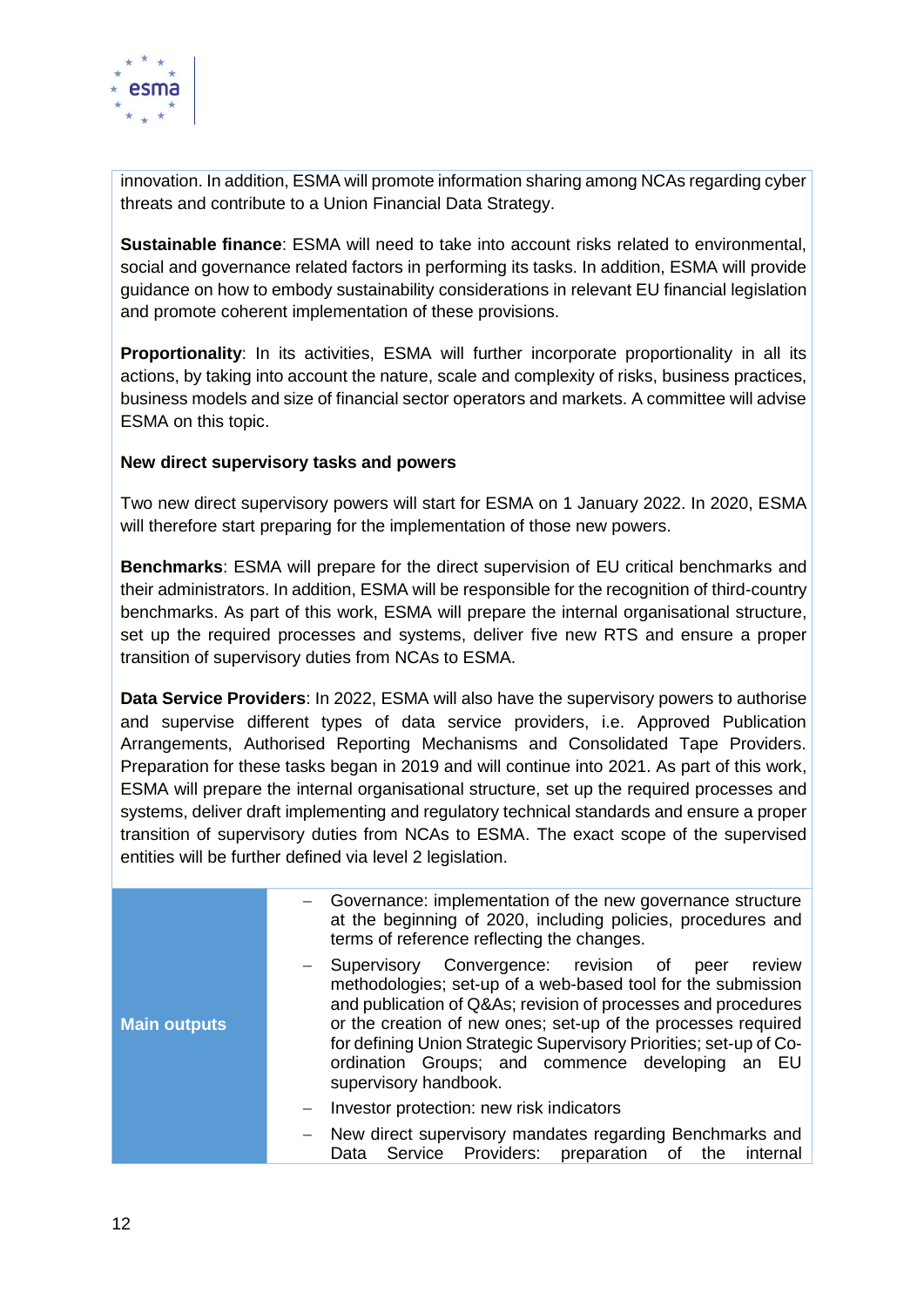

| organisational structure; set-up of the required processes and<br>systems; delivery of ITS, RTS and other legal acts.                                                                                                                            |
|--------------------------------------------------------------------------------------------------------------------------------------------------------------------------------------------------------------------------------------------------|
| - Equivalence: Implementation of the enhanced competences<br>regarding equivalence assessments and equivalence<br>monitoring, including reporting to the EU Institutions, as well as<br>broader activities in international fora as appropriate. |

#### <span id="page-12-0"></span>**4.1.2 EMIR 2.2**

|                  | Ensure an efficient and effective implementation of the new supervisory |
|------------------|-------------------------------------------------------------------------|
| Key objective(s) | and regulatory framework under EMIR 2.2 with regards to both EU and     |
|                  | third-country CCPs and of the corresponding governance.                 |

EMIR 2.2 changes how CCPs are regulated and supervised in the EU and introduces a greater role for ESMA with the corresponding new governance. In particular, it enhances the supervisory convergence work of ESMA with regards to EU CCPs and it enhances the recognition regime for third-country CCPs (TC-CCPs), in particular through the introduction of a new regime for what are called Tier 2 CCPs, i.e. TC-CCPs which are determined to be systemically important or likely to become systemically important for the financial stability of the Union or of one or more of its Member States.

ESMA started in 2019 to prepare and implement the new EMIR 2.2 framework and will continue to implement it throughout 2020.

First of all, ESMA's work with regards to EMIR 2.2 in 2020 will include regulatory work, such as the development, or amendment, of technical standards and technical advice as described in section 4.4.1, and the development of mandated guidelines to further specify the common procedures and methodologies for the supervisory review and evaluation process.

Secondly, it will also include significant supervisory convergence work with regards to EU CCPs that will be handled by the new CCP Supervisory Committee. The implementation and execution of the range of supervisory convergence responsibilities that have been introduced under the EMIR 2.2 text include for instance all the opinions to be developed following the consultations of NCAs on a range of supervisory topics and decisions, as well as the continued and enhanced co-ordination across all CCP colleges.

However, the bulk of the effort in 2020 and beyond will be to deal with the significant supervisory work related to the recognition and ongoing monitoring of TC-CCPs. Indeed, the scope and responsibilities of ESMA's work have been expanded under EMIR 2.2, as described in more details in section 4.4.5. In particular, this will include the tiering and the assessment of comparable compliance for systemically important Tier 2 CCPs, as well as the ongoing monitoring of their impact on the EU markets.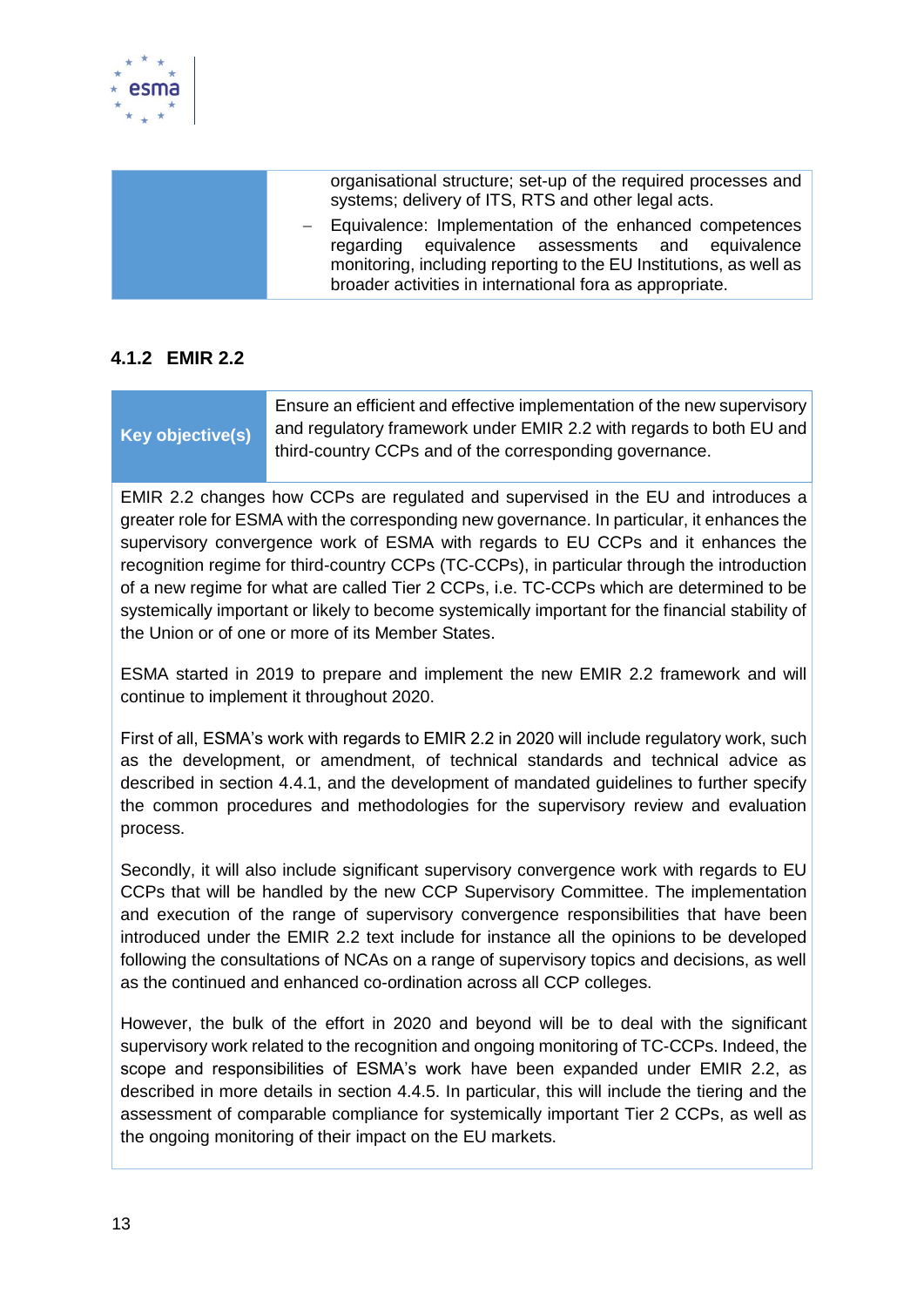

In EMIR 2.2 a new governance underpinning the new regulatory framework is introduced, notably the set-up of a CCP Supervisory Committee. As recognised within the EMIR 2.2 legislative text and associated financial fiche, this will require an important increase of resources and to adapt the ESMA organisation accordingly. ESMA's TC-CCP activity will be funded by fees charged to TC-CCP applicants.

|                     | Finalisation of the new regulatory regime (i.e. level 2 measures)<br>Implementation of the new governance with the introduction of<br>the CCP Supervisory Committee                                          |
|---------------------|--------------------------------------------------------------------------------------------------------------------------------------------------------------------------------------------------------------|
| <b>Main outputs</b> | - Execution of enhanced supervisory convergence work through<br>the use of opinions on a wide range of topics and continuing<br>with the work in colleges, the peer review and the CCP Stress<br>Test        |
|                     | - Initiation of the new and expanded supervisory role with<br>regards to TC-CCPs and in particular with regards to the Tier 2<br>CCP supervisory and regulatory regime for systematically<br>important CCPs. |

#### <span id="page-13-0"></span>**4.1.3 Cross-border funds distribution**

| Key objective(s) | Ensure that the relevant Technical Standards are delivered within the<br>deadline and the relevant IT tools (including central databases) are<br>developed.                                                                                                                                                                    |
|------------------|--------------------------------------------------------------------------------------------------------------------------------------------------------------------------------------------------------------------------------------------------------------------------------------------------------------------------------|
|                  | The agreed texts on the Commission's proposal on facilitating cross-border distribution of<br>investment funds foresee various empowerments for ITS and central databases to be<br>developed by ESMA including in relation to information to be communicated in connection<br>with cross-border marketing activities by funds. |
|                  | - ITS setting-out standard forms, templates and procedures in                                                                                                                                                                                                                                                                  |

#### <span id="page-13-1"></span>**4.1.4 Investment Firms Framework (IFR)**

**Key objective(s)** Ensure that the relevant Technical Standards are delivered to the Commission within the deadline.

ESMA will develop**,** or will co-operate with the EBA on the development**,** of Technical Standards and other legal acts required under the new prudential framework for investment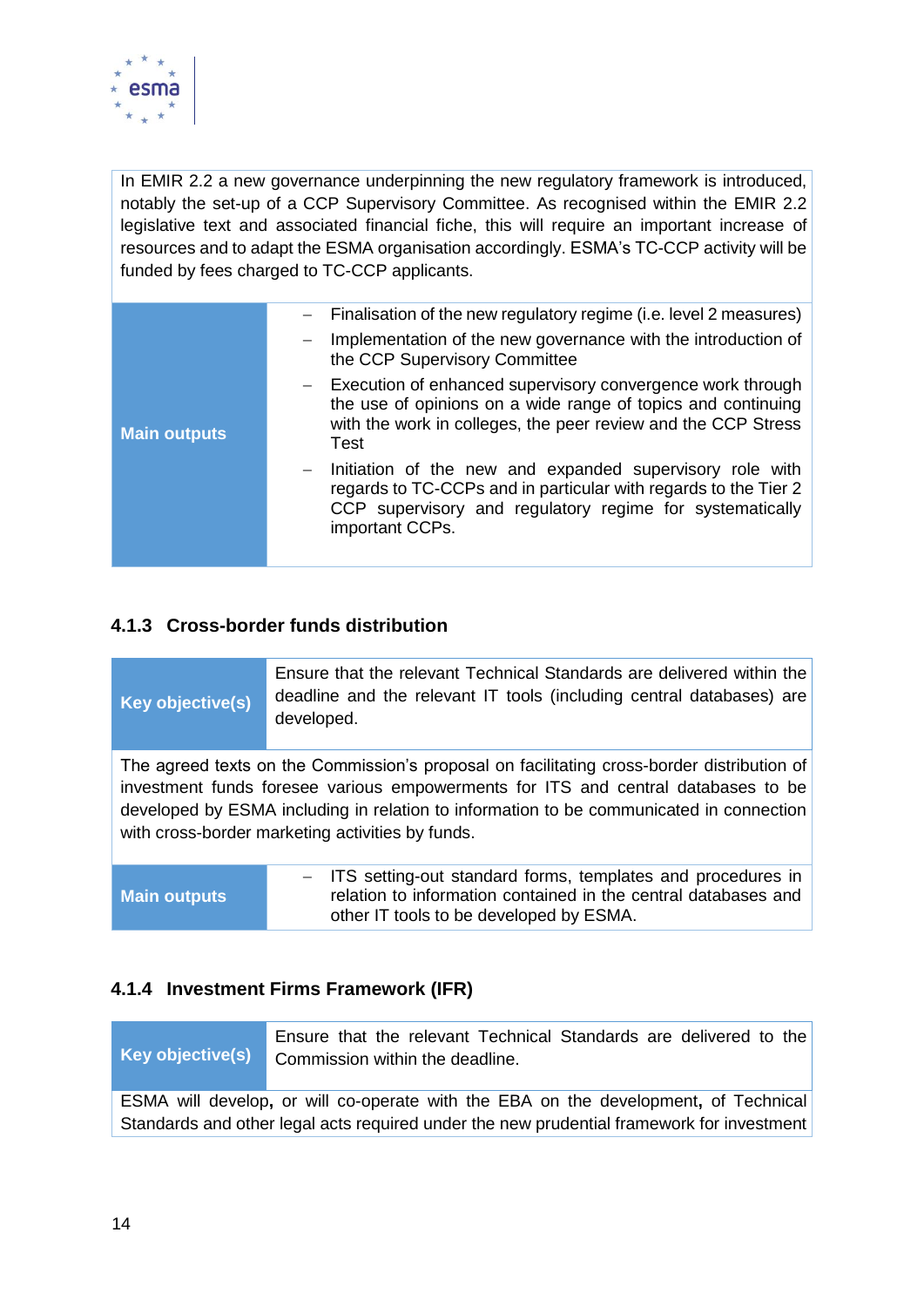

firms. This includes required work on the changes to the third-country regime for the provision of investment services by third-country firms.

The new prudential framework for investment firms in the EU sets new rules and requirements with respect to capital, liquidity and regulatory reporting, as well as internal governance and remuneration.

| <b>Main outputs</b> | - RTS/ITS and other legal acts related to the new prudential<br>requirements for investment firms            |
|---------------------|--------------------------------------------------------------------------------------------------------------|
|                     | - Advice to the EC on ESMA staffing needs arising from the third-<br>country regime, as modified by the IFR. |

#### <span id="page-14-0"></span>**4.1.5 Sustainable Finance**

|                      | Strengthen and improve the disclosure of information by manufacturers |
|----------------------|-----------------------------------------------------------------------|
| <b>Key objective</b> | of sustainable financial products and financial advisors towards end- |
|                      | investors.                                                            |

ESMA will develop, in the Joint Committee context, the Technical standards required by the new regulatory framework on the disclosure for sustainable investments (Sustainable Finance Disclosures Regulation).

Under the Benchmark Regulation, ESMA will contribute to the additional development of two categories of low-carbon benchmarks: an EU climate transition benchmark and an EU Parisaligned benchmark.

ESMA will closely monitor and act, as required, upon the developments related to the Taxonomy legislative proposal as well as any new potential proposals to be made in the wider context of promoting sustainable investments in the Union.

**Main outputs** <sup>−</sup> RTS/ITS, jointly with EBA and EIOPA, on the disclosure provisions for sustainable investments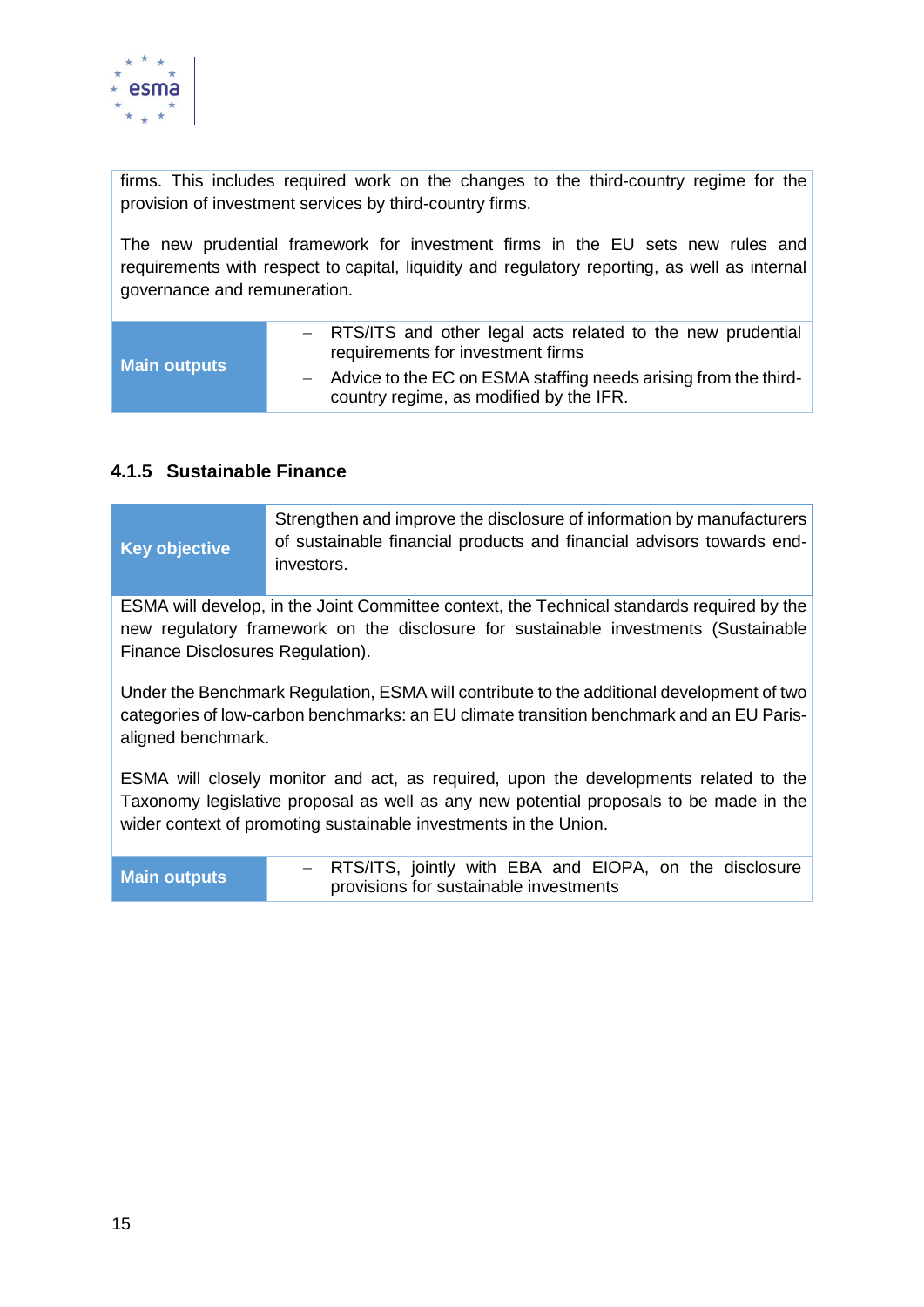

## <span id="page-15-0"></span>**4.2 Promoting supervisory convergence**

ESMA takes an active role in building a common supervisory culture among NCAs to promote sound, efficient, and consistent supervision throughout the European Economic Area.

#### <span id="page-15-1"></span>**4.2.1 Post-Trading**

|                       | Provide guidance to market participants and NCAs on the application<br>of EMIR and the CSD Regulation.                                                                                                                                                                |
|-----------------------|-----------------------------------------------------------------------------------------------------------------------------------------------------------------------------------------------------------------------------------------------------------------------|
| <b>Key objectives</b> | Contribute to the consistent application of EMIR by financial and non-<br>financial counterparties, in particular following the changes introduced<br>by the EMIR Refit text.                                                                                         |
|                       | Ensure the consistent application of the new EMIR framework by CCPs<br>and the convergence of supervisory practices of NCAs regarding CCPs,<br>including by initiating, co-ordinating and conducting EU-wide CCP<br>stress tests and peer reviews on CCP supervision. |

The EMIR Review led in 2019 to the adoption of two sets of important amendments to EMIR: one set of amendments on the regulatory and supervisory regime for CCPs, also known as EMIR 2.2, and one set of amendments for the rest that is covered in EMIR, in particular with respect to the clearing obligation and the reporting obligation, also known as EMIR Refit.

ESMA will continue to monitor the consistent implementation of EMIR following the changes introduced under the EMIR Refit text, in particular with respect to the clearing obligation and the bilateral margin requirements and will produce an annual report on the supervisory measures and penalties imposed by NCAs regarding market participants' compliance with EMIR.

In this new context ESMA will carry on completing the yearly EU-wide CCP stress test exercise and will also perform a yearly peer review on CCP supervision. The further CPMI (Committee on Payments and Market Infrastructures)-IOSCO guidance for PFMIs (Principles for financial market infrastructures) will continue to be incorporated in the EU framework for CCPs where necessary.

Furthermore, ESMA, in co-operation with NCAs, will launch mandatory peer reviews when required by the sectoral legislation, such as under EMIR and CSDR.

ESMA will monitor the level of internalised settlement based on the reports received by ESMA under Article 9 of CSDR, and the level of CSD settlement efficiency based on the reports sent to ESMA by the CSD competent authorities on a voluntary basis (prior to the entry into force of the CSDR settlement discipline regime). Additionally, the Authority will develop guidance and other supervisory convergence mechanisms related to CSDR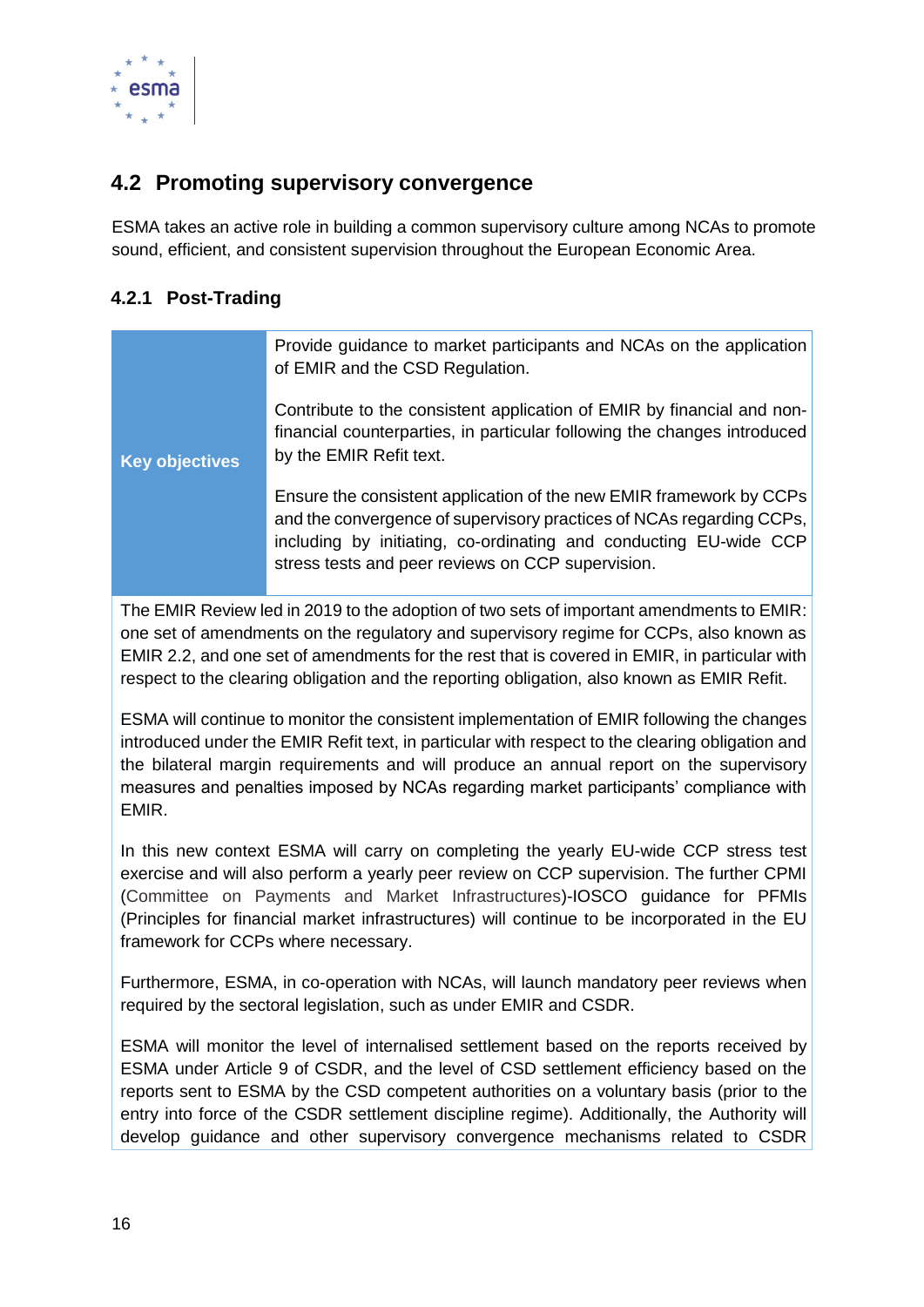

requirements, in particular in relation to the settlement discipline regime. Furthermore, ESMA will initiate its first peer review exercise on CSD supervision.

|                     | Guidance on implementation of CCP requirements<br>Execution and finalisation of annual EU-wide CCP stress test                      |
|---------------------|-------------------------------------------------------------------------------------------------------------------------------------|
| <b>Main outputs</b> | Preparation and execution of annual peer review on CCP<br>supervision                                                               |
|                     | Guidance on EMIR implementation of the changes introduced<br>under Refit                                                            |
|                     | - Annual report on the supervisory measures and penalties<br>imposed by NCAs on market participants' compliance with<br><b>EMIR</b> |
|                     | - Guidelines on the common procedures and methodologies for<br>the supervisory review and evaluation process for CCPs               |
|                     | - Guidance on CSDR implementation, in particular in relation to<br>the settlement discipline regime                                 |
|                     | Initiation of the first peer review on CSD supervision                                                                              |

#### <span id="page-16-0"></span>**4.2.2 Market Integrity**

|                       | Improve supervisory convergence for the Market Abuse Regulation<br>(MAR) implementation, including accepted market practices, and for the<br>Short Selling Regulation (SSR).                                                                                                                   |
|-----------------------|------------------------------------------------------------------------------------------------------------------------------------------------------------------------------------------------------------------------------------------------------------------------------------------------|
| <b>Key objectives</b> | Continue to implement EONIA and EURIBOR reforms following the<br>recommendations of the working group on euro risk-free rates and<br>improve supervisory convergence on the Benchmarks Regulation<br>(BMR), including on the treatment of third countries, and Critical<br>Benchmark colleges. |
|                       | $FSMA$ 's market integrity activity will involve issuing quidelines opinions and providing                                                                                                                                                                                                     |

ESMA's market integrity activity will involve issuing guidelines, opinions, and providing guidance through Q&As. Such supervisory convergence work shall be based on ongoing exchanges of views among regulators. Those exchanges may take different forms, ranging from the analysis of certain questions posed by market participants to the sharing of views on specific cases addressed by national regulators.

ESMA will also continue its participation in critical benchmark colleges to promote their efficient, effective and consistent functioning. ESMA will continue to issue advice to NCAs for each third-country administrator applying for recognition. ESMA may also be required to issue opinions on the assessment by NCAs to designate benchmarks as critical at national level. ESMA will sign co-operation arrangements with third-country NCAs that are subject to a positive equivalence decision by the Commission under the BMR. ESMA will produce its annual report on sanctions and other administrative measures as required by the BMR.

Following the ESAs' Review package, ESMA will, by 1 January 2022, become the competent authority concerning all EU critical benchmarks and third-country administrators recognised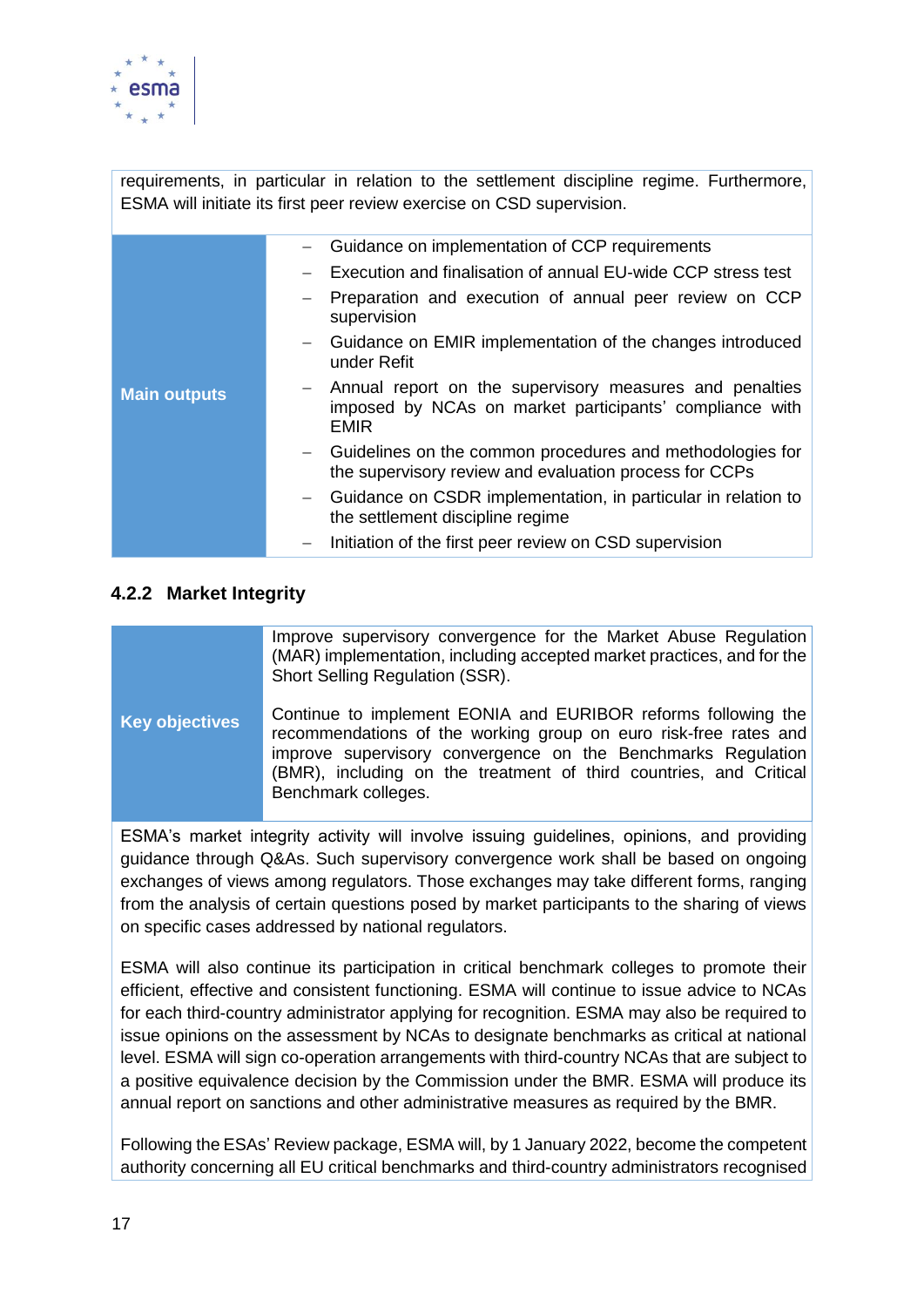

in the EU. In order to be ready for these new supervisory tasks, ESMA will start in 2020 its internal preparation for the direct supervision of critical benchmarks and recognised administrators by setting the proper internal procedures and systems. The procedures will cover, inter-alia, the functioning of colleges of supervisors of critical benchmarks that ESMA will chair, while new analytical tools will have to be developed in order to identify possible EU critical benchmarks and gauge the degree of use of third-country benchmarks in the Union. In the context of the Euro Risk-Free Rates Working Group<sup>2</sup>, ESMA will also continue steering industry efforts in the transition to risk-free rates and in particular to introduce fallback clauses in legacy contracts and financial instruments to increase their contractual robustness. The main focus in 2020 will be the adoption of fall-back clauses in contracts and instruments referencing EURIBOR, as well as the development of a liquid derivative market referencing to €STR.

#### **Main outputs**

- Q&As, advice and supervisory briefings on MAR, BMR and SSR
- − Potential Opinions on MAR Accepted Market Practices
- − Ongoing activities in colleges of critical benchmarks

#### <span id="page-17-0"></span>**4.2.3 Secondary Markets**

## **Key objective**

Promote consistent application of MiFID II and MiFIR requirements and further develop a common understanding of arising supervisory challenges in the area of secondary markets, identified as a continued priority for ESMA's convergence activities.

ESMA will continue promoting the convergent application of MiFID II across the EU based on regular exchanges of views among competent authorities, including the sharing of practices and experiences on specific supervisory issues and cases. ESMA will follow-up on supervisory guidance in areas where different practices across the EU have been detected, e.g. on pre-trade transparency requirements for commodity derivatives, and might consider similar measures in other areas, e.g. the obligation to provide market data free of charge 15 minutes after publication. Furthermore, additional work may be carried out to ensure supervisory convergence concerning the relocation of trading venues and data reporting service providers from the UK to the EU27.

ESMA has various reporting and monitoring tasks under MiFID II/MiFIR. These activities include monitoring the implementation of the tick size regime, issuing annual reports on the use of pre-trade transparency waivers and deferred publication arrangements and in the context of the trading obligation for derivatives.

<sup>2</sup>Website of the EUR RFR WG:

-

[https://www.ecb.europa.eu/paym/initiatives/interest\\_rate\\_benchmarks/WG\\_euro\\_risk-free\\_rates/html/index.en.html](https://www.ecb.europa.eu/paym/initiatives/interest_rate_benchmarks/WG_euro_risk-free_rates/html/index.en.html)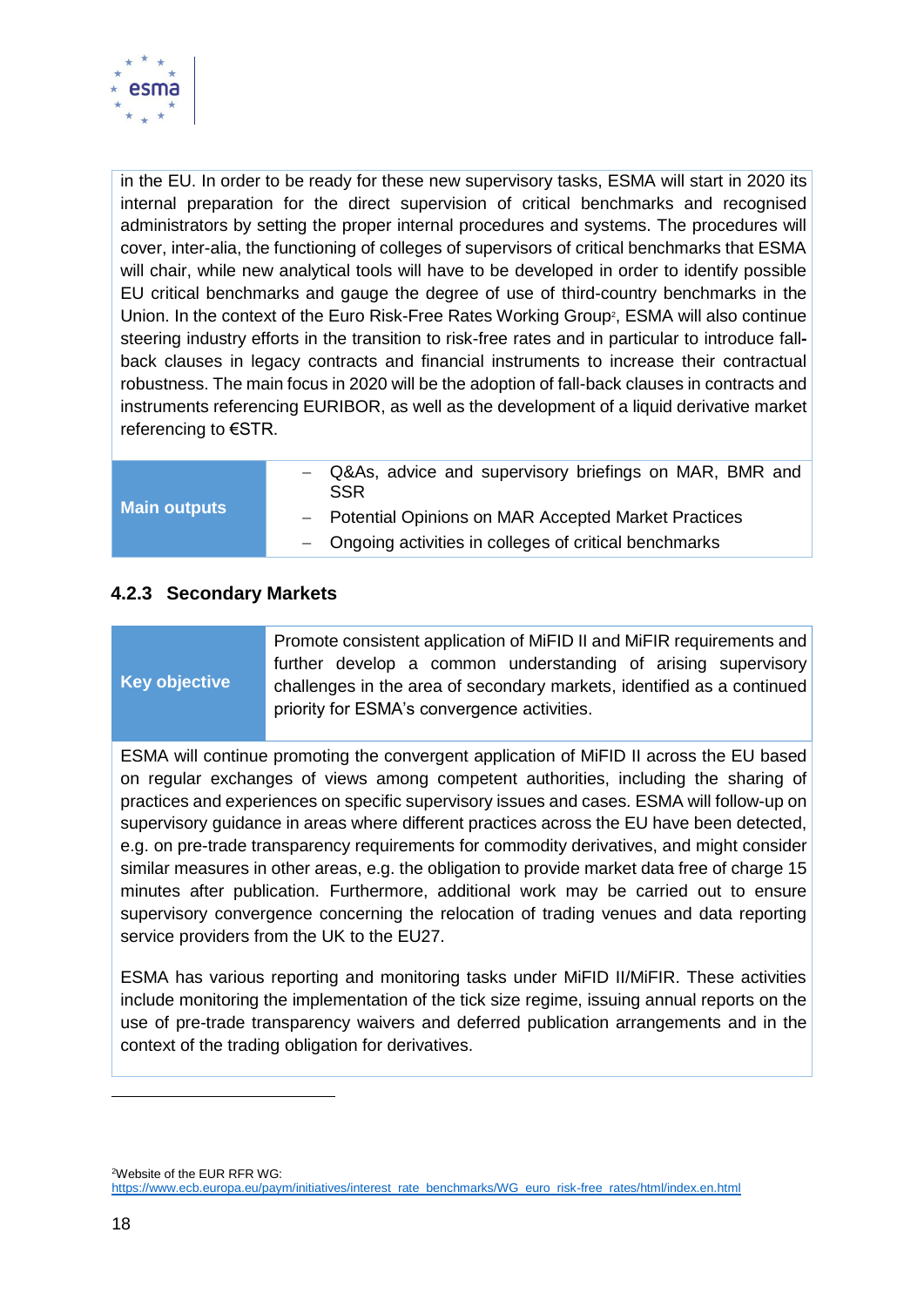

ESMA will continue issuing opinions on pre-trade transparency waivers and position limits, as well as contributing to the smooth operation of the IT systems developed in the context of MiFID II/MiFIR (Double Volume Cap, Financial Instruments Transparency System). ESMA will continue its work on improving data quality.

ESMA will continue its assessments of third-country trading venues for post-trade transparency and position limit purposes.

| - Q&As, Guidelines and ESMA opinions | - Opinions on position limits and on pre-trade transparency<br>waivers<br>- Annual reports on transparency waivers, on the use of deferred<br>publication arrangements, on the trading obligation for<br>derivatives |
|--------------------------------------|----------------------------------------------------------------------------------------------------------------------------------------------------------------------------------------------------------------------|
| <b>Main outputs</b>                  |                                                                                                                                                                                                                      |

#### <span id="page-18-0"></span>**4.2.4 Investor Protection and Intermediaries**

#### **Key objective** Ensure consistent application of MiFID II and MiFIR requirements and co-ordination between NCAs in the area of investor protection and intermediaries, in line with the identification of supervisory convergence as a continued priority for ESMA's activities in the area of investor protection.

ESMA will continue its focus on the consistent application of MiFID II/MiFIR, by developing supervisory convergence tools concerning authorisation and supervision of investment firms, amongst others in relation to conduct of business and organisational requirements, including aspects related to sustainable finance. This will include Q&As, guidelines and supervisory briefings on MiFID II / MiFIR (including reviewing MiFID I guidelines) on topics such as costs and charges and product governance. ESMA will also facilitate common supervisory activity on suitability (including the element of costs as part of the suitability assessment), on which NCAs will agree to conduct a supervisory activity in 2020. The purpose is to learn from each other's experiences and to compare the results found by individual NCAs. ESMA will also facilitate mutual understanding and common approaches on the application and supervision of relevant MiFID II / MiFIR requirements through initiatives such as real case discussions, trainings and workshops among NCAs.

ESMA will also work to improve supervisory co-ordination on entities/groups with cross-border activities (i.e. cross-border provision of investment services/distribution of consumer products). In this context, should concrete cases with a cross-border dimension involving more than two NCAs and raising investor protection concerns arise, ESMA will establish ad-hoc groups to deal with these.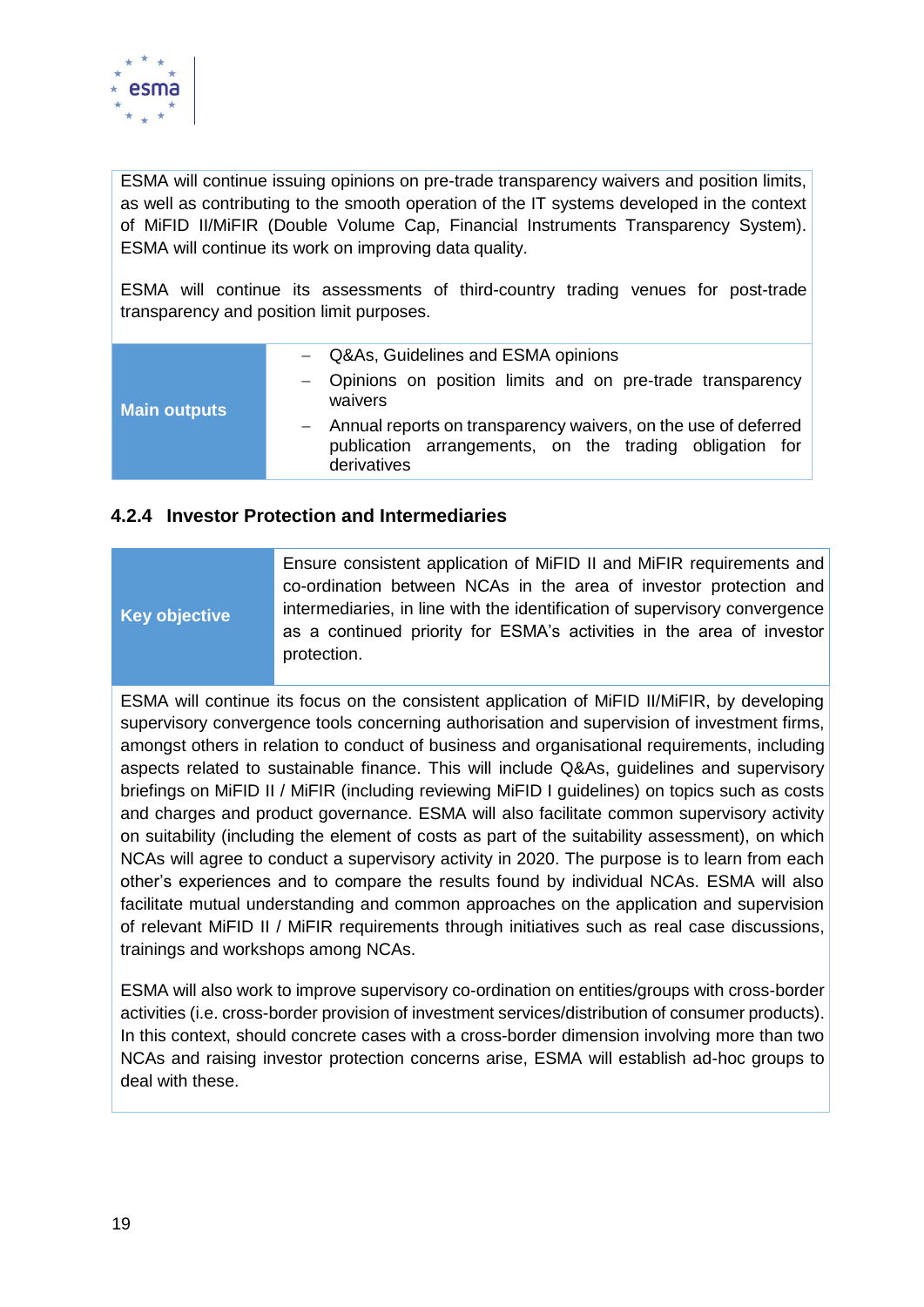

Additionally, ESMA will continue assessing any need to exercise product intervention powers (own ESMA interventions and assessment of national measures) and will co-ordinate any subsequent workstream (co-ordination of NCAs, review and renewals).

Moreover, it will also contribute to the management of any issues arising from third-country firms' activities.

|                     |          | - Q&As Guidelines, supervisory<br>Statements on MiFID II/MiFIR   | briefings, Opinions | and |
|---------------------|----------|------------------------------------------------------------------|---------------------|-----|
| <b>Main outputs</b> | measures | - Decisions and opinions on own or national product intervention |                     |     |
|                     |          | - Workshops and training sessions on MiFID II/MiFIR topics       |                     |     |

#### <span id="page-19-0"></span>**4.2.5 Investment Management**

| <b>Key objectives</b> | Achieve greater convergence and consistency of NCAs' supervisory<br>approaches and practices in relation to the EU legislation on investment<br>management, with a particular focus on the cost and performance of<br>retail investment products. |
|-----------------------|---------------------------------------------------------------------------------------------------------------------------------------------------------------------------------------------------------------------------------------------------|
|                       | Contribute to improving financial stability through ESMA's fund stress<br>simulation framework and guidelines on stress test scenarios.                                                                                                           |

ESMA promotes supervisory convergence of NCAs' practices by developing Q&As on AIFMD/UCITS, issuing and reviewing guidelines and making use of other supervisory convergence tools concerning investment management matters. ESMA will also facilitate mutual understanding and common approaches on the application and supervision of the relevant sectoral requirements through initiatives such as facilitating discussions among NCAs on supervisory cases with cross-border relevance. A specific area of focus will be liquidity management in UCITS in order to assess whether there might be a mismatch between the redemption policies and liquidity profiles of some UCITS which may reveal non-compliance with the applicable UCITS rules.

In this context, ESMA will also facilitate common supervisory action on liquidity management by UCITS on which NCAs will agree to conduct a supervisory activity in 2020.

ESMA will keep focusing on stress testing, in particular by updating its guidelines establishing common reference parameters of the stress test scenarios MMFs or managers of MMFs should include in their stress. This annual update will take into account the latest market developments. ESMA will also continue to use its fund stress simulation framework to assess the resilience of the EU fund industry and identify potential vulnerabilities in funds.

In 2020, ESMA will also carry out follow-up work building on the findings in its first Annual Statistical Report on the cost and performance of retail investment products to bring consistency in NCAs' supervision and enforcement around cost and performance. This will include continuing co-ordination of NCAs' work in the area of closet indexing and ensuring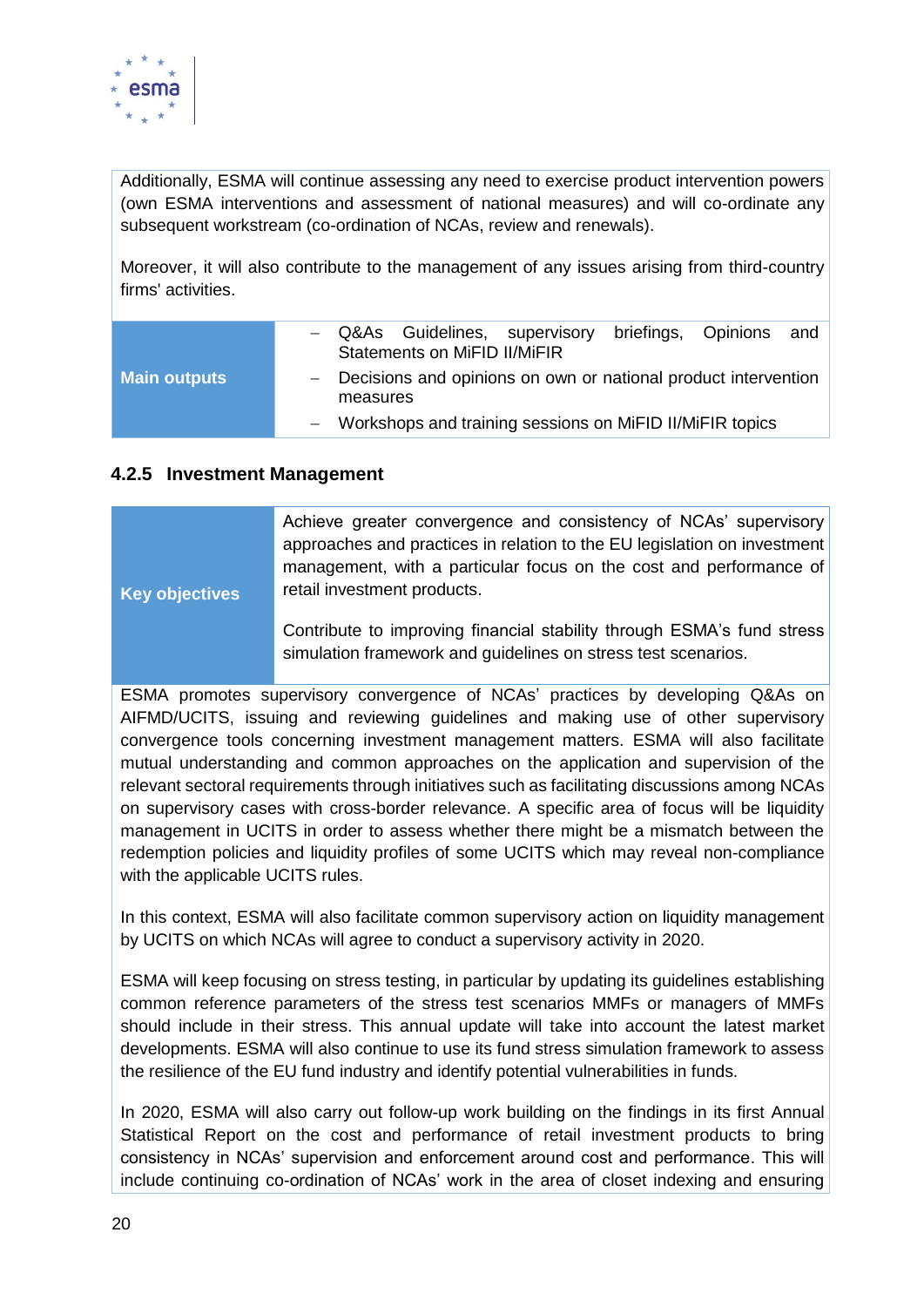

supervisory convergence in relation to the different practices across NCAs regarding performance fee structures as well as the circumstances in which performance fees can be paid.

Should concrete cases with a cross-border dimension involving more than two NCAs and raising investor protection concerns arise, ESMA will establish ad-hoc groups to deal with these.

|                     | - Delivery of the MMF database and register                                                                 |
|---------------------|-------------------------------------------------------------------------------------------------------------|
| <b>Main outputs</b> | - Update of guidance on MMF stress testing                                                                  |
|                     | - Guidance on performance fees                                                                              |
|                     | - Guidance on leverage under AIFMD                                                                          |
|                     | - Annual report on UCITS sanctions                                                                          |
|                     | Q&As, Guidelines, opinions and other convergence tools relating<br>to the investment management legislation |

#### <span id="page-20-0"></span>**4.2.6 Market Data**

**Key objective**

Implement the Data Strategy following the enactment of the SFTR, EMIR and MiFIR reporting regimes. Identified as a continued priority for supervisory convergence, ESMA will continue giving attention to the quality of reported data, as a precondition to data driven supervision.

ESMA will work on the implementation of the data strategy and supervisory convergence work, in particular on the enhancement of data quality for the different reporting regimes under its mandate (AIFMD, MMF, Prospectus, EMIR, SFTR, MIFIR/MIFID II, MAR). In the context of Data Quality Action Plans (DQAPs), ESMA will foster convergence and commonly agreed actions to improve the quality and usability of data for several reporting regimes in the interest of, among others, facilitating data-driven supervision.

Additionally, ESMA will further support the implementation of SFTR as a new reporting regime (e.g. Guidelines on Portability and Position Calculation).

Finally, ESMA will continue its active contribution to the international work for the development and implementation of data standards and identifiers (e.g. LEI, UTI, UPI and CDE).

| <b>Main outputs</b> | - Guidelines on SFTR positions and portability                       |  |  |  |  |  |  |  |  |
|---------------------|----------------------------------------------------------------------|--|--|--|--|--|--|--|--|
|                     | - Review, enhancements and implementation of DQAPs                   |  |  |  |  |  |  |  |  |
|                     | - Q&As and opinions on EMIR/MiFIR/SFTR/AIFMD<br>data<br>requirements |  |  |  |  |  |  |  |  |

#### <span id="page-20-1"></span>**4.2.7 Corporate Finance and Securitisation**

| Key objective |  |  | Enhance the level of convergence with a particular focus on the   |  |  |  |
|---------------|--|--|-------------------------------------------------------------------|--|--|--|
|               |  |  | development of guidance to address new elements of the Prospectus |  |  |  |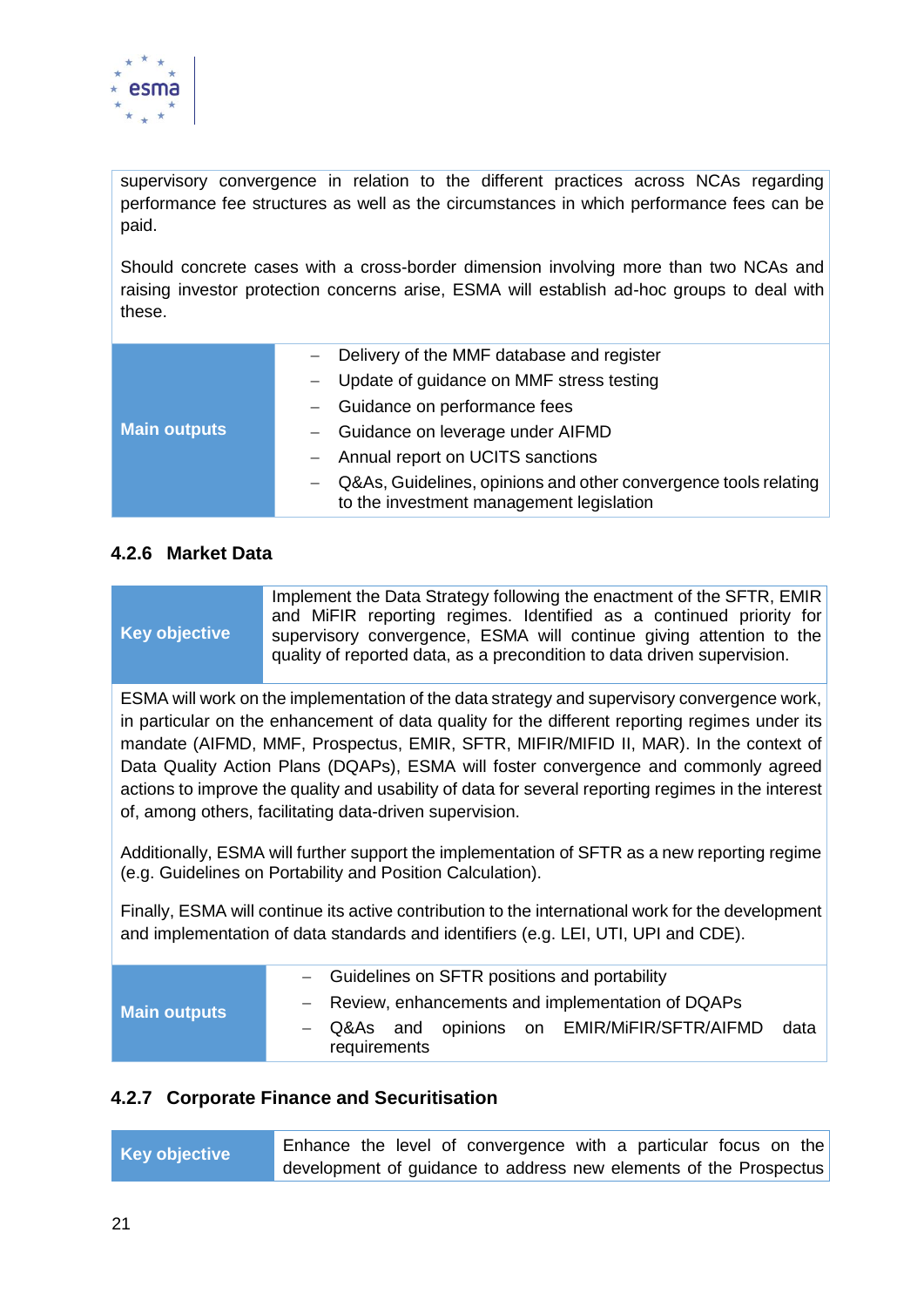

Regulation (PR) and greater convergence of NCA practices. In addition, ESMA aims to undertake convergence work in the area of major holdings, as well as facilitate the exchange of experience in the areas of corporate governance and takeover bids.

In 2020 ESMA will complete the review of the existing Level 3 guidance in the prospectus area, by issuing draft guidelines, and issuing new or reviewing existing Q&As where necessary under the Prospectus Directive.

Moreover, ESMA will organise discussions of 'real' cases in the area of Prospectus aiming at promoting convergence of supervisory practices among competent authorities and ensuring that the provisions of the Prospectus Regulation are implemented in a harmonised manner across the EU.

ESMA will also aim to undertake supervisory convergence activities in the area of major holdings and conduct additional work on takeover bids and corporate governance.

Lastly, ESMA intends to launch the new Prospectus Register in 2020. The new Prospectus Register will provide the public with a single entry-point to all prospectuses published in the EU and will include a wide set of data to facilitate their classification and analysis. On this basis, ESMA will be able to publish a more comprehensive report on prospectus activity, with clear benefits in terms of its ability to monitor supervisory practices and drive convergence.

#### **Securitisation**

ESMA will monitor the consistent implementation of the Securitisation Regulation in particular of the delegated acts once adopted by the Commission and consider whether any need for guidance will be necessary. ESMA will also monitor the Union securitisation market on a comprehensive basis and where appropriate, apply its temporary intervention powers and apply potential adjustments to the data completeness thresholds to be applied by securitisation repositories to the securitisation disclosure templates. In addition, ESMA will continue to publish Q&As to provide clarifications on Level 2 measures related to its remit, such as on the simple, transparent and standardised (STS) securitisations notification or disclosure templates.

ESMA will contribute to the securitisation committee established within the Joint Committee of the ESAs (whose mandate includes assessing practical issues that could arise with regard to STS securitisations and preventing divergent approaches in the implementation of the STS requirements) and also assist the JC of the ESAs in the report to be produced in this area by 1 January 2021. The report will include the implementation of the STS requirements, material risks that may have materialised, due diligence, transparency and risk retention.

ESMA will also facilitate co-operation between competent authorities (CAs) and in case of disagreement among CAs regarding potential infringements on STS notifications, apply its mediation power.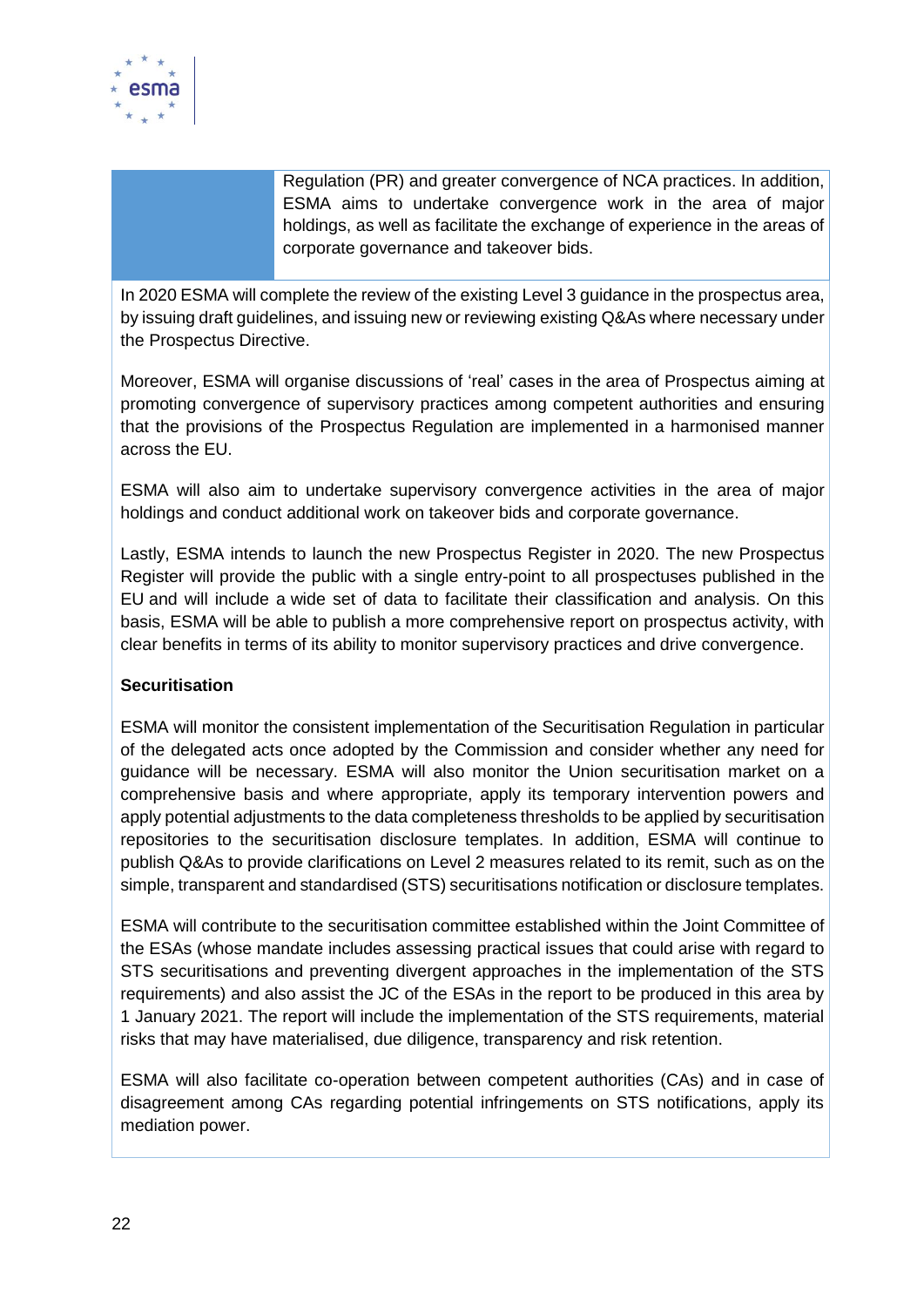

| <b>Main outputs</b> | - Update of the existing Level 3 guidance in the prospectus area<br>and publication of the new Q&As (as necessary) |
|---------------------|--------------------------------------------------------------------------------------------------------------------|
|                     | - Discussion of real cases from the prospectus supervision                                                         |
|                     | - Go-live of the Prospectus register                                                                               |
|                     | - Additional guidance (Q&As and guidelines) in securitisation<br>area, depending on needs                          |

#### <span id="page-22-0"></span>**4.2.8 Corporate Reporting**

|                      | Strengthen supervisory convergence in the area of supervision and        |  |  |  |  |  |  |
|----------------------|--------------------------------------------------------------------------|--|--|--|--|--|--|
|                      | enforcement of financial and non-financial information with a particular |  |  |  |  |  |  |
| <b>Key objective</b> | focus on issues related to alternative performance measures,             |  |  |  |  |  |  |
|                      | sustainable finance and the European Single Electronic Format.           |  |  |  |  |  |  |

ESMA will continue to foster supervisory convergence on supervision and enforcement of financial and non-financial information, as well as to prepare common enforcement priorities on an annual basis. Additionally, in the area of enforcement of financial information, ESMA will continue to organise meetings of the European Enforcers Co-ordination Session (EECS).

ESMA will also follow up on issues identified in the study of the implementation of its Guidelines on alternative performance measures (APM).

Considering the increasing relevance of sustainability issues (including environmental, social and governance factors), ESMA will continue to closely monitor the developments in this area, to engage with stakeholders and to promote the creation of a common supervisory culture with regards to non-financial reporting.

ESMA will also actively monitor the implementation of the requirements related to the European Single Electronic Format (ESEF) and consider if there is a need to provide further assistance to market participants. In addition, ESMA will support NCAs in the preparation of future supervisory activities relating to, and leveraging on, electronic reports, to ensure the highest possible convergence across all EU jurisdictions in the application of the ESEF Regulation by issuers and in its supervision by NCAs.

ESMA will also engage with representatives of European audit oversight bodies in order to increase the co-operation between accounting and auditing supervision activities.

| <b>Main outputs</b> | - Statement on the annual common enforcement priorities for<br>2020 year-end and monitoring of the implementation of the<br>priorities for 2019 |
|---------------------|-------------------------------------------------------------------------------------------------------------------------------------------------|
|                     | - Extract of selected enforcement decisions<br>$-$ Report on an accounting topic                                                                |
|                     |                                                                                                                                                 |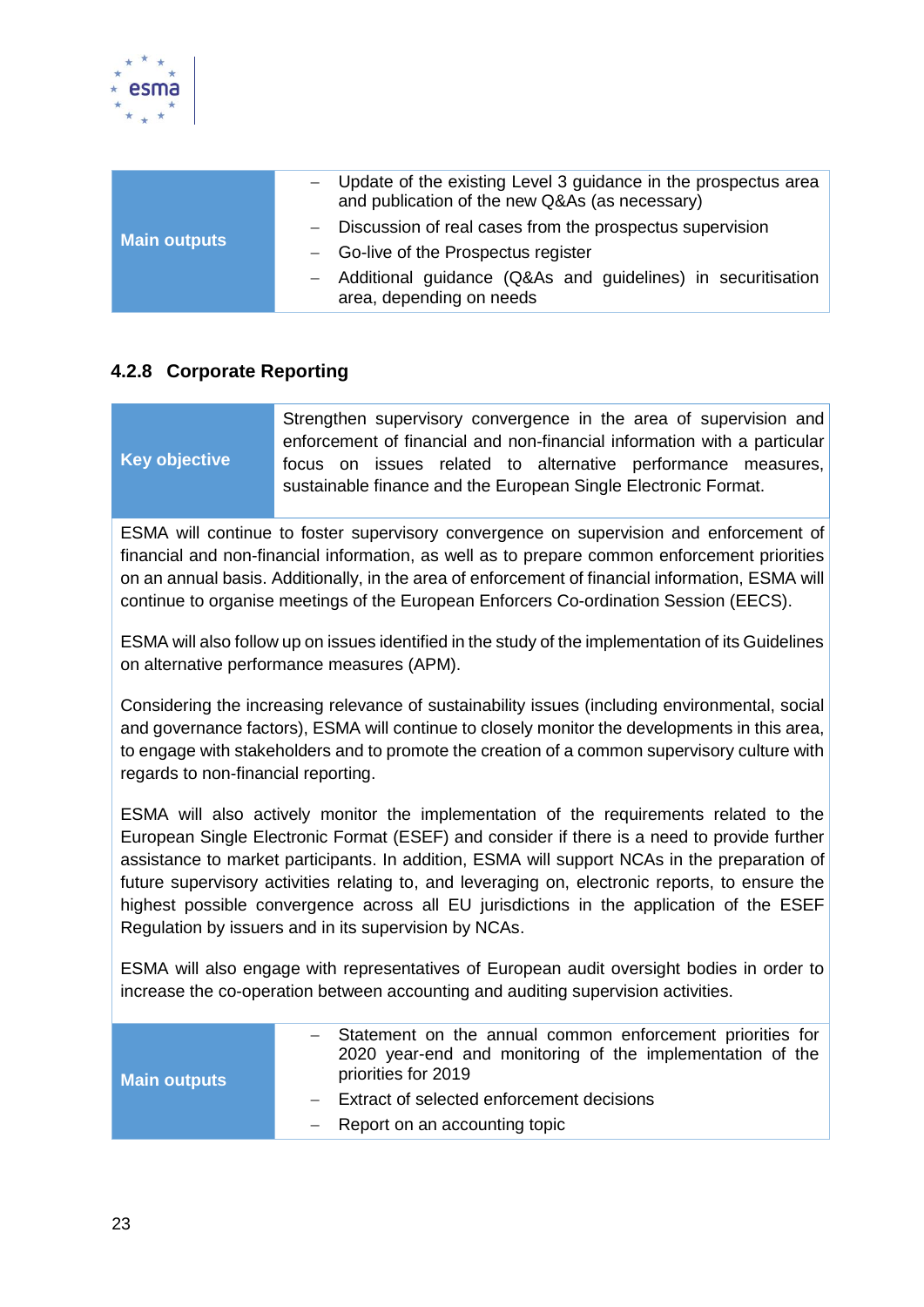

#### <span id="page-23-0"></span>**4.2.9 Horizontal supervisory convergence work and peer reviews**

**Key objective**

Continue to make full use of its supervisory convergence toolkit and increase its effectiveness and impact in particular by exploring how to strengthen its convergence powers under the new ESMA Regulation. Beyond more traditional convergence activities and with a view to building a common European supervisory culture, further dialogue among supervisors and enforcement specialists will be encouraged. ESMA will also use peer reviews to assess the convergence reached in the application of EU rules and supervisory practices.

ESMA will pursue the objective of increasing the effectiveness and impact of its supervisory convergence tools and actions. This will include continuing the existing enhanced dialogue with NCAs' supervisors to facilitate the identification of convergence issues and supervisory best practices, as well as fostering consistency and effectiveness in the choice of tools. In the context of the new ESMA Regulation, implementation work will be done both on the new convergence tools, such as the Union Strategic Supervisory Priorities and the use of Coordination Groups, and on the enhancement of existing tools, such as peer reviews and Q&As.

ESMA is committed to bringing together lead supervisors from NCAs to exchange views on strategic and topical supervisory issues. In the Brexit context, ESMA will carry on monitoring relocations to the EU27 until six months after the UK's withdrawal from the EU to foster a common approach in handling the authorisation requests.

ESMA actively engages in addressing potential shortcomings in the supervisory overview NCAs may have post Brexit. As individual NCAs alone may not be in the position to fully monitor the activities of major relocating financial entities, in particular investment firms, ESMA will provide a framework for NCAs to facilitate the setting up of voluntary colleges in the interest of even closer co-operation.

ESMA will foster closer collaborative relationships amongst enforcement specialists to facilitate co-operation in cross-border enforcement investigations. The objective is to share and develop best practices in key areas, including the determination of financial penalties as well as to share practical enforcement investigation skills and techniques such as investigative interviewing skills.

In terms of peer reviews, a review will be undertaken on NCAs' handling of relocation to the EU27 in the context of the UK's withdrawal from the EU. It will look into NCAs' authorisation of relocating firms and will also consider NCAs' supervisory steps to address any shortcomings identified at the authorisation stage.

In addition, it is envisaged to launch a peer review on NCAs' supervision of cross-border activities of investment firms. Moreover, ESMA will follow up on issues and shortcomings that were identified in previous peer reviews, notably on the peer review of ESMA's Guidelines on enforcement of financial information.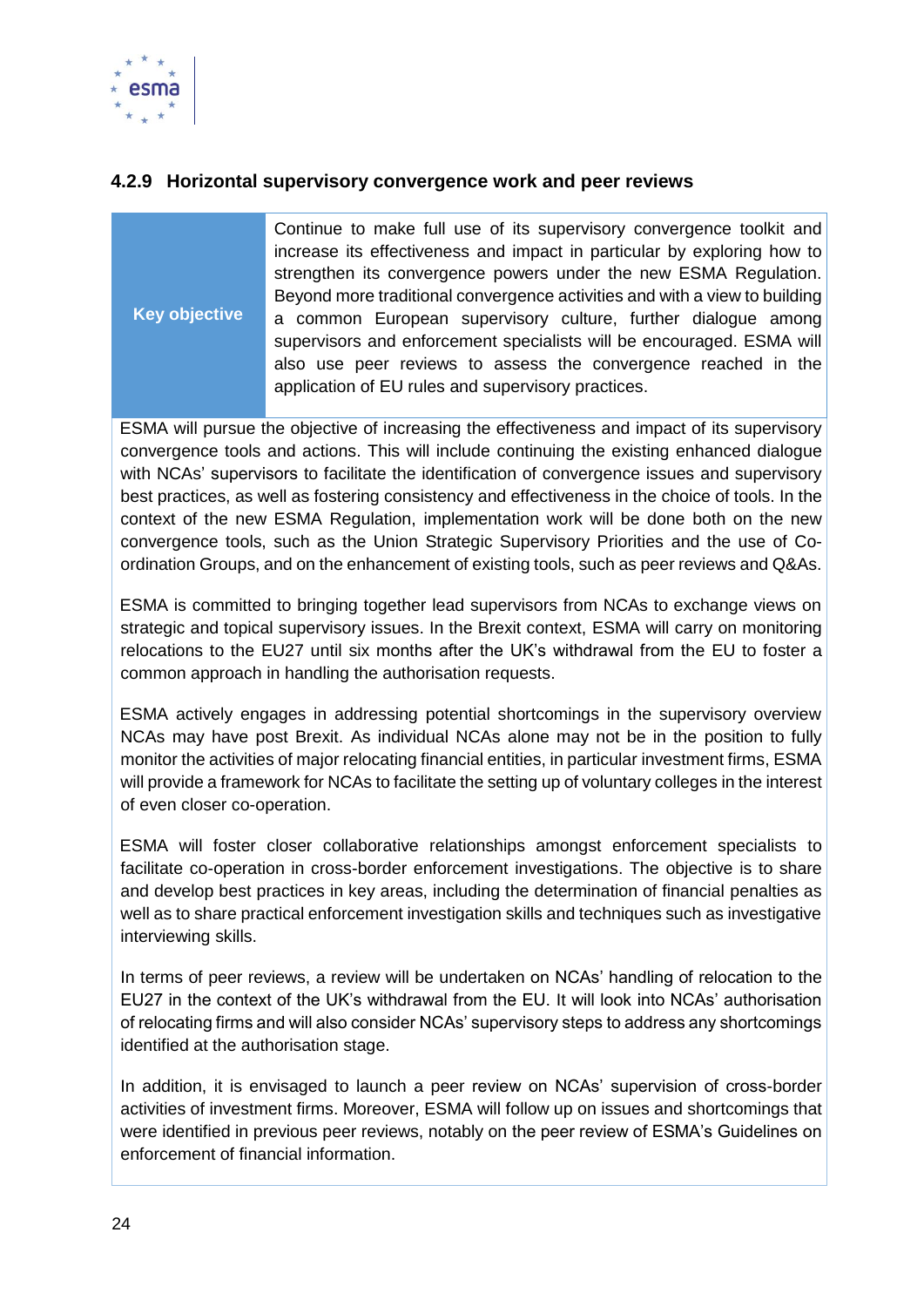

| <b>Main outputs</b> | Build common supervisory approach on NCAs' handling of Brexit<br>relocation and beyond                                                                                                                                                                    |
|---------------------|-----------------------------------------------------------------------------------------------------------------------------------------------------------------------------------------------------------------------------------------------------------|
|                     | - Facilitate the set-up of voluntary supervisory colleges for large<br>third-country groups offering financial services in the EU through<br>different entities operating from different Member States, without<br>a parent company established in the EU |
|                     | Build closer collaborative relationships amongst enforcement<br>specialists in NCAs through exchange of views, to facilitate co-<br>operation in cross-border enforcement investigations                                                                  |
|                     | - Peer review on NCAs' handling of relocation to EU27 in the<br>context of the UK's withdrawal from the EU, follow-up peer<br>reviews                                                                                                                     |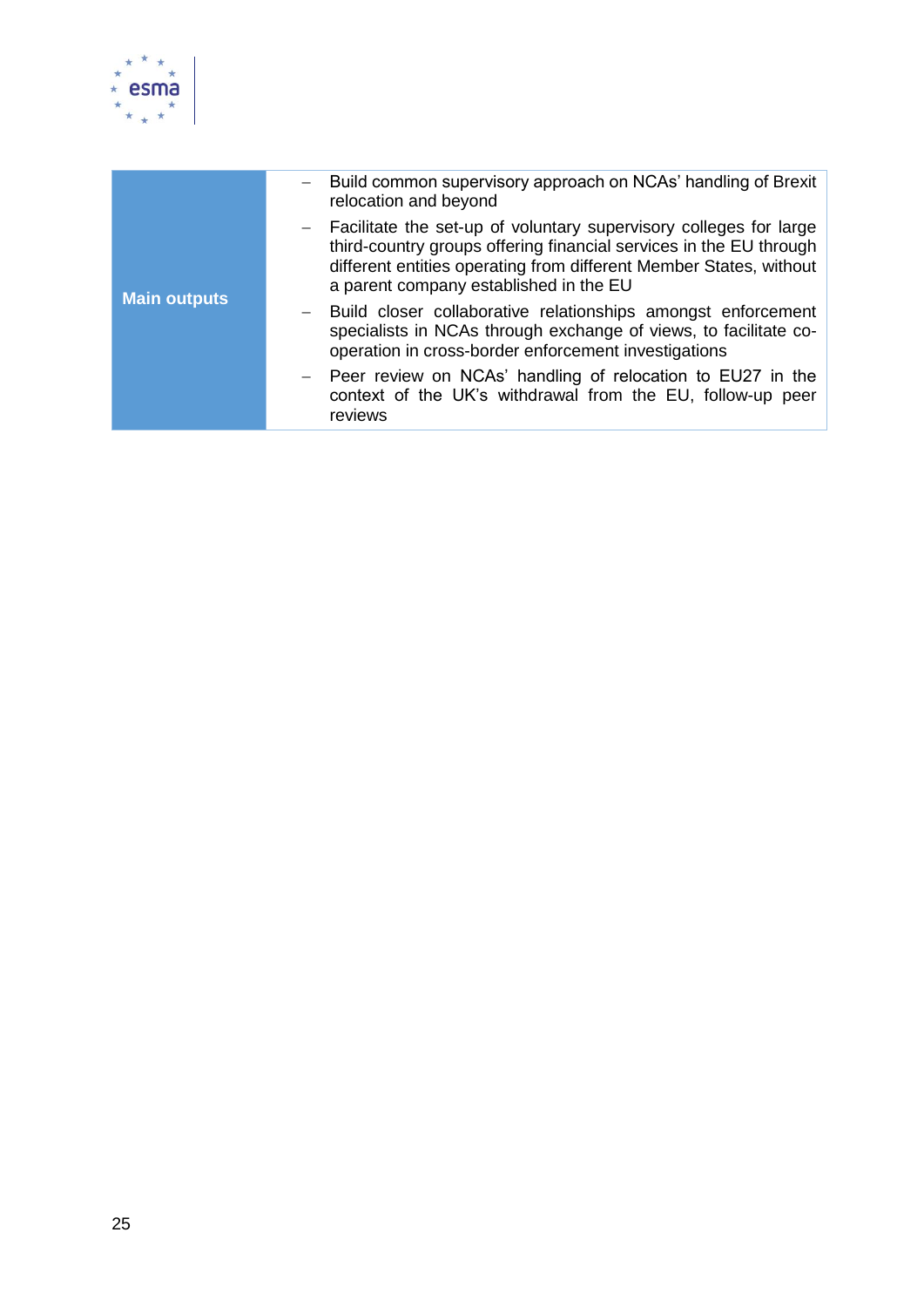

## <span id="page-25-0"></span>**4.3 Assessing risks to investors, markets and financial stability**

In undertaking risk assessments, ESMA monitors and assesses market developments and new financial activities in its remit. The risk assessments are carried out with a view to supporting the Authority's objectives of promoting investor protection, orderly markets, and financial stability.

#### <span id="page-25-1"></span>**4.3.1 Financial Innovation and Product Risk Analysis**

| <b>Key objectives</b> | Identify opportunities and risks related to financial innovation and<br>systematically monitor retail investor trends.<br>Achieve a co-ordinated approach to the regulation and supervisory<br>treatment of new or innovative financial activities and provide advice to<br>the EU institutions, market participants and consumers. |
|-----------------------|-------------------------------------------------------------------------------------------------------------------------------------------------------------------------------------------------------------------------------------------------------------------------------------------------------------------------------------|
|                       | Ensure a convergent approach to the identification of areas where<br>product intervention powers provided by MiFIR could be used.                                                                                                                                                                                                   |

In 2020, ESMA will continue monitoring financial activities and retail investor trends, with a particular focus on financial innovation. The ESMA monitoring framework is designed to ensure that financial innovation does not undermine the core objectives of investor protection, financial stability and orderly markets. To prioritise which financial innovations require deeper analysis and potential responses, e.g. to possible market failure, ESMA has developed the financial innovation scoreboard**:** a methodology based on quantitative and qualitative assessment. Key analytical areas are fintech, crypto-assets, tokenisation, crowdfunding, artificial intelligence, machine learning, ESG indicators and technology risk, including outsourcing to cloud providers and cyber resilience. The monitoring also helps ESMA to play a proactive role in gathering the necessary market intelligence, collecting data and developing retail risk metrics, systematically reviewing consumer trends, included monitoring cost and performance of retail investor products in the EU. This allows for the timely identification of potential causes of consumer and investor harm that will guide the Authority in identifying product risks and determining when and where ESMA will employ its own product intervention powers or other measures at its disposal. The Financial Innovation and Product Risk Analysis supports ESMA's supervisory convergence activities on innovation issues and are aimed to build a common approach and exchange of expertise at EU level in the area of financial innovation concentrating on ICOs, crypto-assets, innovative FinTech business models, innovations hubs and regulatory sandboxes. Building on its monitoring of financial innovation in the EU, ESMA contributes to the co-ordination of innovation facilitators (European Forum of Innovation Facilitators), in cooperation with the Commission and the other ESAs.

| <b>Main outputs</b> | - Ongoing monitoring of retail investor trends, financial activities<br>and innovation, including Fintech |
|---------------------|-----------------------------------------------------------------------------------------------------------|
|                     | - Ongoing market intelligence gathering and data collection                                               |
|                     | - Ongoing development of retail risk indicators                                                           |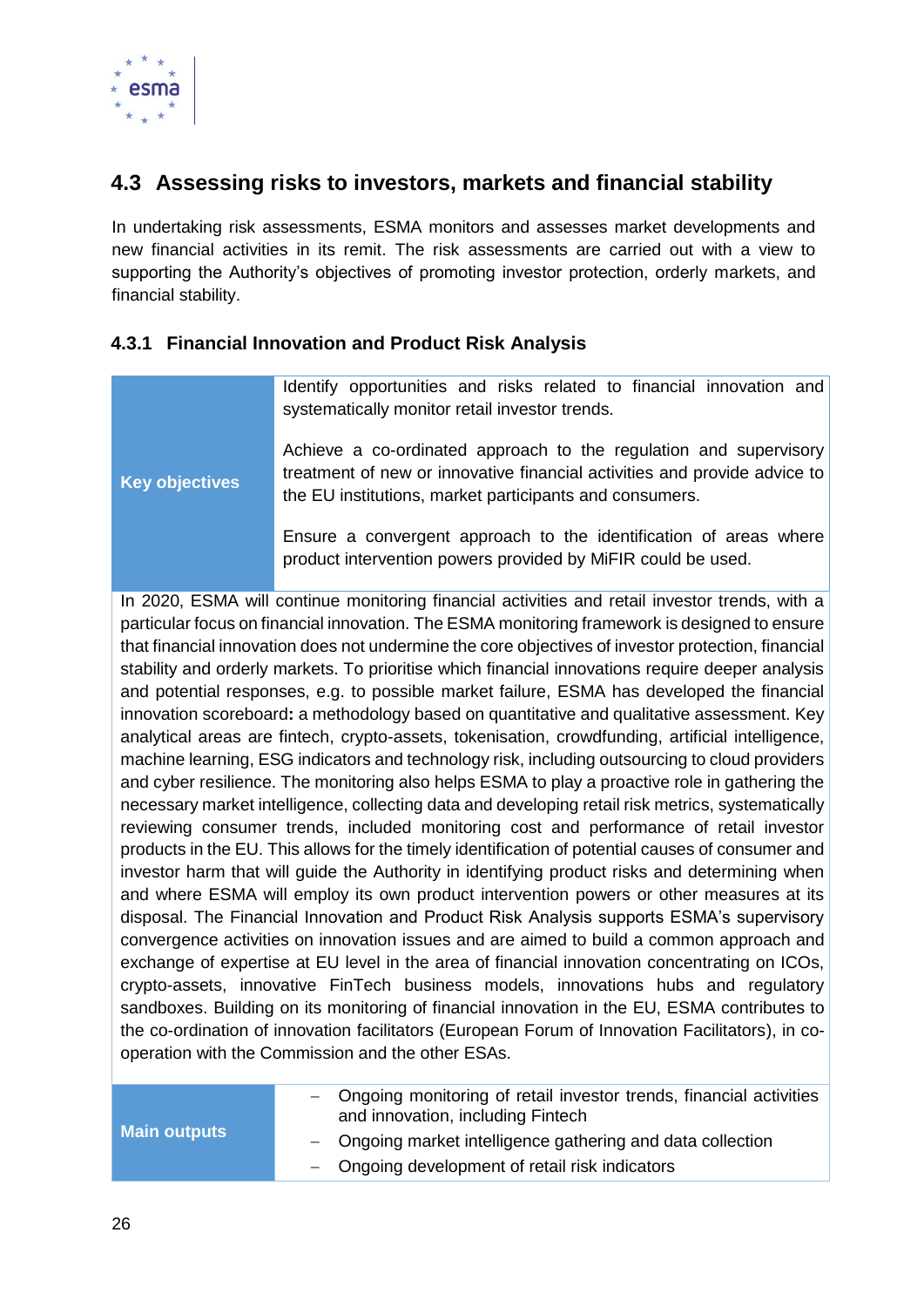

| - Ongoing trend and risk monitoring (TRV)                                                                         |
|-------------------------------------------------------------------------------------------------------------------|
| - Annual Statistical Report on cost and past performance of EU<br>long-term retail investment products            |
| - Co-ordination of supervisory convergence follow-up on<br>innovation issues                                      |
| - Contribution to financial innovation and retail<br>investors<br>workstreams at international level (FSB, IOSCO) |
| Guidelines on outsourcing to cloud service providers                                                              |

#### <span id="page-26-0"></span>**4.3.2 Risk Monitoring and Analysis**

**Key objective** Identify financial market risks and report on these risks to the relevant institutions.

ESMA will monitor and analyse markets developments, particularly through its Trends, Risks and Vulnerabilities (TRV) reports and its Risk Dashboard (RD), and supported by its Annual Statistical Report series in light of its objectives of promoting financial stability, orderly markets and investor protection. The risk monitoring and analyses contribute to core ESMA activities, including regulatory impact assessments and topical studies for single rulebook measures, stress testing methods and analysis as well as risk metrics for supervisory convergence work.

Importantly, ESMA's risk assessment draws on data and statistics sourced and managed through an integrated approach, ensuring high quality, efficient management, and an effective use, especially of the proprietary data ESMA collects. As part of this integrated approach we have established an Annual Statistical Report series on EU derivatives markets based on EMIR data, EU alternative fund markets based on AIFMD data, and EU securities markets based on MiFID II data. These reports complement ESMA's ongoing market monitoring through its TRV reports and RD and provide risk indicators available for use at ESMA level as well as by NCA supervisors with the aim of promoting supervisory convergence and datadriven, evidence-based entity supervision.

On the basis of its sectoral risk assessments for the EU, ESMA will contribute to the European systemic risk analysis by performing in-depth research and monitoring work – alongside the European Systemic Risk Board (ESRB), the JC – and to international risk monitoring undertaken by the International Organization of Securities Commission (IOSCO).

| <b>Main outputs</b> | - Risk monitoring (TRVs and RDs)                                                                                                                                                    |
|---------------------|-------------------------------------------------------------------------------------------------------------------------------------------------------------------------------------|
|                     | - Annual statistical report series (EU derivatives markets based<br>on EMIR data, EU alternative fund markets based on AIFMD<br>data, EU securities markets based on MiFID II data) |
|                     | In-depth research / thematic analysis (topics depend upon wider<br>context at the time and within available resources)                                                              |
|                     | - Contributions to risk monitoring by EU and international bodies<br>(ESRB, ESA JC, IOSCO, FSB).                                                                                    |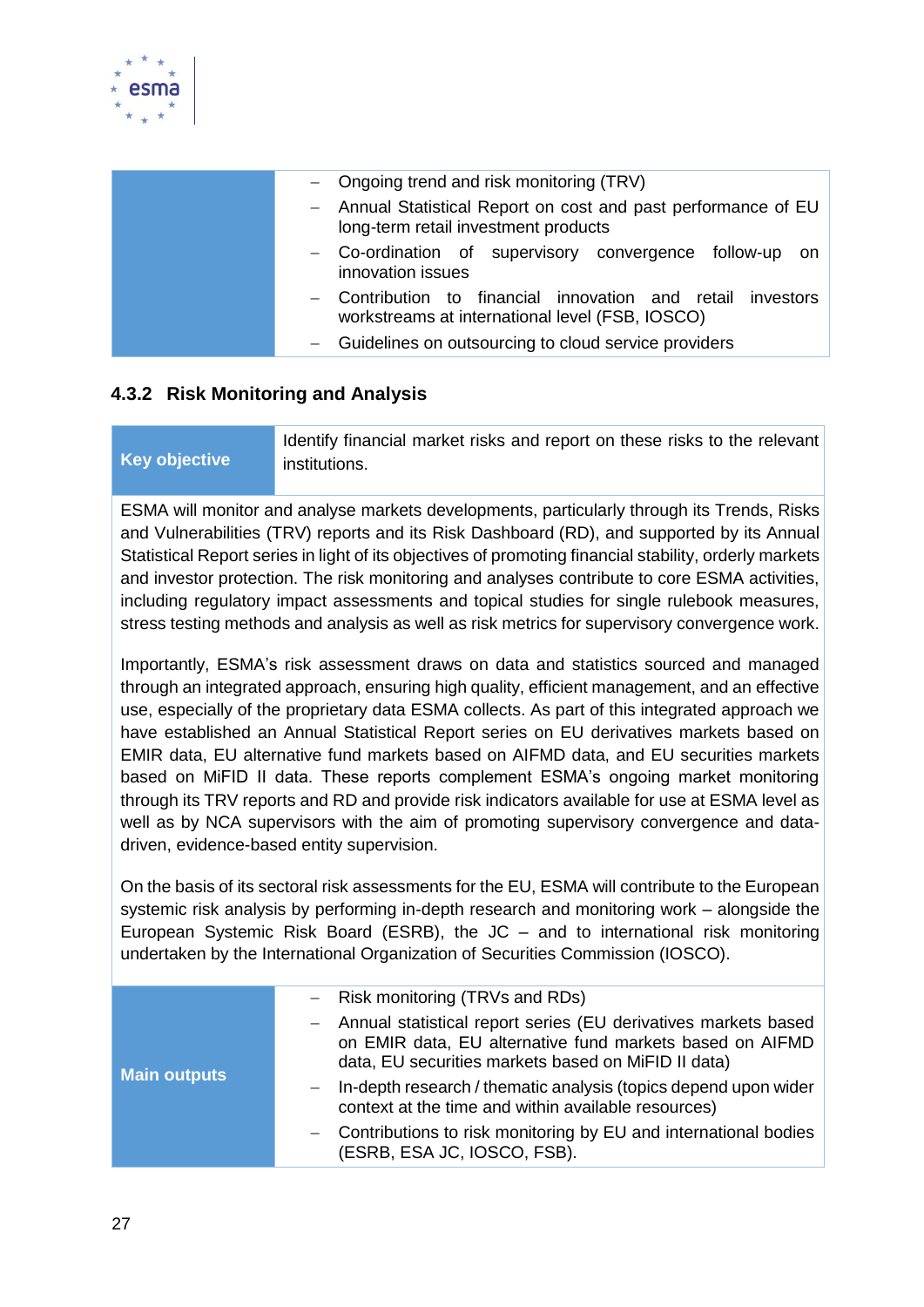

#### <span id="page-27-0"></span>**4.3.3 Data Management and statistics**

#### **Key objective** Operate the data reporting IT system and perform data management and statistical analyses in order to support ESMA's activities by improving data quality, integration and usability in close co-ordination with NCAs.

In order to provide market participants, regulators and the general public with information, ESMA maintains and operates more than 20 IT systems that it has built in response to legislative mandates. They include databases with data reported from authorised and registered entities, stemming from different regulations (e.g. MiFIR, UCITS, MAR, CSDR, EMIR, AIFMD, SFTS, Prospectus Regulation, STS Securitisation Regulation and MMF Regulations), as well as prospectus, sanctions, and short selling exempted shares registers.

ESMA's work on data management and statistical analysis will focus on ensuring usability and use of the data to support all ESMA activities and those from NCAs and other stakeholders. This is achieved through supporting the entities that shall report data to ESMA, developing and applying data processes and statistical analyses to improve the quality of data and contribute to its enhancement, and processing internal and commercial data and statistical reports.

The data management and statistics support all of ESMA's activities. These support activities are achieved through both regular operations on the data as well as thematic analytical project support policy and risk assessment activities.

Data management activities will also cover the implementation of the ESMA Data Strategy, with focus on the quality of the data available to ESMA, NCAs and the public, and remedial actions in co-ordination with NCAs. To achieve these objectives, ESMA's efforts will be directed towards improving the integration of regulatory data and increasing its technical and staff capacities for the analysis of large and complex sets of data.

| <b>Main outputs</b> | Data processes to support policy, supervisory and supervisory<br>convergence activity                         |
|---------------------|---------------------------------------------------------------------------------------------------------------|
|                     | $-$ Ongoing data quality analysis                                                                             |
|                     | - Processing of internal and commercial data and statistical<br>generation to support ESMA and NCA activities |
|                     | - Maintenance of ESMA's databases and IT systems                                                              |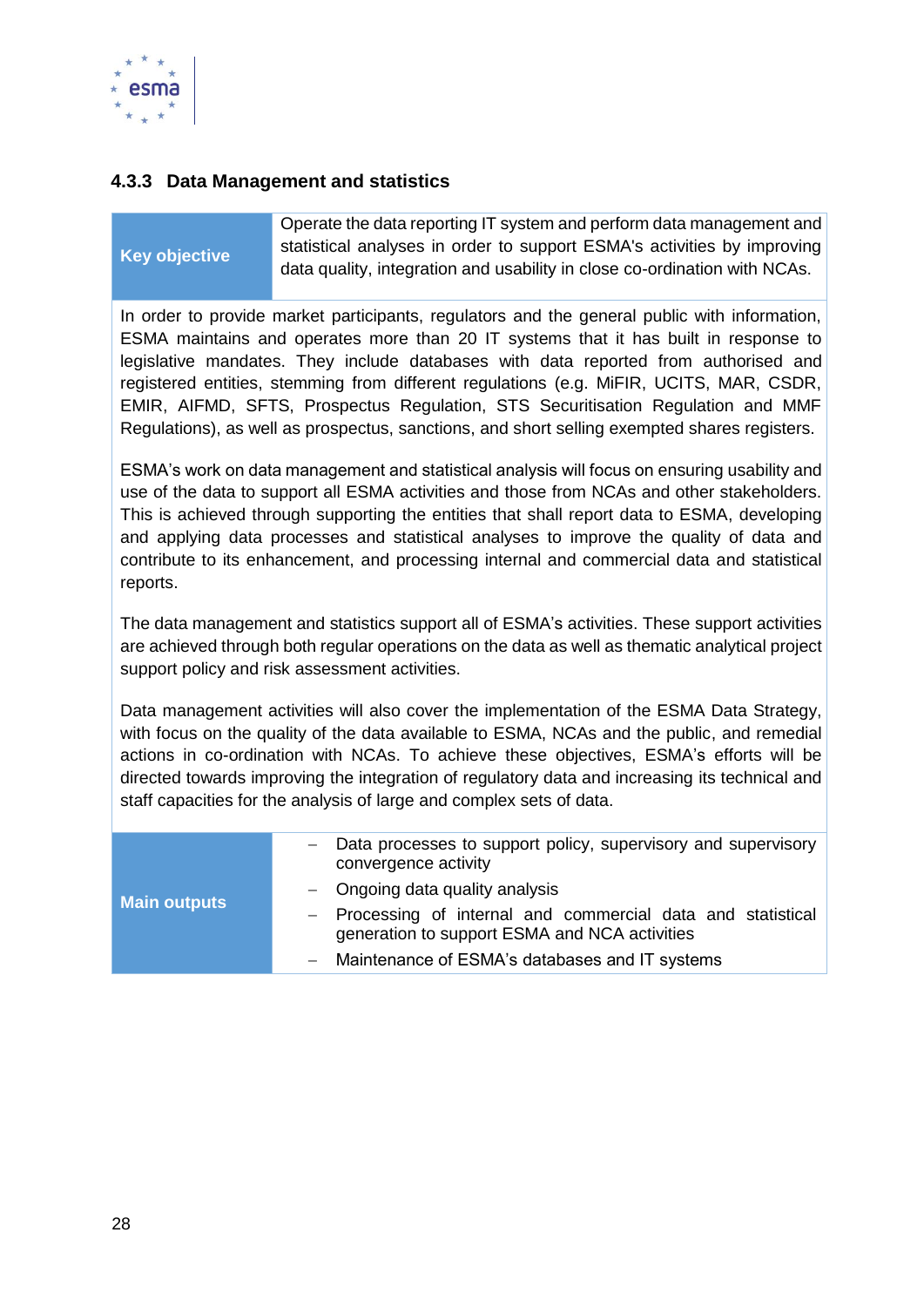

## <span id="page-28-0"></span>**4.4 Completing a single rulebook for EU financial markets**

ESMA's single rulebook work refers to the technical standards and technical advices that ESMA has been mandated to draft by the relevant legislation. In addition, ESMA periodically reviews its technical standards and supports the review of EU financial regulation.

#### <span id="page-28-1"></span>**4.4.1 Post-Trading**

|                       | Contribute to the set-up of a regulatory and supervisory regime for CCPs,<br>by providing technical advice for delegated acts and developing technical<br>standards under EMIR 2.2. |  |  |  |
|-----------------------|-------------------------------------------------------------------------------------------------------------------------------------------------------------------------------------|--|--|--|
| <b>Key objectives</b> | Update the regulatory regime for OTC derivatives by developing<br>technical advice and technical standards under EMIR Refit.                                                        |  |  |  |
|                       | Develop the relevant reports on post trading matters regarding the<br>applicable regulatory framework (e.g. EMIR and CSDR).                                                         |  |  |  |

The EMIR Review has led in 2019 to the adoption of two sets of important amendments to EMIR, one on the regulatory and supervisory regime for CCPs, also known as EMIR 2.2, and the other covering in particular the clearing obligation and the reporting obligation, also known as EMIR Refit. ESMA has already started work in 2019 to implement these changes and will continue in 2020.

A decisive step for their implementation is the completion of the regulatory framework on the basis of the finalisation of a number of Level 2 measures. Specifically, with regards to CCPs and EMIR 2.2, this includes amending the technical advice on rules for imposing fines or periodic penalty payments for CCPs, the RTS specifying the information that a CCP shall provide ESMA in its application for recognition, the RTS specifying the conditions under which the Union currencies are to be considered as the most relevant currencies, the RTS specifying the conditions under which additional services or activities that a CCP wishes to extend its business to are not covered by the initial authorisation and therefore require an extension of authorisation, and the RTS specifying the conditions under which changes to the models and parameters are significant changes. With respect to EMIR Refit, this includes work detailed in the Market data section below, but also technical advice on the FRANDT (fair, reasonable and non-discriminatory) terms, as well as co-operation with the EBA and EIOPA on the development of the draft RTS on the validation of model changes.

ESMA may change or update the Clearing Obligation RTS, depending on market developments, new clearing offers or changes to the perimeter of the EU current clearing services offers. ESMA will review the post-trading related technical standards where some amendments may be needed, for instance the RTS on CCP requirements with respect to the anti-procyclicality requirements.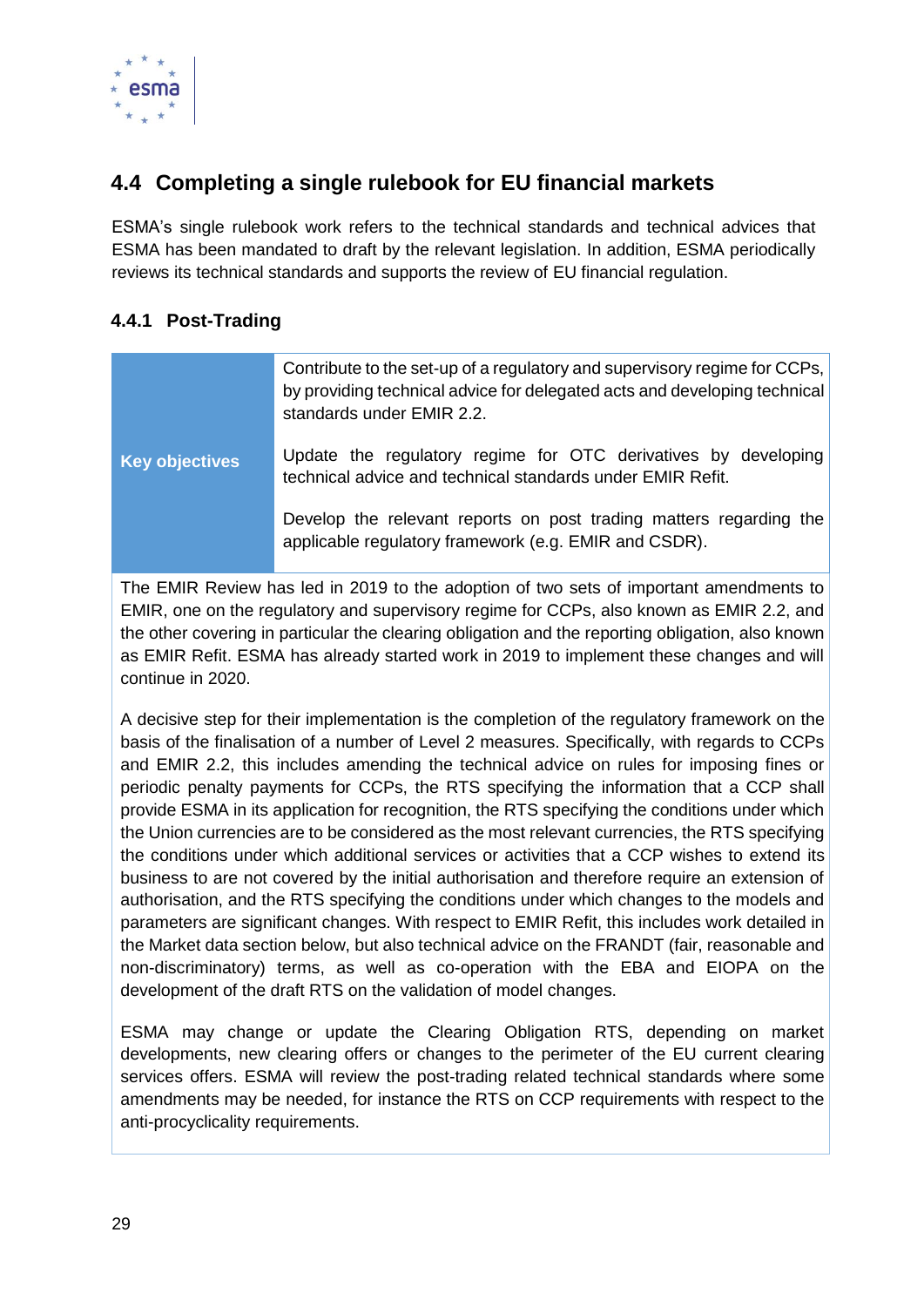

ESMA will also develop reports on post-trading matters, such as certain reports for the CSDR review, as well as reports mandated under EMIR Refit (for instance on the clearing obligation and Pension Scheme Arrangements, on the periodical review of the clearing thresholds and on post-trading risk reduction services).

| <b>Main outputs</b> | Develop technical standards and technical advice following the<br><b>EMIR Review</b><br>- Amend post trading related technical standards where<br>necessary |
|---------------------|-------------------------------------------------------------------------------------------------------------------------------------------------------------|
|                     | - Reports to the European Commission for the CSDR review or<br>reports mandated under EMIR Refit                                                            |

#### <span id="page-29-0"></span>**4.4.2 Market Data**

| <b>Key objectives</b>              | Contribute to the finalisation of EMIR REFIT implementing measures by<br>drafting the related RTS and ITS on reporting to trade repositories. |  |  |
|------------------------------------|-----------------------------------------------------------------------------------------------------------------------------------------------|--|--|
|                                    | ESMA will review reporting and other related requirements in the context of EMIR REFIT.                                                       |  |  |
|                                    |                                                                                                                                               |  |  |
|                                    | When doing so, it will consider provisions of the Technical Guidance on harmonisation of OTC                                                  |  |  |
|                                    | derivatives data elements developed by CPMI-IOSCO and will leverage on the established                                                        |  |  |
|                                    |                                                                                                                                               |  |  |
| data quality framework under SFTR. |                                                                                                                                               |  |  |
|                                    |                                                                                                                                               |  |  |
|                                    |                                                                                                                                               |  |  |
|                                    | - Draft RTS and ITS on reporting to trade repositories under EMIR                                                                             |  |  |
| <b>Main outputs</b>                | REFIT.                                                                                                                                        |  |  |
|                                    |                                                                                                                                               |  |  |

#### <span id="page-29-1"></span>**4.4.3 Investor Protection and Intermediaries**

|                      | Contribute to the development of a single rulebook in the area related to |  |  |  |  |  |  |  |
|----------------------|---------------------------------------------------------------------------|--|--|--|--|--|--|--|
| <b>Key objective</b> | investment firms, the provision of investment services and the            |  |  |  |  |  |  |  |
|                      | application of the third-country firm regime.                             |  |  |  |  |  |  |  |

ESMA will assist the European Commission in the work on the reports required under MiFID II (MiFID II review), it will co-operate with the Commission in the assessment of the application of its key requirements and in developing or amending/reviewing MiFID II Level 1 and Level 2 provisions on investor protection and intermediaries (including by reviewing ESMA RTS/ITS or by providing technical advice to the Commission when needed).

ESMA also has a role in the implementation of the MiFIR third-country regime for the provision of investment services, both directly (e.g. co-operation agreements with supervisors of equivalent third countries; exercise of powers in relation to third-country firms registered in the relevant ESMA register) and indirectly (e.g. possible support to the European Commission's equivalence assessment).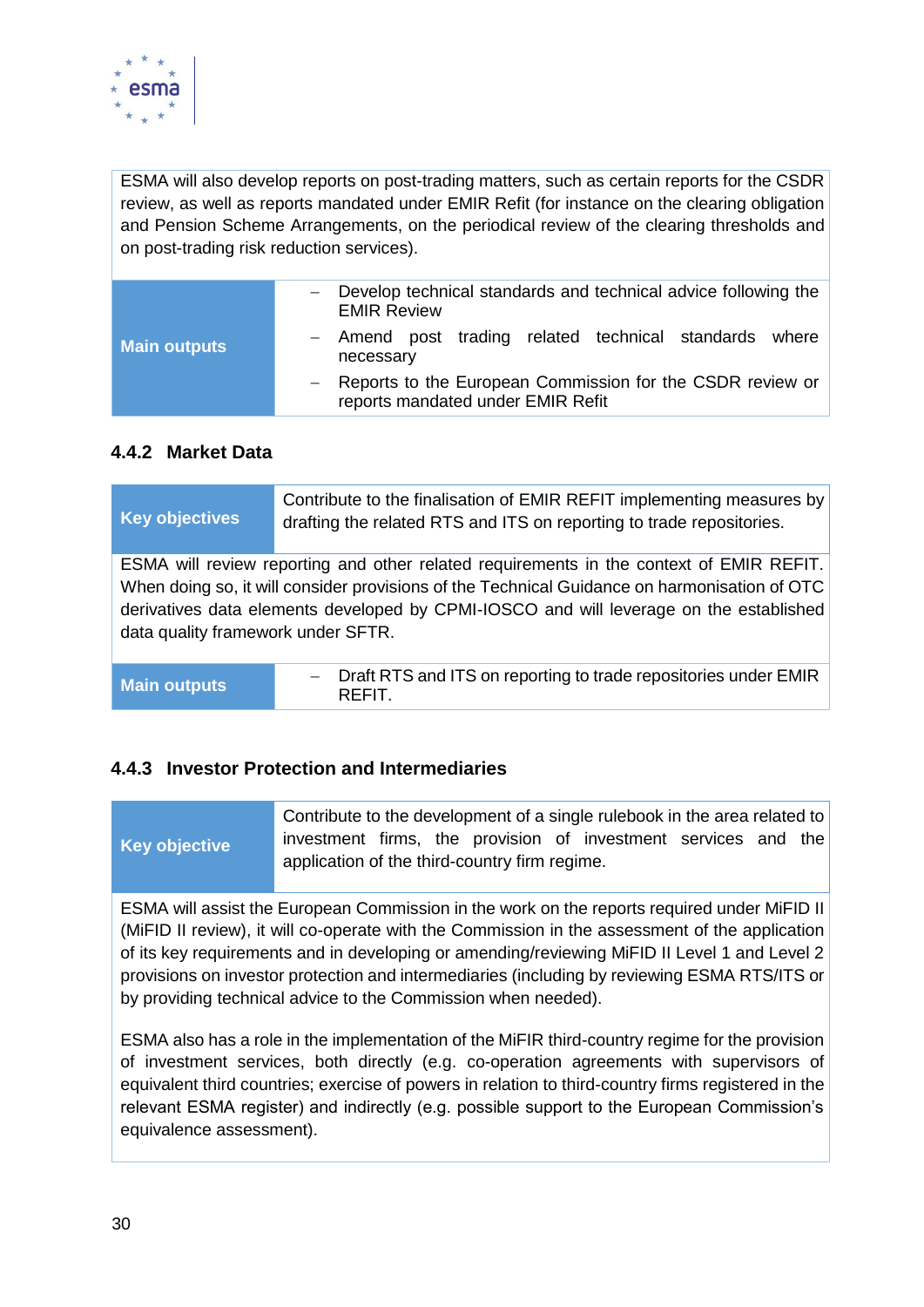

| <b>Main outputs</b> | Commission on MiFID II/MiFIR                                           | - MiFID II reports (Article 90 MiFID II) / Development of new<br>Technical standards and review of existing ones / Advice to the |  |  |  |  |  |  |  |
|---------------------|------------------------------------------------------------------------|----------------------------------------------------------------------------------------------------------------------------------|--|--|--|--|--|--|--|
|                     | - Co-operation arrangements with relevant third-country<br>authorities |                                                                                                                                  |  |  |  |  |  |  |  |
|                     | - Support on equivalence assessments of third-country regimes          |                                                                                                                                  |  |  |  |  |  |  |  |

#### <span id="page-30-0"></span>**4.4.4 Secondary Markets**

|                       | Contribute to the review of MIFID II / MiFIR by providing expertise and<br>market intelligence and making recommendations regarding possible<br>amendments.                |
|-----------------------|----------------------------------------------------------------------------------------------------------------------------------------------------------------------------|
| <b>Key objectives</b> | Ensure that the RTS and ITS further specifying MiFID II/MiFIR deliver on<br>their objectives and propose amendments to the relevant Regulations if<br>and where necessary. |

Following the start of the work on the MiFID review reports in 2019 covering the consolidated tape for equity instruments and the development of costs for pre- and post-trade market data, ESMA will focus in 2020 on providing advice to the Commission covering key provisions of MiFiD II/MiFIR, such as the pre- and post-trade transparency regime, the double volume cap, the SI regime, algorithmic trading, the trading obligation for derivatives, SME growth markets, the functioning of organised trading facilities (OTFs) and the impact of MiFID II on commodity derivatives markets. The review process will also take into account the impact of the UK's withdrawal from the EU and assess the need to adjust the legislative framework.

ESMA will also continue monitoring and reviewing RTS/ITS, in particular in the context of Brexit, and may propose amendments to RTS/ITS as appropriate. Particular attention will be given to RTS 2 (transparency for bonds, derivatives and other asset classes).

A major second workstream could constitute the appointment of a consolidated tape for equity instruments.

| <b>Main outputs</b> | - Reports on MiFID II/MiFIR review reports;                                     |
|---------------------|---------------------------------------------------------------------------------|
|                     | - Potential amendment of RTS 2 as well as of other RTS/ITS,<br>where necessary. |
|                     | - Possible launch of a procedure for appointing a consolidated<br>tape.         |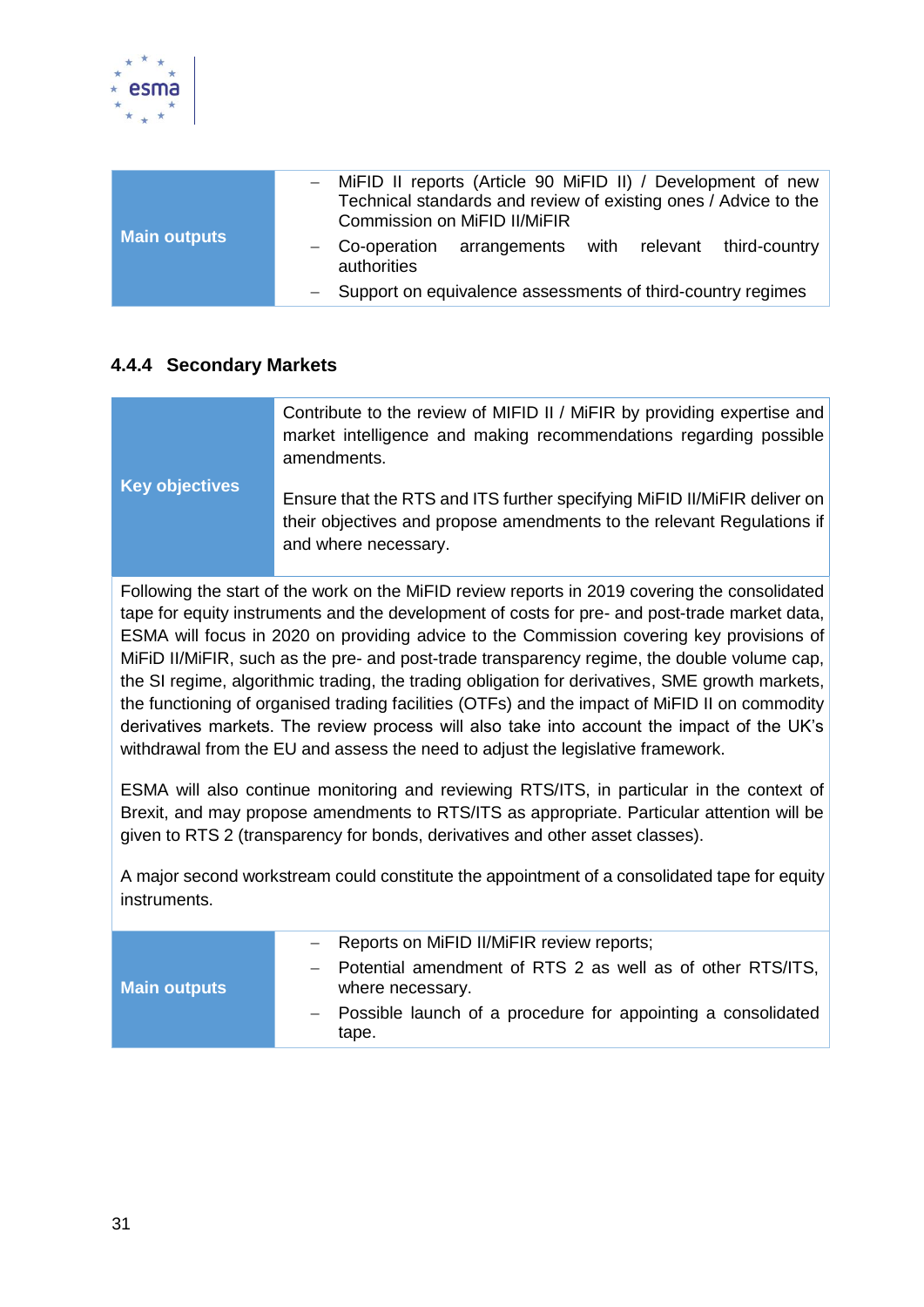

#### <span id="page-31-0"></span>**4.4.5 Market Integrity**

|                       | Finalise the technical advice on MAR Review and develop MAR draft     |  |  |  |  |  |
|-----------------------|-----------------------------------------------------------------------|--|--|--|--|--|
| <b>Key objectives</b> | technical standards as a result of the approval of the proposed       |  |  |  |  |  |
|                       | Regulation as regards the promotion of the use of SME Growth Markets. |  |  |  |  |  |

ESMA will continue working on its technical advice on MAR, thus contributing to the Report that the European Commission will draft on the application of MAR.

In addition, on the basis of the amendments to MAR brought by the proposed Regulation concerning the promotion of the SME Growth Markets, in 2020 ESMA will develop RTS concerning accepted market practices and ITS on the format of alleviated insider lists.

ESMA will develop RTS and some delegated acts on benchmarks in the context of the review of the ESAs' and ESMA's new responsibilities.

|                     | - Technical advice to the Commission on MAR application                                                |
|---------------------|--------------------------------------------------------------------------------------------------------|
| <b>Main outputs</b> | - Draft RTS and ITS to be developed in the framework of the SME<br>Growth Markets promotion Regulation |
|                     | - Draft RTS on benchmarks to be developed in the framework of<br>the ESAs' Review Regulation.          |

#### <span id="page-31-1"></span>**4.4.6 Investment Management**

**Key objective** Contribution to the reviews of the PRIIPs Regulation, the UCITS Directive and AIFMD by developing the relevant regulatory and implementing Technical Standards and Technical Advice within the deadline.

The Commission's review of the PRIIPs Regulation will give rise to additional work within the Joint Committee. This will lead to a revision of the PRIIPs technical standards after the consultation of the European Commission.

Similarly, starting from 2020 there may be additional work for ESMA as a result of the upcoming reviews by the Commission of the UCITS Directive and AIFMD.

|             | - Revised RTS under PRIIPs                                                                                    |
|-------------|---------------------------------------------------------------------------------------------------------------|
| Main output | - (Potential) Technical advice on the investment management<br>legislation (mainly UCITS Directive and AIFMD) |

#### <span id="page-31-2"></span>**4.4.7 Corporate Finance**

| <b>Key objective</b> | Complete the single rulebook on Prospectus Regulation by delivering<br>technical advice and, potentially, technical standards. |
|----------------------|--------------------------------------------------------------------------------------------------------------------------------|
|                      |                                                                                                                                |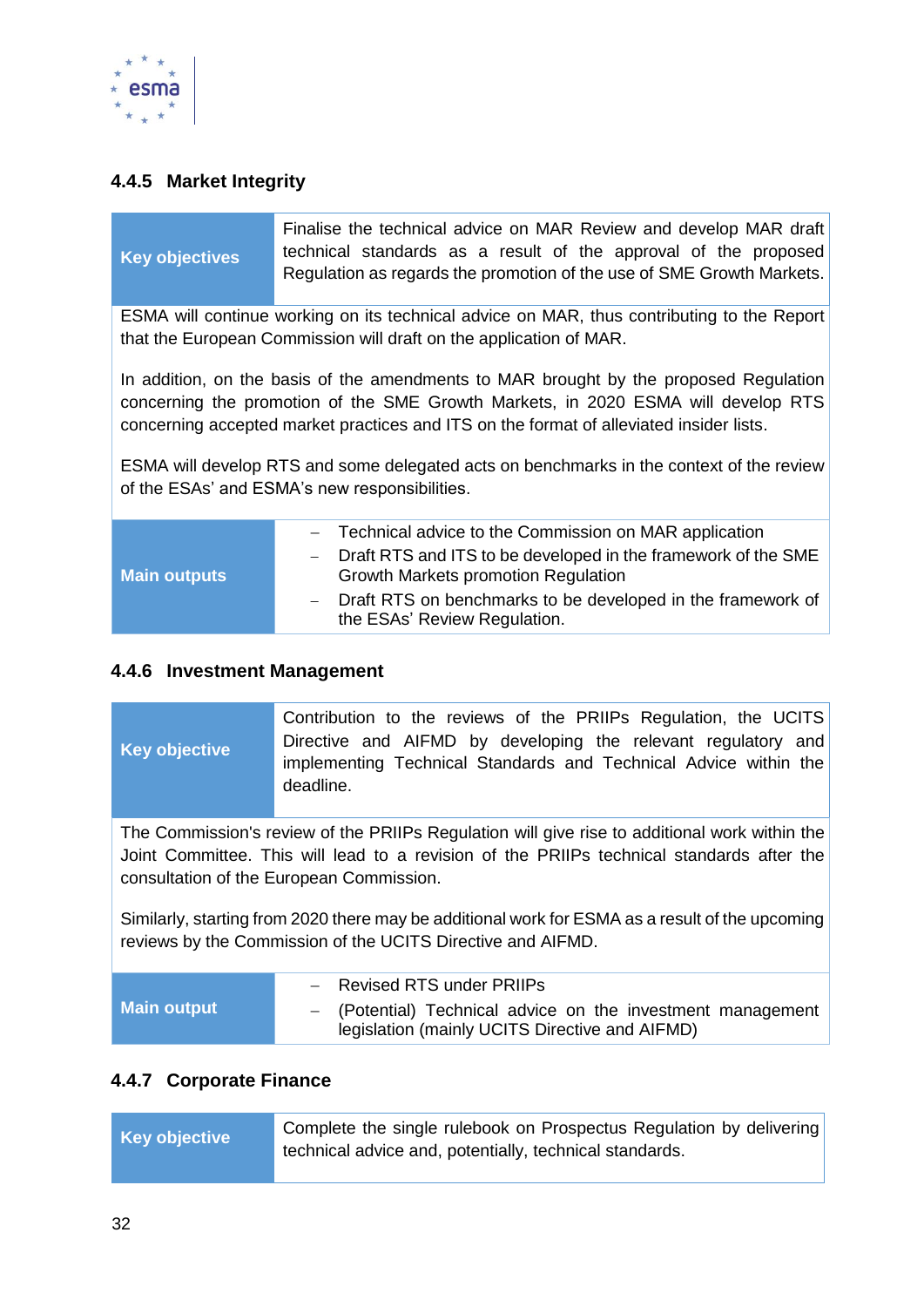

ESMA has been tasked with delivering technical advice on general equivalence criteria under the Prospectus Regulation. ESMA will also consider the potential development of draft regulatory or implementing technical standards.

|                     | Technical advice<br>$\sim$       |
|---------------------|----------------------------------|
| <b>Main outputs</b> | $-$ Possible technical standards |

#### <span id="page-32-0"></span>**4.4.8 Corporate Reporting**

#### **Key objective**

Contribute to the set-up of high-quality accounting standards through providing enforcers' views on new pronouncements and endorsement advice.

ESMA contributes actively to the accounting standard setting and endorsement in the EU through its observership at the EFRAG Supervisory Board and Technical Expert Group. In addition, ESMA contributes to the International Accounting Standards Board (IASB) in charge of developing those global standards, including the IFRS Advisory Council and the IFRS Taxonomy Consultative Group (ITCG).

It also undertakes single rulebook work in the audit area by providing views on relevant International Standards on Auditing (ISA) and by participating in the Committee of European Audit Oversight Bodies (CEAOB), where ESMA chairs the subgroup of International Adequacy and Equivalence.

| <b>Main output</b> |            |  |  | - Technical positions on new IFRS pronouncements and |  |
|--------------------|------------|--|--|------------------------------------------------------|--|
|                    | amendments |  |  |                                                      |  |

#### <span id="page-32-1"></span>**4.4.9 Policy activity to support our supervisory mandates<sup>3</sup>**

| Key objective                                                                                                                                                                          | Continue to contribute to the establishment of a robust regulatory<br>framework under the Credit Rating Agency Regulation and provide<br>support to ESMA's supervisory activities. |  |  |
|----------------------------------------------------------------------------------------------------------------------------------------------------------------------------------------|------------------------------------------------------------------------------------------------------------------------------------------------------------------------------------|--|--|
| <b>Credit Rating Agencies</b>                                                                                                                                                          |                                                                                                                                                                                    |  |  |
| ESMA will maintain an active role in ensuring the implementation of the CRA Regulation<br>supports ESMA's objectives of investor protection and financial stability by reacting to new |                                                                                                                                                                                    |  |  |

-

<sup>&</sup>lt;sup>3</sup> Policy work to support ESMA's supervisory mandates is funded by fees charged to the supervised entities; however these functions are performed independently within ESMA and so are presented separately in this work programme.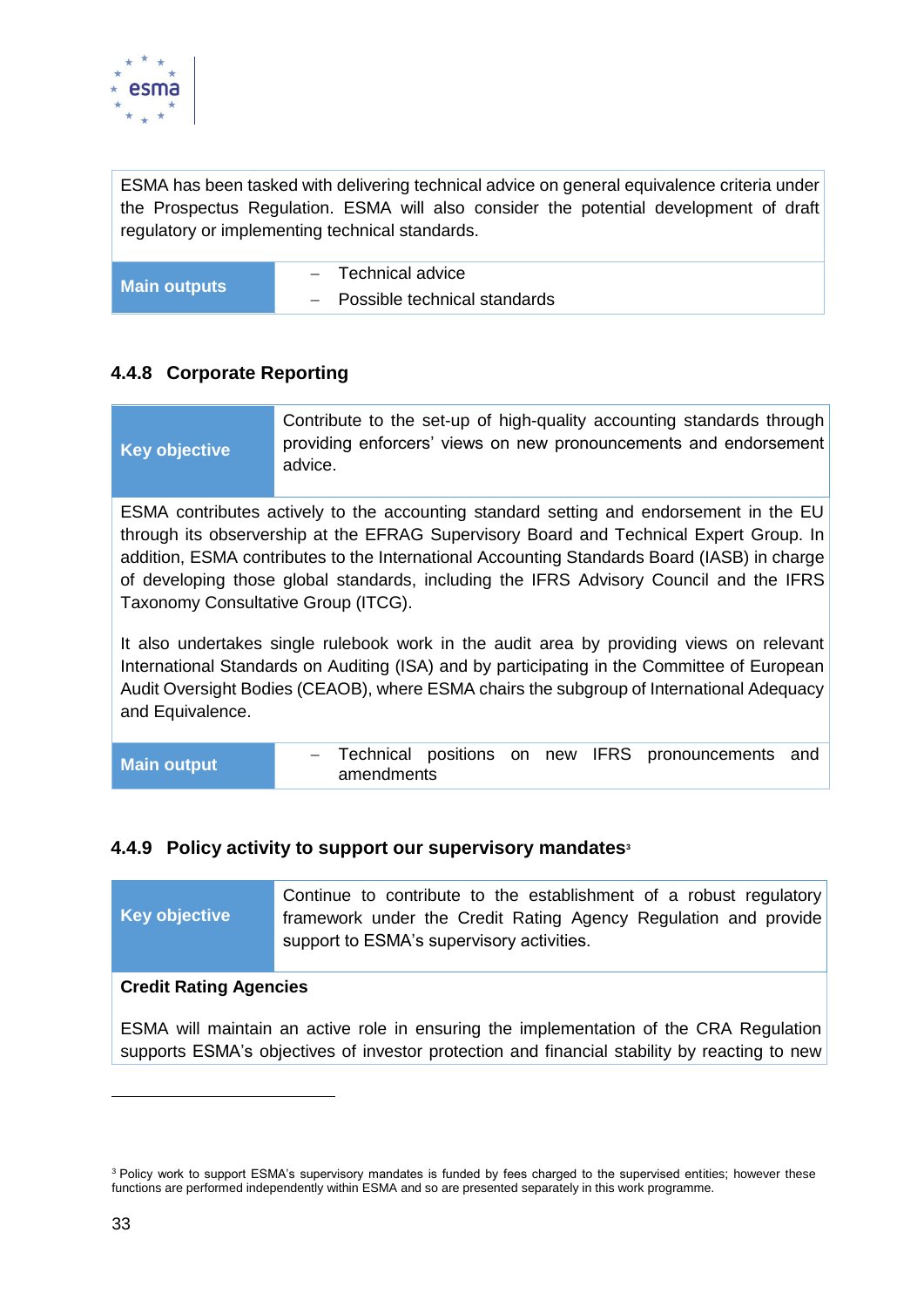

trends or supervisory concerns. This includes continuous monitoring of the results of the implementation of the RTS/ITS with the possibility of proposing amendments to ensure they remain fit for purpose and developing new Guidelines or Q&As where necessary to support the consistent application of CRAR. ESMA will continue to assist the European Commission in its ongoing work to promote sustainable finance in the field of credit rating agencies including any possible legislative proposals.

ESMA will continue performing assessments of third-country regulatory frameworks for endorsement as needed. ESMA stands ready to provide Technical Advice to the European Commission on the equivalence of third countries, should the Commission request this.

ESMA will continue co-operating with EBA and EIOPA to provide a mapping to newly registered External Credit Assessment Institutions (ECAIs) as well as monitor the mapping already provided to the previous ones in order to promote a consistent implementation of Capital Requirements Regulation (CRR) and Solvency II Directive across the EU.

**Main output** − Revised RTSs and provide additional guidance for CRAs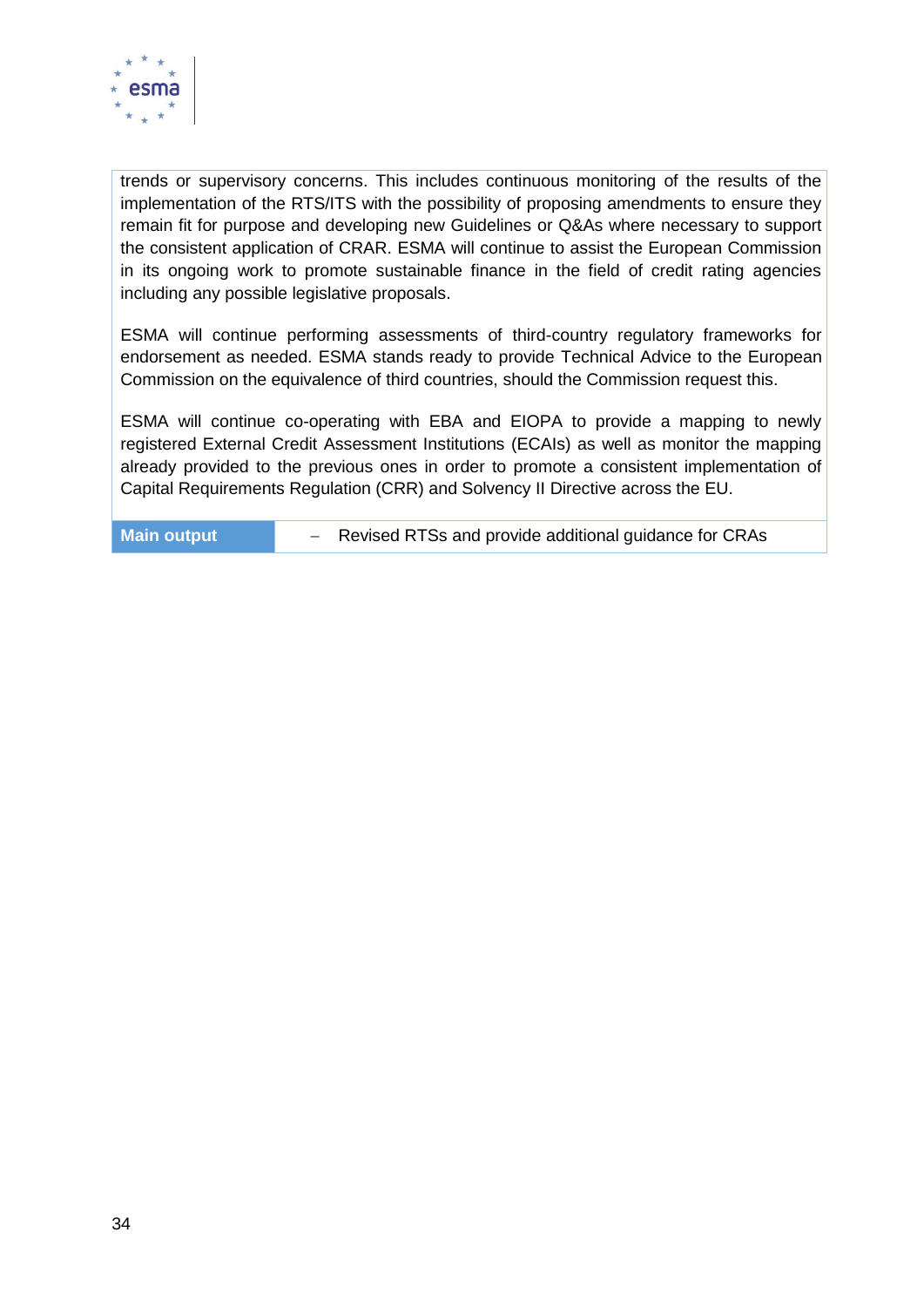

## <span id="page-34-0"></span>**4.5 Directly supervising specific financial entities**

ESMA has direct supervisory powers in three areas: Credit Rating Agencies, Trade Repositories and Securitisation Repositories. In addition, it recognises CCPs and third-country CSDs.

#### <span id="page-34-1"></span>**4.5.1 Credit Rating Agencies**

|               | Following registration, address key risks to the objective that credit ratings<br>in the EU be independent, objective and of adequate quality by<br>conducting timely supervisory activities with a lasting impact. Requesting |
|---------------|--------------------------------------------------------------------------------------------------------------------------------------------------------------------------------------------------------------------------------|
| Key objective | remediation at individual CRA level, and finally, adopting effective<br>enforcement actions where ESMA identifies breaches of the CRA<br>Regulation.                                                                           |

ESMA has adopted a risk-based approach to supervision of CRAs. ESMA will prioritise risks to be addressed in 2020 and address them through its supervisory activities. In 2020 ESMA expects to continue focusing its supervisory activities on the effectiveness of internal control system and the impact of new technologies on the business, operational and organisational arrangements of supervised firms. ESMA expects to conduct supervisory work on areas such as:

- Rating Process, including the independence of the rating process,
- Methodology Development and Validation,
- Governance, including the effectiveness of the Board, and

- Internal Controls, including segregation of duties and the effectiveness of internal control functions, IT Process and Systems and Information Security including cybersecurity.

ESMA will continue to monitor, identify and address new risks posed by industry and capital markets developments.

As a result of its day-to-day supervision and specific investigations, including on-site inspections, ESMA will request CRAs to adopt remedial actions, where areas of concern have been identified.

ESMA will assess registration applications under the CRA Regulation and conduct perimeter monitoring activities.

Where breaches of the regulation have been identified, ESMA will adopt effective enforcement actions, that could range from the issuance of public notices to the withdrawal of registration and imposition of fines.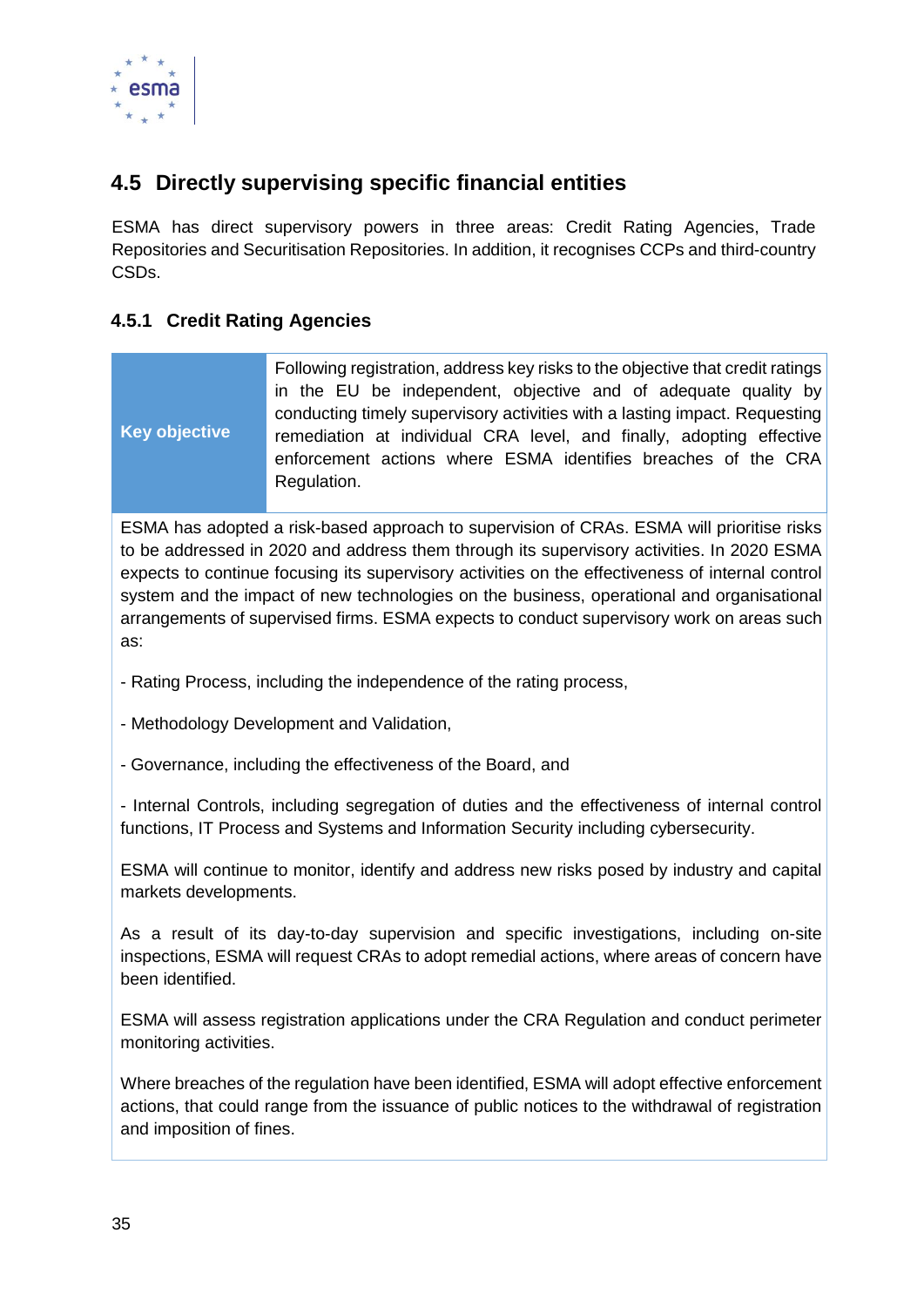

ESMA will engage and co-operate with relevant stakeholders such as the European Central Bank (ECB)**,** and other regulatory and supervisory bodies at international level, for instance, through its active participation in the International Supervisory Colleges for global CRAs.

| <b>Main outputs</b> | - Engagement with individual CRAs, investigations, thematic<br>reports and letters addressed to CRAs identifying risks and<br>requesting remediation in alignment with key supervisory<br>priorities |
|---------------------|------------------------------------------------------------------------------------------------------------------------------------------------------------------------------------------------------|
|                     | - Timely assessment of registration applications<br>$-$ Enforcement files                                                                                                                            |

#### <span id="page-35-0"></span>**4.5.2 Trade Repositories under EMIR**

| <b>Key objective</b>         | Following registration, address key risks to the objective of enhancing<br>the quality (integrity, confidentiality and availability) of TR data by<br>conducting timely supervisory activities with lasting impact. Requesting<br>remediation at individual TR level, and finally, adopt effective<br>enforcement actions where ESMA identifies breaches of EMIR.            |
|------------------------------|------------------------------------------------------------------------------------------------------------------------------------------------------------------------------------------------------------------------------------------------------------------------------------------------------------------------------------------------------------------------------|
| on:                          | ESMA has adopted a risk-based approach to the supervision of TRs. ESMA will prioritise<br>risks to be addressed in 2020 and address them through its supervisory activities. In 2020,<br>ESMA's main supervisory objective on TRs will continue to be the enhancement of the<br>quality of data reported to TRs under EMIR. ESMA expects to focus its supervisory activities |
| Action Plan,                 | a) Data Quality, including report generation and the implementation of the Data Quality                                                                                                                                                                                                                                                                                      |
|                              | b) Access by Competent Authorities, including access filtering criteria,                                                                                                                                                                                                                                                                                                     |
| C)<br>system reliability,    | IT process, including the Software Development Life Cycle (SDLC) process and                                                                                                                                                                                                                                                                                                 |
| d)                           | Governance, including the effectiveness of the Board,                                                                                                                                                                                                                                                                                                                        |
| e)<br>control functions, and | Internal Controls, including the segregation of duties and the effectiveness of the                                                                                                                                                                                                                                                                                          |
| $f$ )                        | Information Security, including cyber security.                                                                                                                                                                                                                                                                                                                              |
| been identified.             | As a result of its day-to-day supervision and specific investigations, including on-site<br>inspections, ESMA will request TRs to adopt remedial actions, where areas of concern have                                                                                                                                                                                        |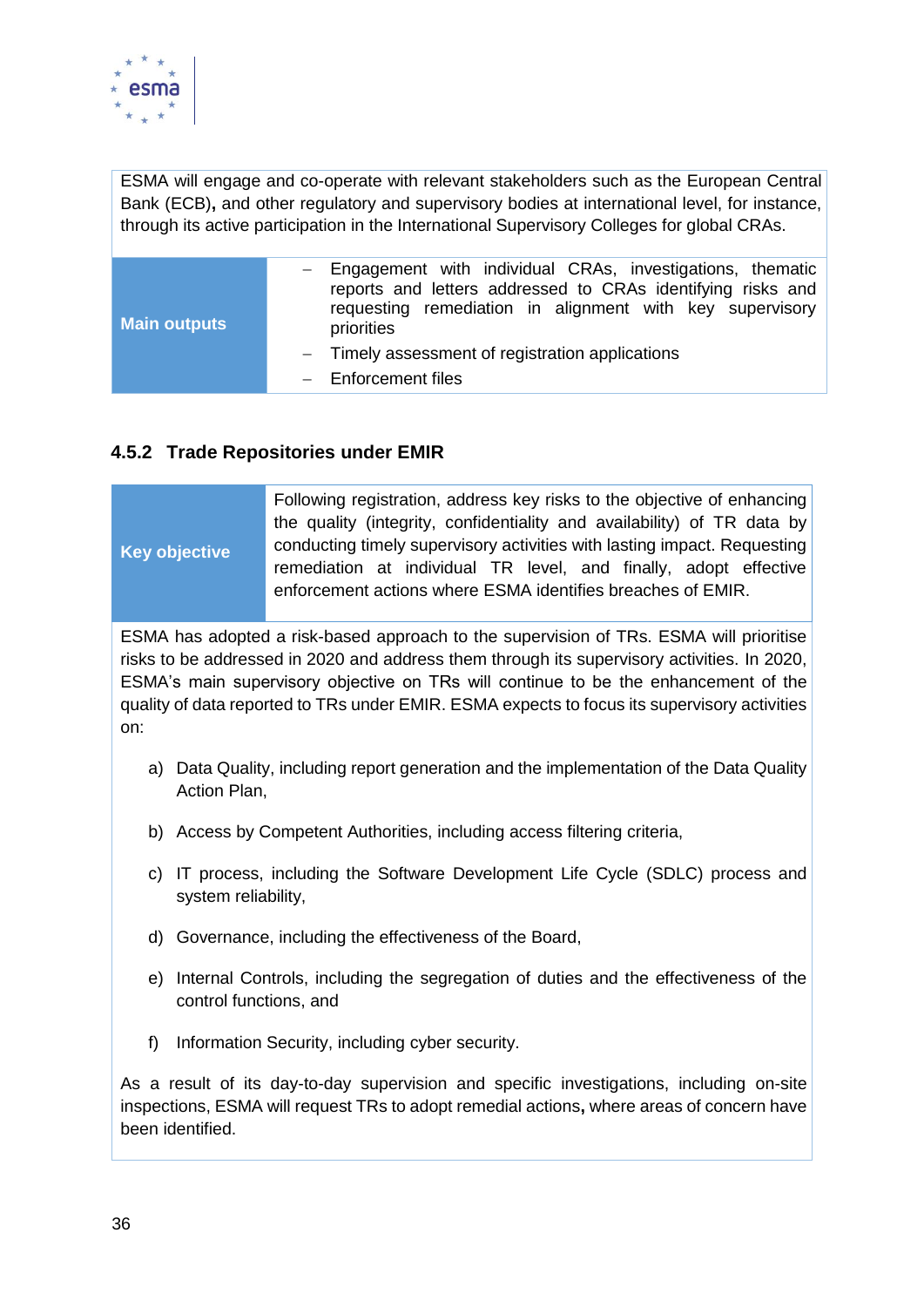

ESMA will assess registration applications under EMIR.

Where breaches of the regulation have been identified, ESMA will adopt effective enforcement actions, that could range from the issuance of public notices to the withdrawal of registration and imposition of fines.

ESMA will engage and co-operate with relevant stakeholders such as NCAs, the ECB**,**  ESRB, and other regulatory and supervisory bodies at EU and third-country level.

| <b>Main outputs</b> | - Engagement with individual TRs, investigations, thematic<br>reports and letters addressed to TRs identifying risks and<br>requesting remediation in alignment with key supervisory |
|---------------------|--------------------------------------------------------------------------------------------------------------------------------------------------------------------------------------|
|                     | priorities<br>- Timely assessment of registration applications<br>$-$ Enforcement files                                                                                              |

#### <span id="page-36-0"></span>**4.5.3 Trade Repositories under SFTR**

#### **Key objective**

Following the registration of EU firms providing SFT reporting services in 2019, effectively identify and address key risks to the objective that SFT data is of good quality by conducting timely supervisory activities with lasting impact. Requesting remediation at individual TR level, and finally, adopting effective enforcement actions where ESMA identifies breaches of SFTR.

ESMA would have registered and started supervising TRs that will report under SFTR in 2019. As with Trade Repository supervision under EMIR, ESMA will apply a risk-based approach to the supervision of the SFT data reporting. ESMA expects that its supervisory work will initially focus on identifying shortcomings to data quality and verifying operational separation. ESMA expects that it will, in 2020, collect sufficient information from TRs providing SFT reporting so as to further calibrate its risk framework and identify further periodic information it may need in order to effectively monitor compliance with SFTR.

As a result of its day-to-day supervision and specific investigations, including on-site inspections, ESMA will request TRs to adopt remedial actions, where areas of concern have been identified.

ESMA will assess registration applications under SFTR.

Where breaches of the regulation have been identified, ESMA will adopt effective enforcement actions that could range from the issuance of public notices to the withdrawal of registration and imposition of fines.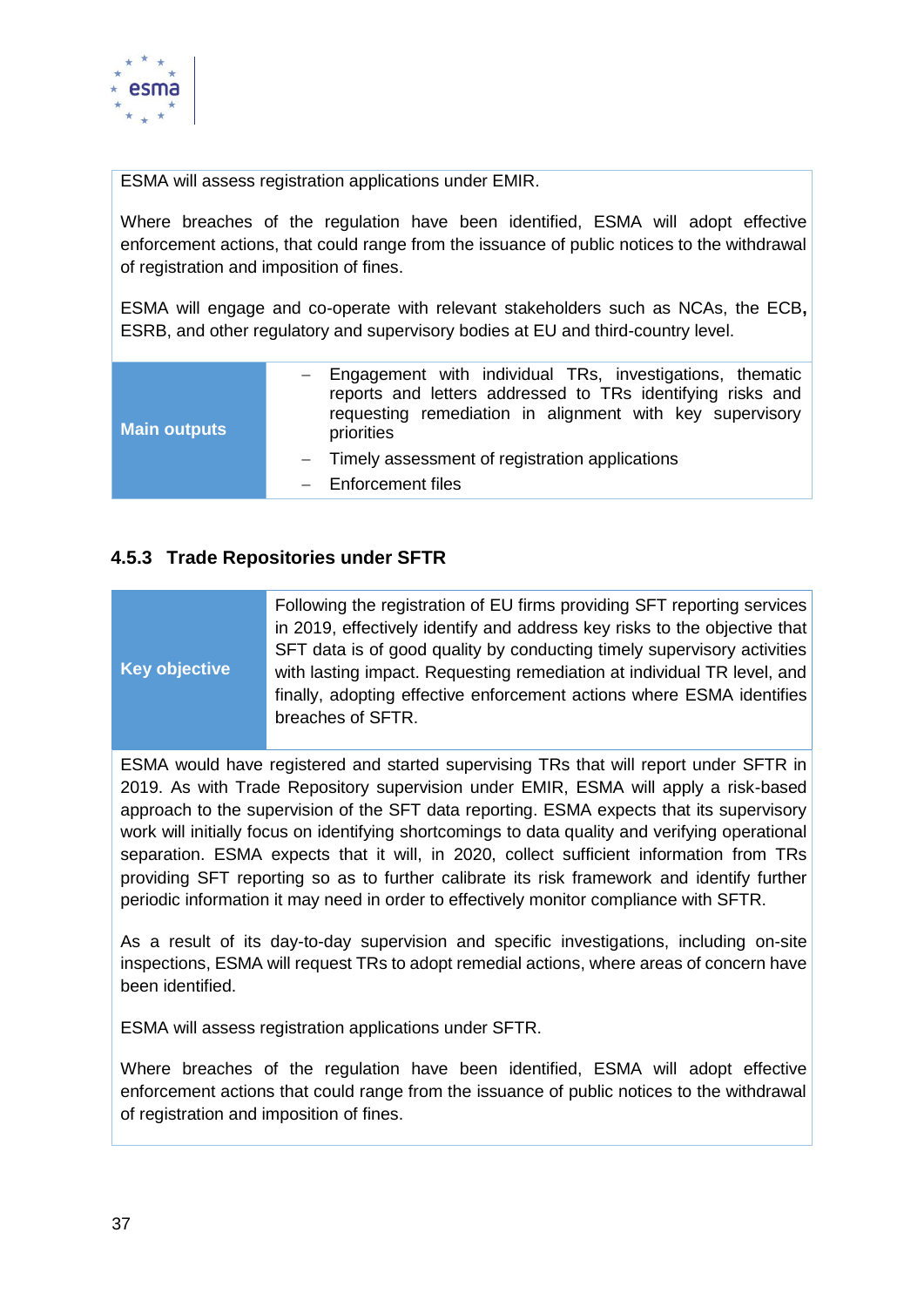

ESMA will engage and co-operate with relevant stakeholders such as NCAs, the ECB**,** ESRB, and other regulatory and supervisory bodies at EU and third-country level.

| <b>Main outputs</b> | - Timely assessment of registration applications<br>- Engagement with individual TRs registered under SFTR,<br>thematic reports and letters addressed to TRs identifying risks |
|---------------------|--------------------------------------------------------------------------------------------------------------------------------------------------------------------------------|
|                     | and requesting remediation in alignment with key supervisory<br>priorities                                                                                                     |
|                     | $-$ Enforcement files                                                                                                                                                          |

#### <span id="page-37-0"></span>**4.5.4 Securitisation repositories under Securitisation Regulation**

| <b>Key objective</b>                                                                            | Register new entrants, if they meet all regulatory standards under the<br>Securitisation Regulation. Effective identification of risks to the<br>objective that securitisation repositories' data be of good quality. Timely<br>and lasting impact supervisory activities at individual SR level. |  |
|-------------------------------------------------------------------------------------------------|---------------------------------------------------------------------------------------------------------------------------------------------------------------------------------------------------------------------------------------------------------------------------------------------------|--|
| ESMA will register the securitisation repositories (SR) and will set up the framework for their |                                                                                                                                                                                                                                                                                                   |  |
|                                                                                                 | ongoing supervision. ESMA will start using the supervisory toolkit to address the key 2020<br>risks and priorities, including ongoing monitoring, investigations and on-site inspections.                                                                                                         |  |
|                                                                                                 |                                                                                                                                                                                                                                                                                                   |  |
| <b>Main outputs</b>                                                                             | Timely assessment of registration applications                                                                                                                                                                                                                                                    |  |
|                                                                                                 | SR risk assessment framework                                                                                                                                                                                                                                                                      |  |
|                                                                                                 | Engagement with individual SRs, letters addressed to SRs<br>identifying risks and requesting remediation in alignment with<br>key supervisory priorities                                                                                                                                          |  |

#### <span id="page-37-1"></span>**4.5.5 Third-country CCP recognition**

| Key objective | Recognition of third-country CCPs providing clearing services in the<br>Union.           |
|---------------|------------------------------------------------------------------------------------------|
|               | Under the current version of EMIR, ESMA has direct responsibilities regarding the        |
|               | recognition of third-country CCPs providing clearing services within the Union. The EMIR |
|               | regulatory and supervisory framework for TC-CCPs and corresponding powers for ESMA       |

will be expanded with amendments introduced through EMIR 2.2.

In 2020, ESMA will continue implementing its new range of supervisory responsibilities under the EMIR 2.2 framework with respect to TC CCPs, while at the same time ensuring continuity in its risk monitoring and recognition responsibilities. Specifically, ESMA will continue its TC-CCP work which includes the monitoring of compliance with recognition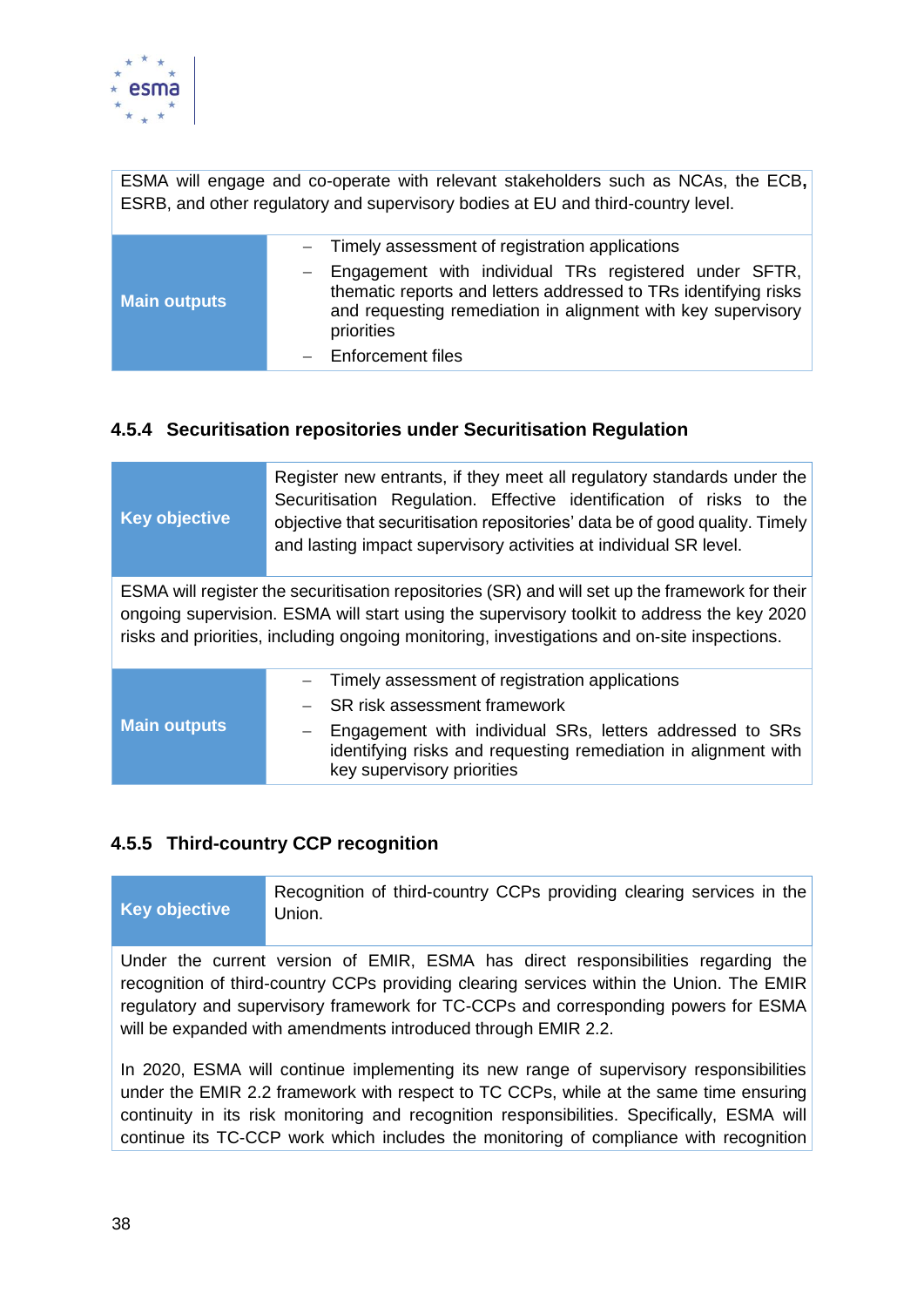

conditions by third-country CCPs, taking new recognition decisions and the review of existing ones, but it will at the same time expand this work as described in section 4.1.2.

|                     | - Recognition decisions for third-country CCPs                                       |
|---------------------|--------------------------------------------------------------------------------------|
| <b>Main outputs</b> | - Ongoing monitoring of compliance with third-country CCPs<br>recognition conditions |

#### <span id="page-38-0"></span>**4.5.6 Third-country CSD recognition**

| Key objective | Recognition of third-country CSDs and periodic monitoring of<br>compliance                                                                                                                                                                                                                                                                                                                                                                                                                                                              |
|---------------|-----------------------------------------------------------------------------------------------------------------------------------------------------------------------------------------------------------------------------------------------------------------------------------------------------------------------------------------------------------------------------------------------------------------------------------------------------------------------------------------------------------------------------------------|
|               | Under CSDR, ESMA has direct responsibilities regarding the recognition of third-country<br>CSDs providing notary or central maintenance services in relation to financial instruments<br>constituted under the law of a Member State or establishing a branch in a Member State.<br>This activity includes periodic monitoring of the compliance with recognition conditions by<br>third-country CSDs on the basis of information received from the responsible third-country<br>authorities and granting of new recognition decisions. |
|               | $\overline{\phantom{a}}$ Recognition decisions for CSDs.                                                                                                                                                                                                                                                                                                                                                                                                                                                                                |

| <b>Main outputs</b> | - Recognition decisions for CSDs                                |
|---------------------|-----------------------------------------------------------------|
|                     | - Periodic monitoring of compliance with recognition conditions |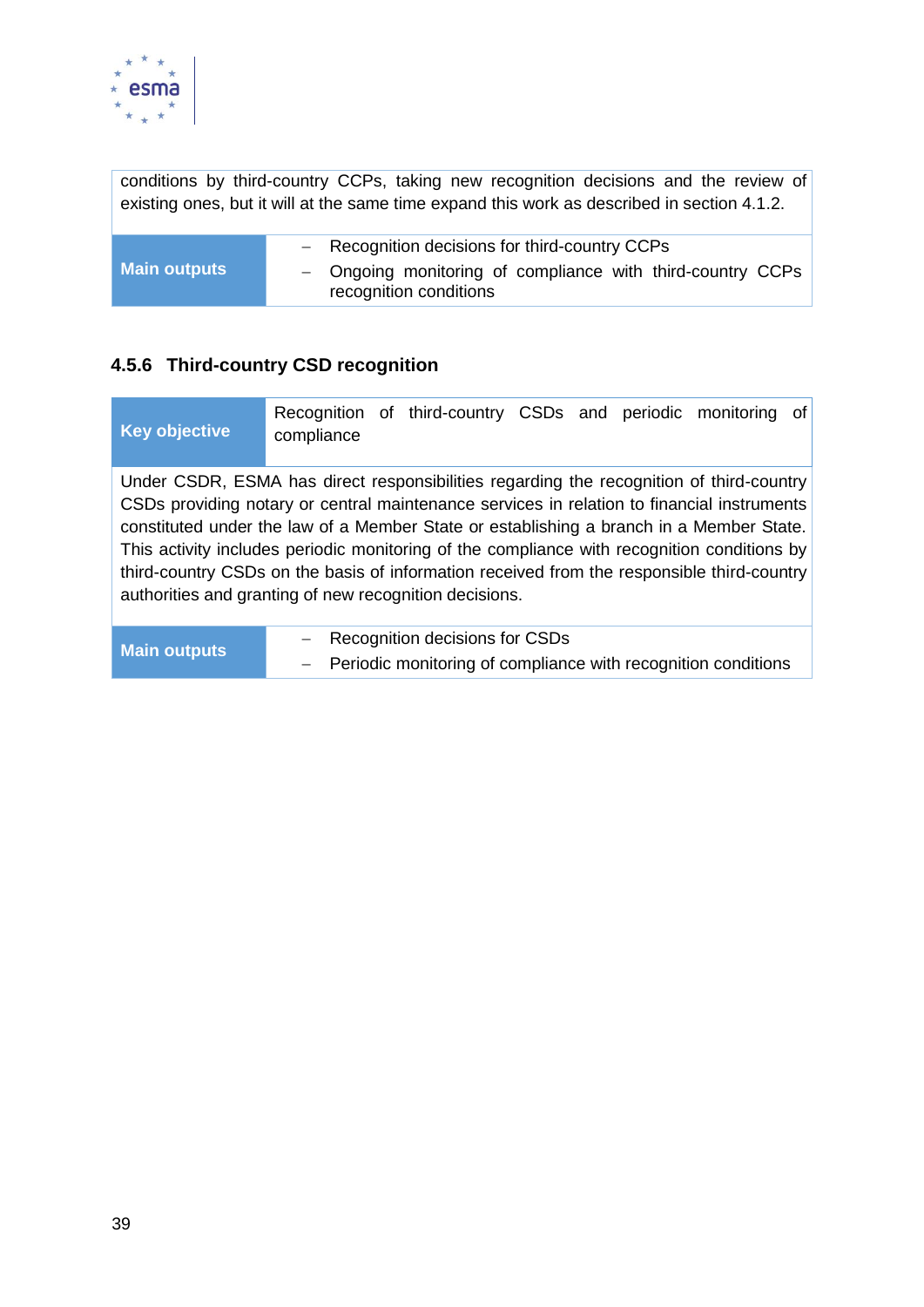

## <span id="page-39-0"></span>**4.6 ESMA as an organisation**

#### <span id="page-39-1"></span>**4.6.1 UK withdrawal from the European Union and future relationship**

#### **Key objective**

Provide strategic lead, co-ordination and consistency across all Brexitrelated workstreams within ESMA's remit and preparing for all possible scenarios.

The decision by the UK to leave the European Union is changing financial markets in Europe and will have very important impact on ESMA's work in the years to come. Brexit is presenting important risks and challenges for ESMA and NCAs, as well as financial firms, investors and consumers.

With the outcome of the political negotiations still unclear at the time of the publication of this document, the impact of Brexit in 2020 on ESMA's operations, work programme and set up cannot be granularly formulated but it should be mentioned that it will potentially have a major impact on the availability of resources for the priorities identified in the working programme.

The impact of Brexit on ESMA as an organisation requires strong internal co-ordination to prepare and adapt to the changes in ESMA's external environment, as well as communication with institutional and market stakeholders on relevant issues arising out of the Brexit negotiations and/or market developments.

Following the possible departure of the UK, 2020 will require significant work to manage the relationship between the EU27 and the UK in the field of financial services, which will be a source of risk and opportunity. In a no-deal Brexit scenario, ESMA will focus on ensuring the immediate risks and issues are managed. In the scenario where a withdrawal agreement is in place, at the request of the European Commission, ESMA will engage with the EU equivalence process. This will involve ESMA providing input in the adoption of equivalence decisions on the UK, the ongoing monitoring of those decisions, and ensuring appropriate supervisory convergence within the EU.

| <b>Main outputs</b> | - ESMA work to ensure appropriate regulatory and supervisory<br>coverage of third-country entities post-Brexit.                                                        |
|---------------------|------------------------------------------------------------------------------------------------------------------------------------------------------------------------|
|                     | - Ensure risk assessment and relevant mitigation across all<br>Brexit-related workstreams, including on ESMA as an<br>organisation                                     |
|                     | - Regular communication with market participants and other<br>stakeholders, including close co-ordination and co-operation<br>with relevant EU institutions and bodies |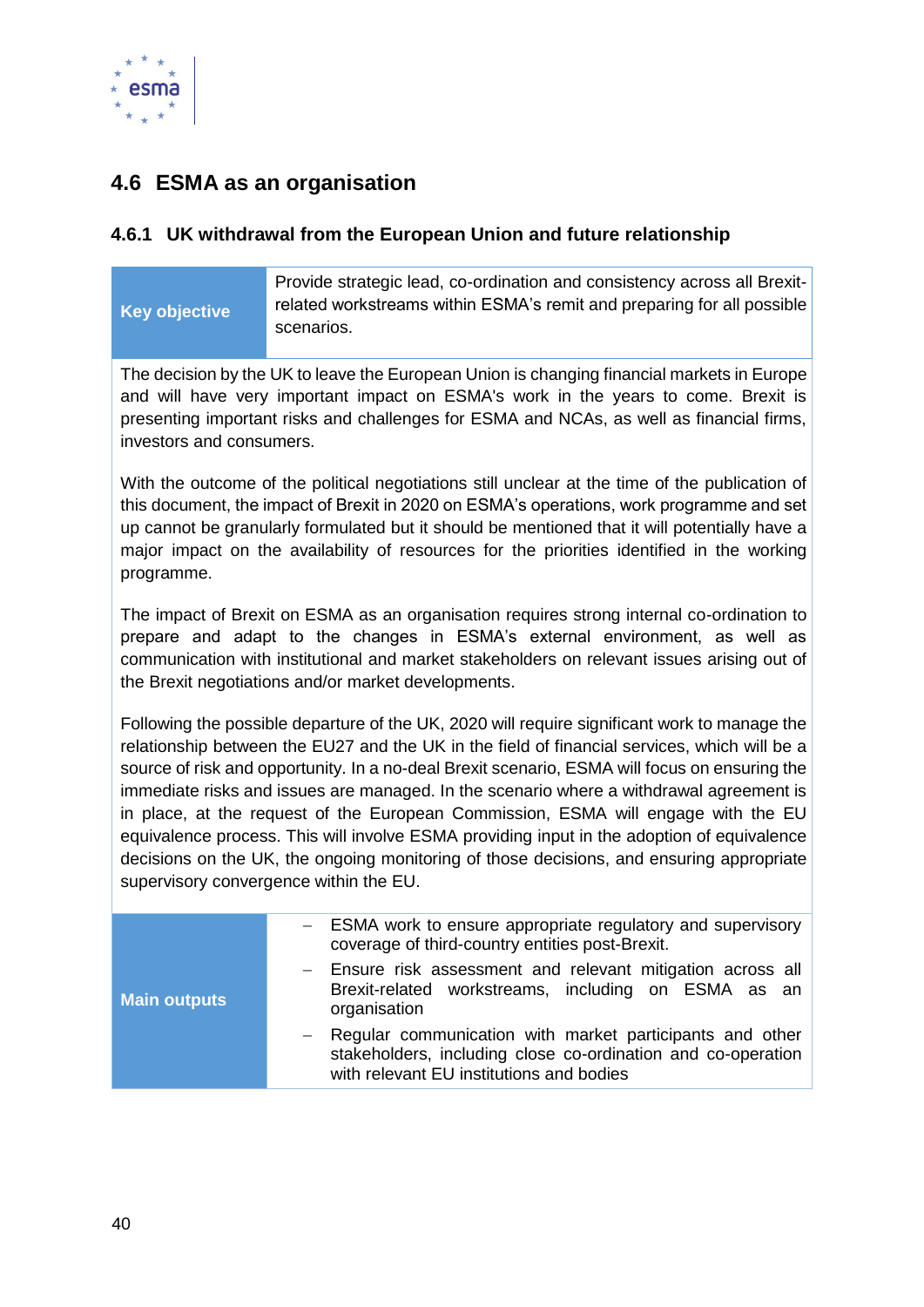

#### <span id="page-40-0"></span>**4.6.2 Corporate Affairs**

### **Key objective(s)**

Provide support to ESMA in the area of stakeholder relations, communication, governance, strategic planning and reporting; risk management, assurance and accountability.

ESMA's corporate affairs activity includes providing active support to the whole organisation through the following ongoing tasks:

**Relationship with the European Union Institutions, international organisations and other EU and non-EU regulators:** Co-ordinating, advising and ensuring crossorganisational coherence on inter-institutional relationships and ensuring liaison with the other ESAs, the ECB, as well as relations with third-country regulatory bodies and international organisations (IOSCO, FSB). This includes co-ordinating ESMA's representation at the Financial Services Committee (FSC) and the Economic and Financial Committee (EFC). In 2020, emphasis will be placed on engaging with the new Commission and new Parliament.

**Governance:** Providing support to the Board of Supervisors and the Management Board, in particular considering the changes to ESMA's governance that the ESAs' Review and EMIR 2.2 will bring, as well as continuing to support the Joint Committee, and the Board of Appeal, assisting internal governance bodies and providing support to senior management.

**Engagement with stakeholders:** providing support to the ESMA Securities and Markets Stakeholders Group, including as regards its set-up due to the ESMA Review, as well as to ESMA's broader stakeholder outreach activities and priorities.

**Communications:** Leading on external communications including preparation of key messages, media relations, advising and preparing for external speaking events and management of internal and external communication channels including intranet, website and social media.

**Planning and Reporting:** Producing strategic, multi-annual and annual work plans and reporting to the Management Board and the public on their execution using performance indicators.

**Internal Controls:** Ensuring that ESMA's policies, procedures and applicable laws and regulations are complied with; that risks are appropriately and continuously identified and managed; that high-quality control processes, policies and procedures are developed and maintained; and that there are controls around the protection of assets and information.

| <b>Main outputs</b> | - 2019 Annual Report                 |
|---------------------|--------------------------------------|
|                     | - 2019 Joint Committee Annual Report |
|                     | - 2021-2023 Programming Document     |
|                     | - 2021 Annual Work Programme         |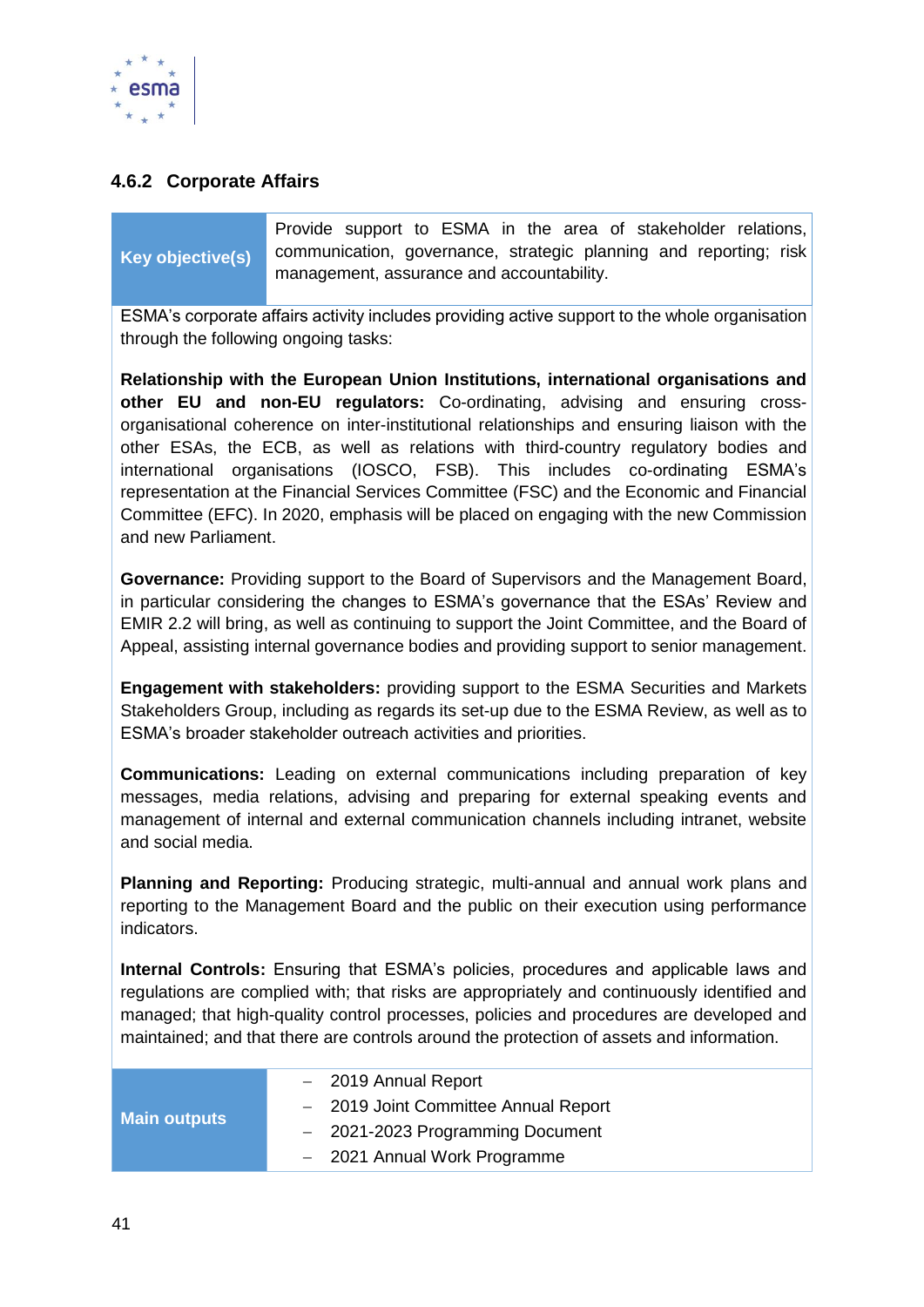

| - 2021 Joint Committee Annual Work Programme |
|----------------------------------------------|
| - 2021 Annual risk assessment and work plan  |

#### <span id="page-41-0"></span>**4.6.3 Legal**

| <b>Key objectives</b> | Enhance the legal drafting and soundness of legal acts adopted by<br>ESMA.                                                                                                                             |
|-----------------------|--------------------------------------------------------------------------------------------------------------------------------------------------------------------------------------------------------|
|                       | Provide clarity on the Authority's legal toolbox, including Q&As, and<br>easy access to all applicable acts elaborated by ESMA.                                                                        |
|                       | Promote good administrative behaviour throughout the organisation,<br>handle complaints and requests for access to documents efficiently,<br>ensure compliance with data protection and ethical rules. |
|                       | Identify potential breaches of Union law, with investigations and<br>recommendations as appropriate.                                                                                                   |
|                       | Represent ESMA before the Board of Appeal and the Court of Justice                                                                                                                                     |

Legal advice fosters sound and consistent interpretation of applicable legal or regulatory provisions falling under ESMA's remit. A particular attention will be given in 2020 in advising on the implementation of the legislative reforms impacting ESMA's missions and powers (e.g. ESA Review, EMIR 2.2, etc.

Legal reviews are necessary to ensure the legal quality and soundness of ESMA contributions to the single rulebook and to supervisory convergence, as well as its supervisory decisions. While formal sign-offs are provided for technical standards only, and will continue to be provided, enhanced guidance on drafting guidelines as well as, resource permitting, legal reviews of guidelines and other convergence tools will be promoted. Specific training sessions are also provided internally.

As a maturing and growing organisation, it is important to ensure that ethics and integrity rules are well-known and adhered to, in particular through induction sessions for newcomers. Similarly, compliance with the Data Protection Regulation through accurate and up-to-date records, an exhaustive public register and easily accessible privacy statements should be promoted. Last, ESMA should be able to rely more and more on internal legal expertise for all transversal support functions, while seeking external legal advice where lack of specific expertise or of available resources so require.

ESMA will continue to upgrade the user-friendliness of the applicable legal framework on its website, through ongoing updates of the lists of Technical Standards (TSs) and Guidelines (GLs), as well as through the expansion of its interactive Single Rulebook setting these TSs, GLs as well as Q&As into the context of sectoral directives and regulations in ESMA's remit. Specific care will be given in 2020 to promoting an enhanced framework for Q&As.

Efforts will also be made to enhance our complaints handling process through secure channels of communication for lodging complaints and while seeking more targeted input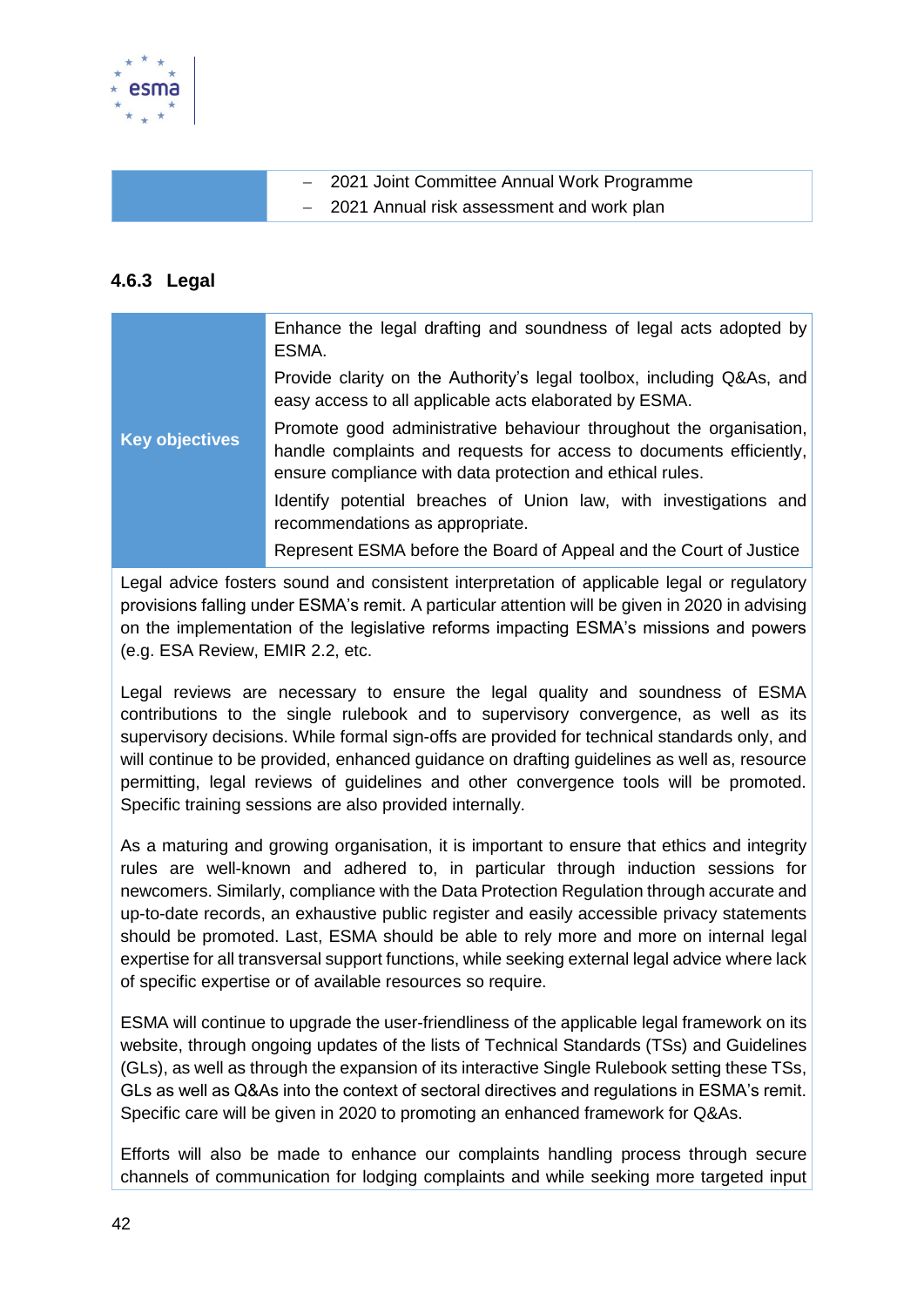

from stakeholders: this should allow ESMA to improve the ratio of admissible versus non admissible complaints, to proactively seek clarification from NCAs on their national framework and practices should serious indications of possible breaches of Union law be communicated to ESMA, and ultimately to help ensure consistent application of Union law through breach of Union law investigations and recommendations, when justified.

| <b>Main outputs</b> | - Legal sign-off of Technical Standards                                                          |
|---------------------|--------------------------------------------------------------------------------------------------|
|                     | - Handling complaints/appeals/actions against ESMA                                               |
|                     | - Updating tool listing Technical Standards and Guidelines                                       |
|                     | - Rolling out the Interactive Single Rule Book                                                   |
|                     | - Publishing a complete public register of ESMA processing<br>operations involving personal data |

#### <span id="page-42-0"></span>**4.6.4 Human Resources**

| <b>Key objective</b>                                                                                                                                                                                                                                                                                                                                                                                                                                                                                                  | Deliver HR services, enabling ESMA to attract, deploy and retain the<br>talents required to achieve its objectives, and ensuring efficient HR<br>administration while at the same time fulfilling the regulatory<br>requirements of an EU authority. |
|-----------------------------------------------------------------------------------------------------------------------------------------------------------------------------------------------------------------------------------------------------------------------------------------------------------------------------------------------------------------------------------------------------------------------------------------------------------------------------------------------------------------------|------------------------------------------------------------------------------------------------------------------------------------------------------------------------------------------------------------------------------------------------------|
| The Human Resources function will continue to support ESMA staff in their development<br>and HR needs and recruit new staff when necessary. Recruitment will be a particularly<br>important activity in 2020 as ESMA will need to recruit a significant number of new staff<br>members linked to ESMA's new powers and responsibilities (e.g. linked to ESAs' Review or<br>EMIR 2.2). In parallel, the key new project planned for 2020 is the implementation of Sysper,<br>the HR system of the European Commission. |                                                                                                                                                                                                                                                      |
| <b>Main outputs</b>                                                                                                                                                                                                                                                                                                                                                                                                                                                                                                   | - Recruitment/induction of new staff<br>- Training and development of staff                                                                                                                                                                          |

#### <span id="page-42-1"></span>**4.6.5 Finance and Procurement**

**Key objective** Further aligning the financial and procurement function to the ESMA strategy by continuing to enhance the underlying processes.

Overall, it is estimated that no less than 2,000 payments, 400 recovery orders and 1,500 contracts and procurement procedures will be processed by ESMA in 2020 to ensure the smooth functioning of the Authority.

In 2020, ESMA has to achieve some important milestones, namely the preparation and set up of the revised revenue structure with new fee sources stemming from amongst others the EMIR 2.2 and the ESAs' Review legislations. Therefore, an upgrade of the Activity-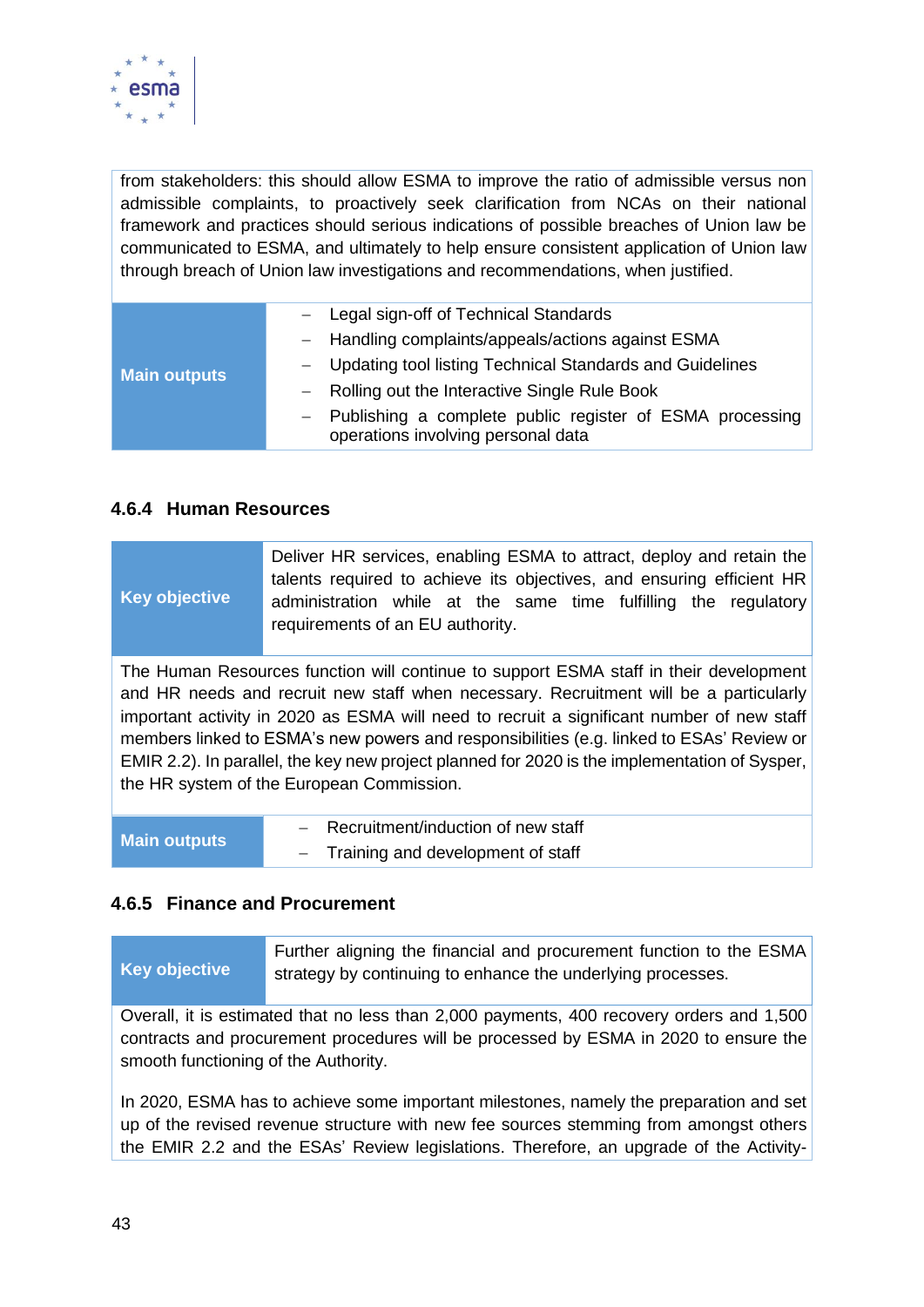

Based Management system will be needed to cope with the upcoming increased revenue and sub-activity complexity.

| <b>Main outputs</b> | - Processing payments and reimbursements                                |
|---------------------|-------------------------------------------------------------------------|
|                     | Budget management and issuing recovery orders for revenue<br>collection |
|                     | $-$ Procuring goods and services                                        |
|                     | - Review of the Activity-Based Management process                       |

#### <span id="page-43-0"></span>**4.6.6 Facility Management**

| <b>Key objective</b> | Provide proactive and effective support to ESMA by ensuring the<br>smooth running of the facilities of the Authority and the acquisition of<br>goods and services, in accordance with the EU public procurement<br>rules and procedures. Ensure the health and safety of ESMA staff and<br>visitors.                                                                                                                                                                   |
|----------------------|------------------------------------------------------------------------------------------------------------------------------------------------------------------------------------------------------------------------------------------------------------------------------------------------------------------------------------------------------------------------------------------------------------------------------------------------------------------------|
|                      | The particular areas of focus in 2020 will be the consolidation of the move to the new<br>premises and the adaptation of all our service contracts, as well as instructions and working<br>procedures to adapt ESMA to work in its new building. Additional projects such as the<br>finalisation of the process to get ESMA certified as an EMAS (EU Eco-Management and<br>Audit Scheme) company and the launch of a new mission tool project will also be considered. |
| <b>Main outputs</b>  | Finalisation of the installation in the new premises<br>Revision of the Mission management tool<br><b>Facility Management support</b>                                                                                                                                                                                                                                                                                                                                  |

## <span id="page-43-1"></span>**4.6.7 Information and Communication Technologies**

| Key objective                                                                                                                                                                                                | Provide effective and proactive ICT support to staff and manage<br>ESMA's ICT resources in a flexible and efficient way.                 |  |
|--------------------------------------------------------------------------------------------------------------------------------------------------------------------------------------------------------------|------------------------------------------------------------------------------------------------------------------------------------------|--|
| Maintenance and lifecycle upgrade of ICT digital workplace tools such as computers, mobile,<br>and printing devices, office automation, mail & calendar, unified communications and<br>collaborations tools. |                                                                                                                                          |  |
| Provide support to internal and external users of ESMA systems.                                                                                                                                              |                                                                                                                                          |  |
| <b>Main outputs</b>                                                                                                                                                                                          | workplace<br>delivery,<br>digital<br>tools<br>ICT.<br>supported<br>by<br>communication, change management and user support<br>processes. |  |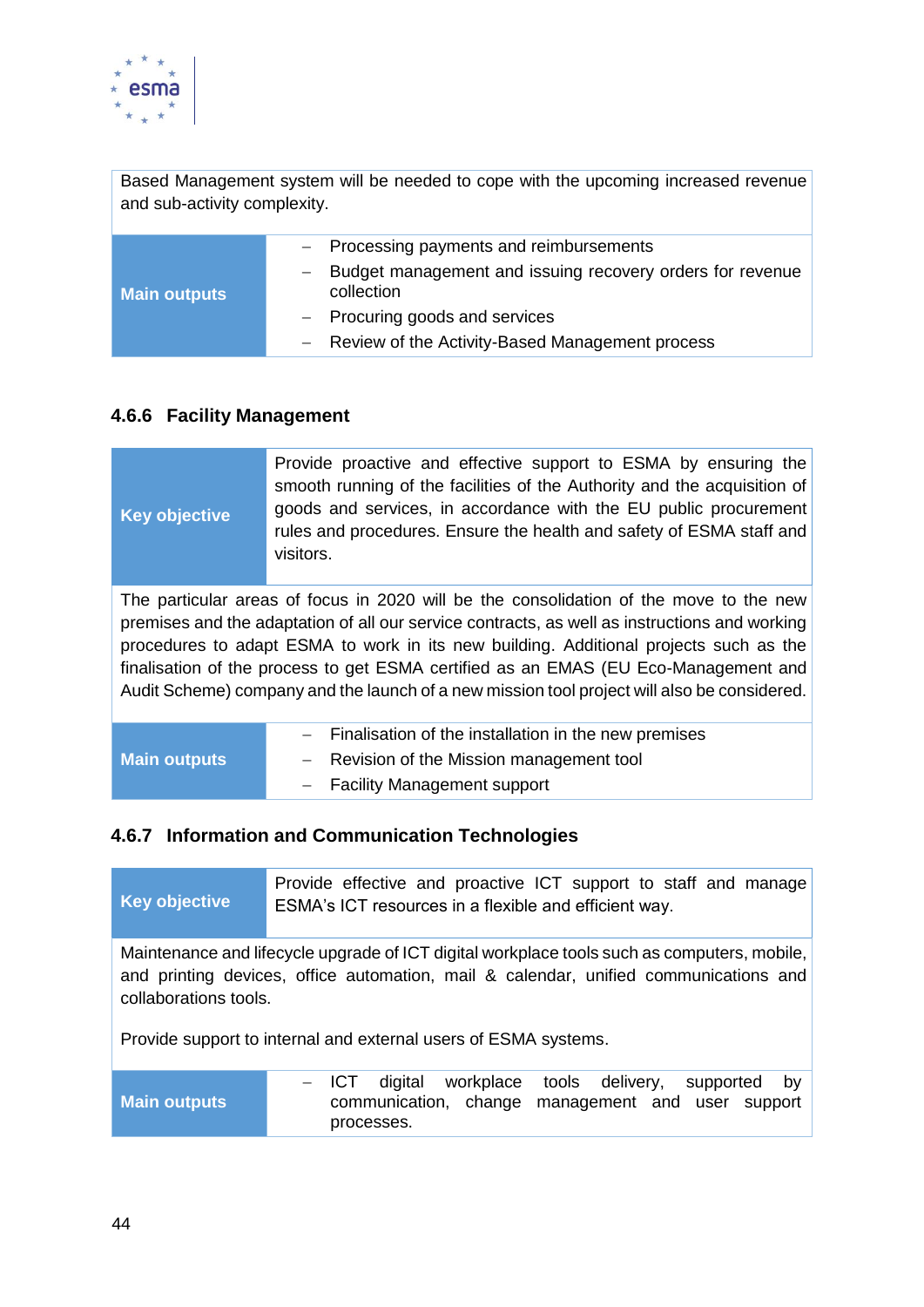

## <span id="page-44-0"></span>**Annex I. Human Resources**

The following tables replicate ESMA's 2020 budget request, aligned to the new agreed mandates by ESMA's Board of Supervisors in July 2019. The draft budget will not be final until agreed by the Budgetary Authority:

| 2020 draft Establishment Plan |               |                  |                |
|-------------------------------|---------------|------------------|----------------|
| AD 16                         | $\mathcal{P}$ |                  |                |
| AD 15                         | 3             | <b>AST 11</b>    |                |
| AD 14                         |               | <b>AST 10</b>    |                |
| AD 13                         | 3             | AST <sub>9</sub> |                |
| AD 12                         | 11            | AST <sub>8</sub> | 2              |
| <b>AD 11</b>                  | 16            | AST <sub>7</sub> | 3              |
| AD 10                         | 28            | AST <sub>6</sub> | 2              |
| AD <sub>9</sub>               | 45            | AST <sub>5</sub> | $\overline{2}$ |
| AD 8                          | 41            | AST <sub>4</sub> | 1              |
| AD 7                          | 30            | AST <sub>3</sub> |                |
| AD 6                          | 19            | AST <sub>2</sub> |                |
| AD <sub>5</sub>               | 11            | AST <sub>1</sub> |                |
| AD total                      | 209           | <b>AST</b> total | 10             |
| <b>GRAND TOTAL</b>            |               | 219              |                |

| <b>Contract Agents</b>    | 2020<br>draft<br>estimate |
|---------------------------|---------------------------|
| <b>Function Group IV</b>  | 49                        |
| <b>Function Group III</b> | 32                        |
| <b>Function Group II</b>  |                           |
| <b>Function Group I</b>   |                           |
| Total                     | 81                        |

| <b>Seconded National</b><br><b>Experts</b> | 2020<br>draft<br>estimate |
|--------------------------------------------|---------------------------|
| Total                                      | 32                        |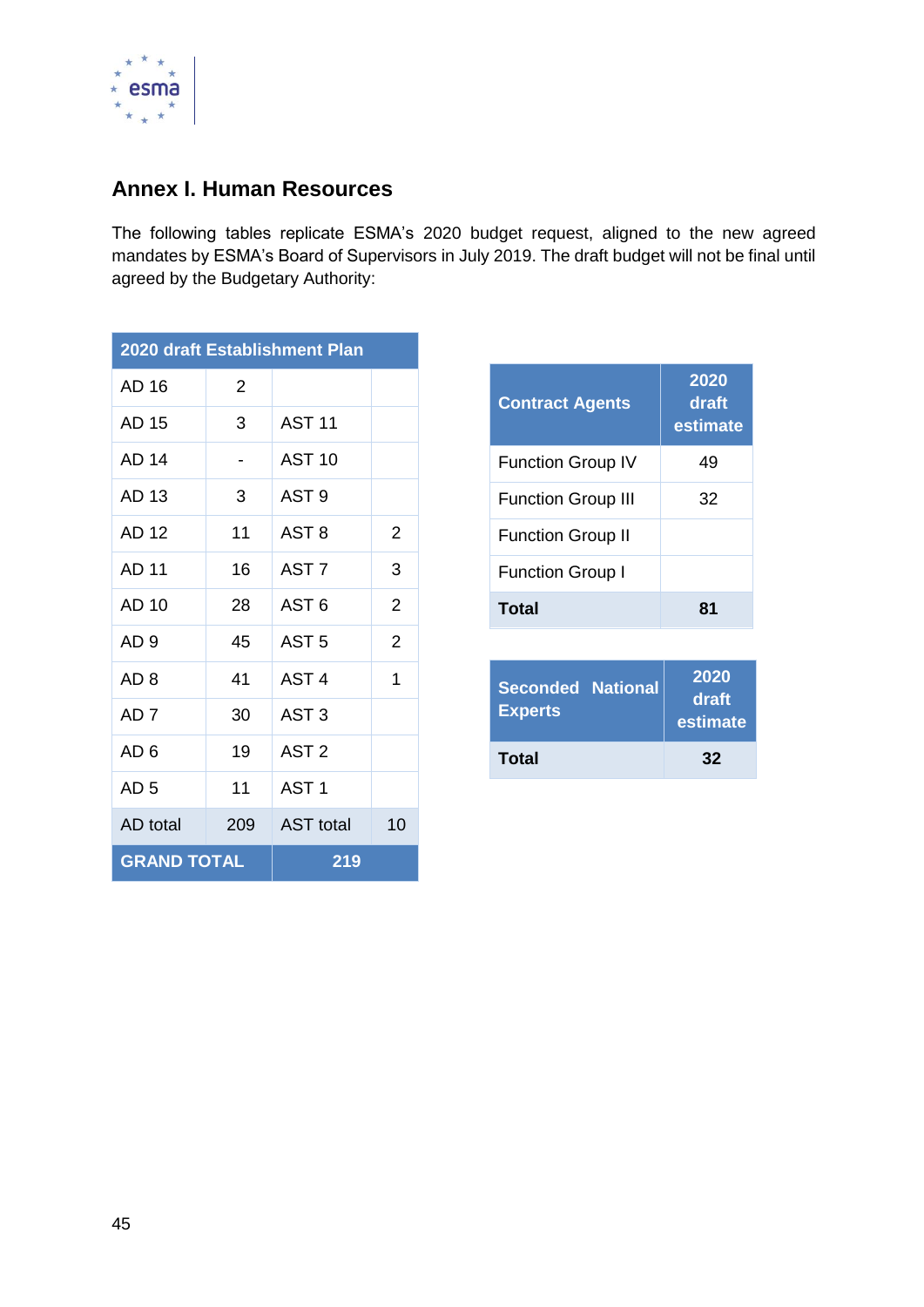

## <span id="page-45-0"></span>**Annex II. Draft budget**

The following tables replicate ESMA's 2020 budget request, aligned to the new agreed mandates by ESMA's Board of Supervisors in July 2019. The draft budget will not be final until agreed by the Budgetary Authority.

| <b>REVENUE</b>                                          | <b>EUR</b> |
|---------------------------------------------------------|------------|
| Revenue from fees                                       | 12,776,511 |
| EU contribution                                         | 22,093,000 |
| <b>Contribution from National Competent Authorities</b> | 23,717,826 |
| Participation charges for ESMA Conference               | 200,000    |
| Contribution for delegated tasks                        | 310,500    |
| <b>TOTAL REVENUE</b>                                    | 59,097,837 |

| <b>EXPENDITURE</b>                            | <b>EUR</b> |
|-----------------------------------------------|------------|
| Staff expenditure                             | 35,188,837 |
| Infrastructure and administrative expenditure | 8,311,000  |
| Operating expenditure                         | 13,435,000 |
| Delegated tasks                               | 2,163,000  |
| <b>TOTAL EXPENDITURE</b>                      | 59,097,837 |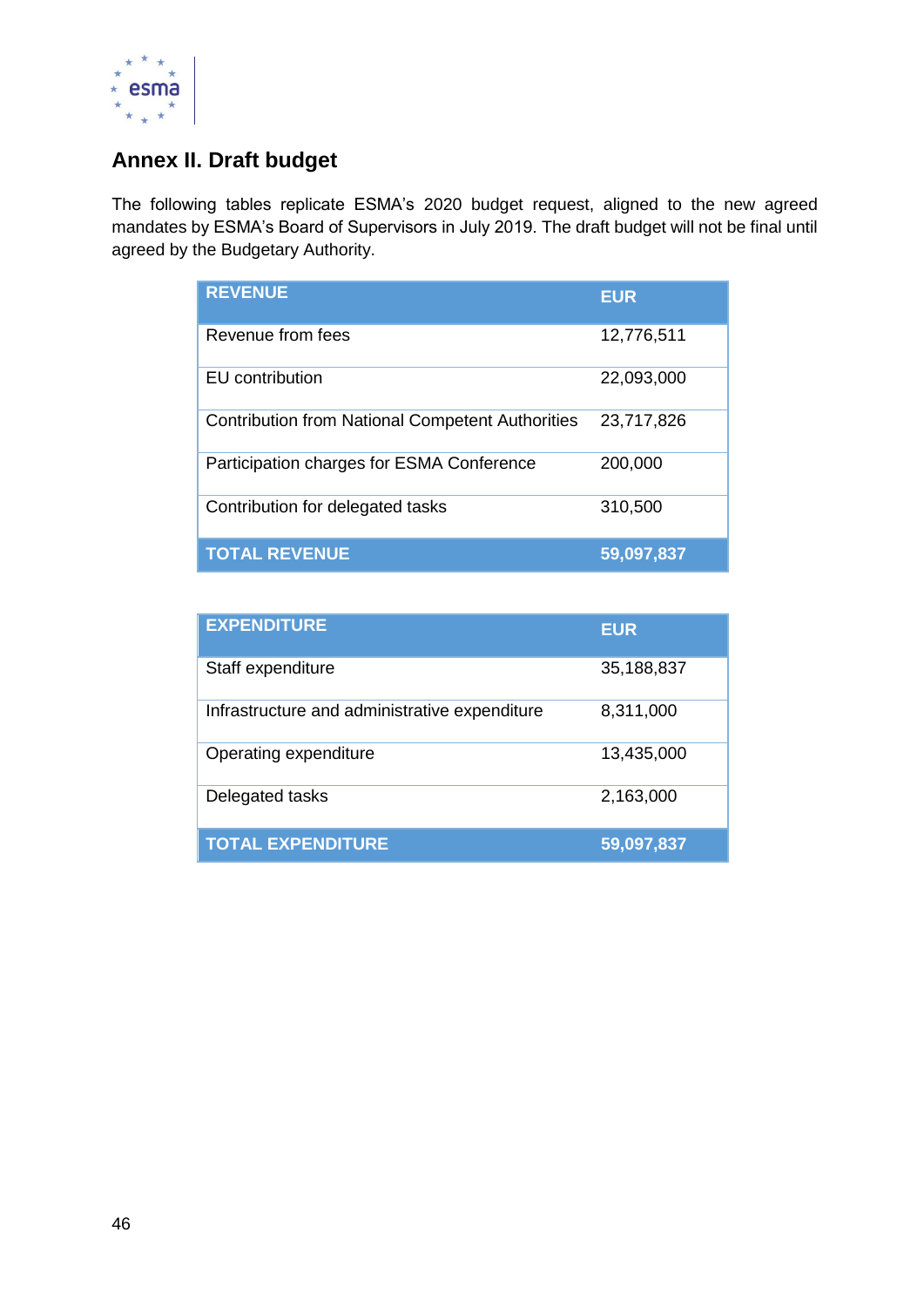

## <span id="page-46-0"></span>**Annex III. ESMA's Key Performance Indicators**

ESMA has defined a list of Key Performance Indicators that are reported to the Management Board. ESMA's work programme in 2020 will be measured against these indicators.

| <b>Activity</b>                                                  | <b>Key Performance Indicator</b>                                                                                                                                                                                                                        |
|------------------------------------------------------------------|---------------------------------------------------------------------------------------------------------------------------------------------------------------------------------------------------------------------------------------------------------|
|                                                                  | Main achievements in priority areas for convergence work<br>as identified in the Annual Work Programme.<br>Key achievements (i.e. key projects, topics dealt with), as<br>well as continued measurement of % planned vs.<br>delivered convergence work. |
| Promoting supervisory<br>convergence                             | Impact of Union Supervisory Priorities [under new<br>ESMAR].<br>Precise indicator to be developed based on the<br>information that NCAs will provide to ESMA on how their<br>activities took into account the priorities.                               |
|                                                                  | Reported compliance rate with GLs.<br>Number of instances, NCAs with highest numbers of non-<br>compliance, GLs with highest numbers of non-<br>compliance, action undertaken to foster compliance.                                                     |
|                                                                  | Peer reviews & follow-ups.<br>12 months after publication, proactive status update by<br>NCAs on % of recommendations implemented.                                                                                                                      |
|                                                                  | % of IT systems delivered compared to planned.                                                                                                                                                                                                          |
|                                                                  | % budget execution of IT Work Programme.                                                                                                                                                                                                                |
|                                                                  | Number of new harmonised data requirement/number of<br>standardised reporting requirement.                                                                                                                                                              |
|                                                                  | Number of maintained IT systems.                                                                                                                                                                                                                        |
| Assessing risks to investors,<br>markets and financial stability | Risk monitoring reports delivered against work plan, incl.<br>ESMA TRVs, ESMA RDs, ESA JC Risk Reports, ESMA<br><b>Annual Statistical Reports.</b><br>Measure: Absolute number of reports delivered against<br>nominal annual target).                  |
|                                                                  | Number of risk issues analysed, incl. vulnerabilities<br>articles, Impact Assessments, Stress Test contributions,<br>ESMA Economic Reports, ESMA Working Papers, other<br>relevant analyses.                                                            |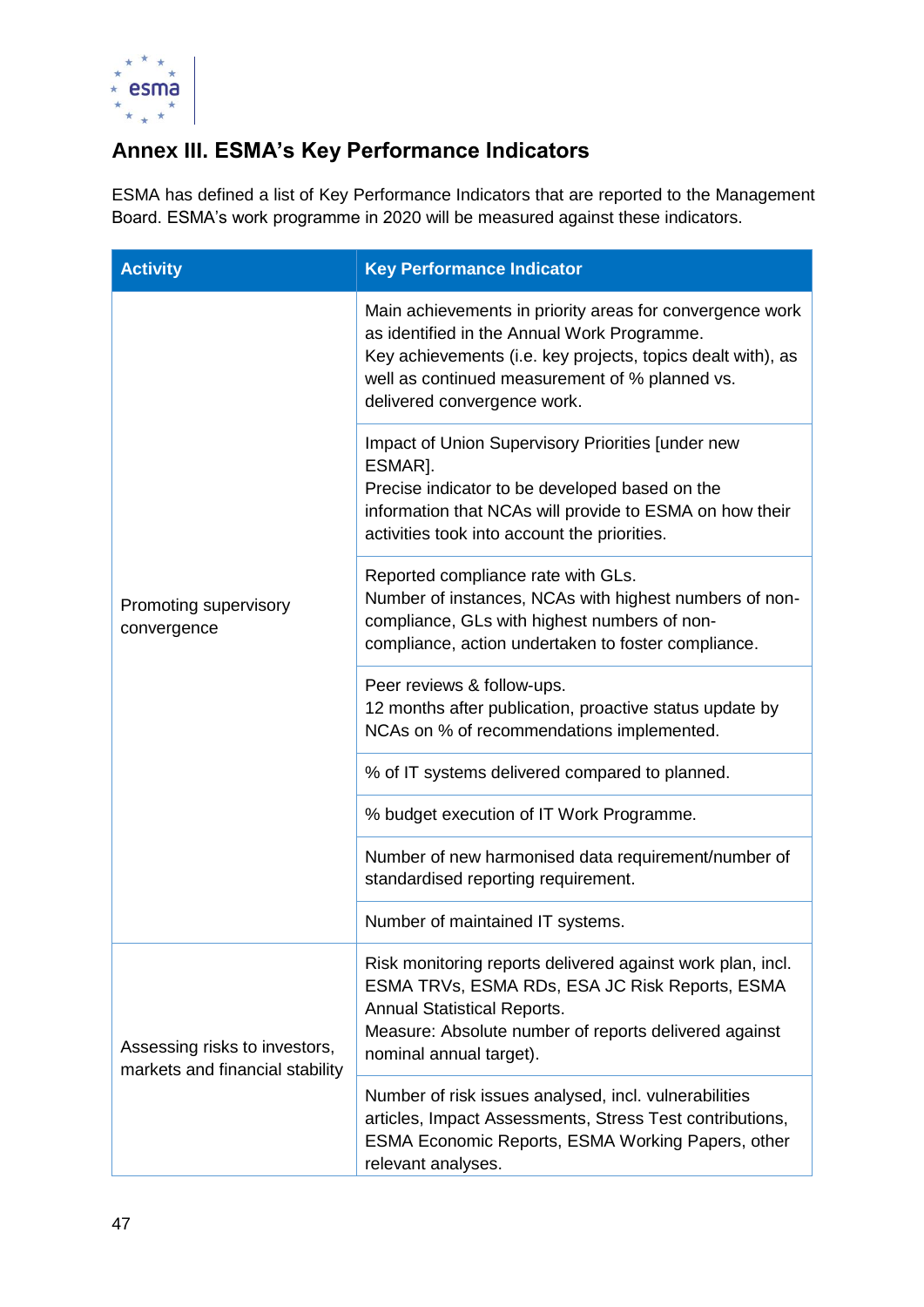

| <b>Activity</b>                                          | <b>Key Performance Indicator</b>                                                                                                                                                                                                                        |
|----------------------------------------------------------|---------------------------------------------------------------------------------------------------------------------------------------------------------------------------------------------------------------------------------------------------------|
|                                                          | Measure: Absolute number of reports delivered against<br>nominal annual target.                                                                                                                                                                         |
|                                                          | Coverage of ESMA databases under central data<br>management.<br>Measure: Number of databases managed centrally in % of                                                                                                                                  |
|                                                          | all ESMA datasets.                                                                                                                                                                                                                                      |
|                                                          | Level of data system coverage and quality reached.<br>Measure: Yoy % change of composite indicator of data<br>coverage and quality metrics, to be developed.                                                                                            |
| Completing a single rulebook<br>for EU financial markets | Percentage of technical standards reviewed.                                                                                                                                                                                                             |
|                                                          | Percentage of engagement with firms split by High Risk<br>and Non-High Risk Firms.                                                                                                                                                                      |
|                                                          | Number of investigations/pre-enforcement cases split by<br>High Risk and Non-High Risk Firms.                                                                                                                                                           |
|                                                          | Percentage of risk scenarios which triggered a supervisory<br>action and resulted in a drop in the risk following the action.                                                                                                                           |
| Direct supervision of specific<br>financial entities     | The time a firm takes to proceed to remedial actions<br>following ESMA's supervisory action.                                                                                                                                                            |
|                                                          | Percentage of withdrawals of applications for registration<br>triggered by firms realising their unreadiness to be<br>registered following discussions where ESMA raised<br>about the<br>application<br>for<br>concerns<br>and<br>asked<br>improvements |
|                                                          | Number of cases meeting the time designated for the<br>overall enforcement process.                                                                                                                                                                     |
|                                                          | Budget management measures:<br>Rate of implementation of Commitment Appropriations                                                                                                                                                                      |
|                                                          | Rate of cancellation of Payment Appropriations<br>Rate of payments executed within legal/contractual<br>deadlines                                                                                                                                       |
| Organisational implications                              | Human Resource measures:                                                                                                                                                                                                                                |
|                                                          | Average vacancy rate                                                                                                                                                                                                                                    |
|                                                          | Staff turnover rate<br>Staff satisfaction survey                                                                                                                                                                                                        |
|                                                          | Percentage of completion of the activities of the Annual<br>Work Programme.                                                                                                                                                                             |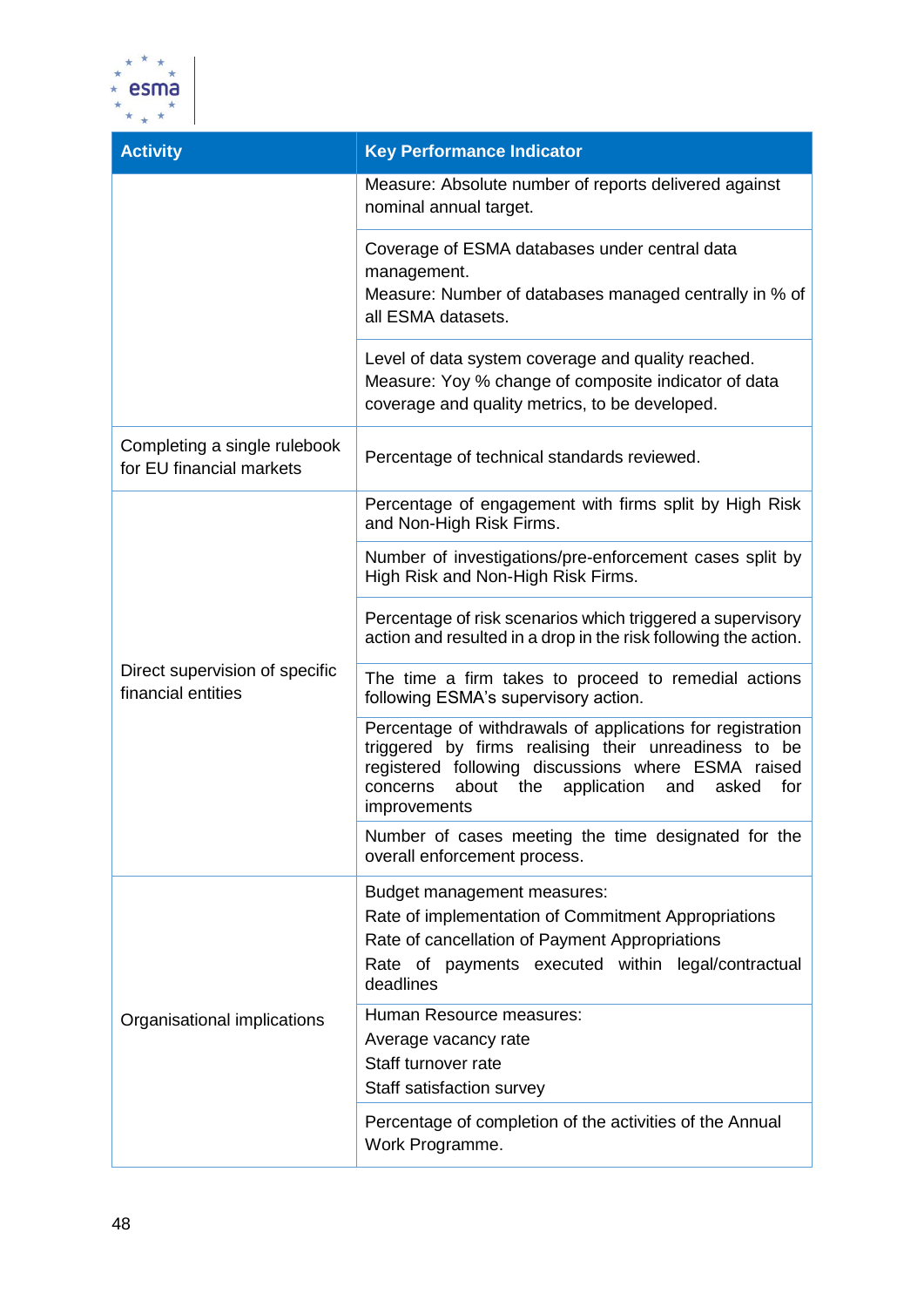

| <b>Activity</b> | <b>Key Performance Indicator</b>                                 |
|-----------------|------------------------------------------------------------------|
|                 | Rate of external and accepted internal audit<br>recommendations. |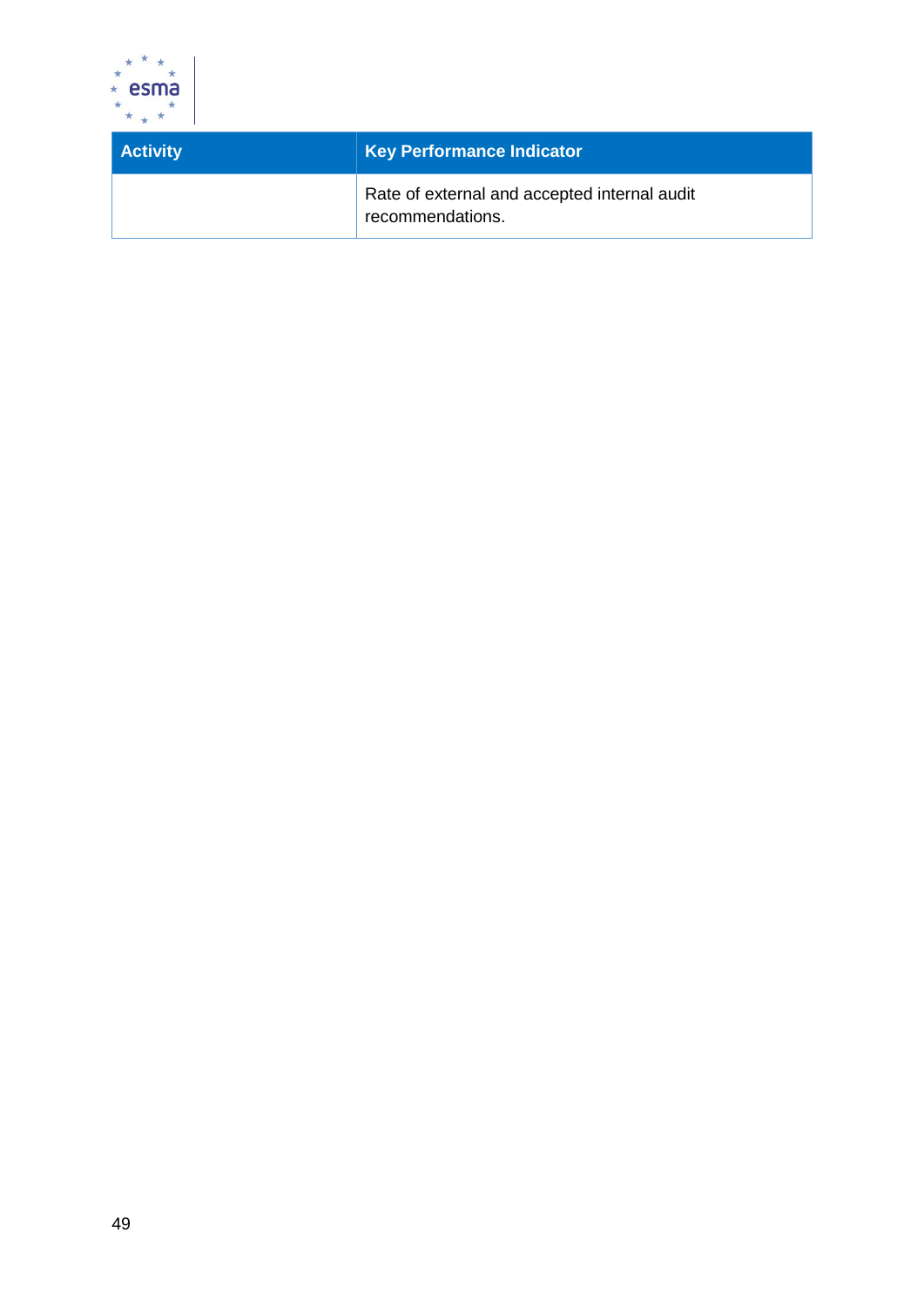

## <span id="page-49-0"></span>**Annex IV. Acronyms**

| <b>AIFMD</b> | Alternative Investment Fund Managers Directive         |
|--------------|--------------------------------------------------------|
| <b>APM</b>   | Alternative performance measures                       |
| <b>BMR</b>   | <b>Benchmarks Regulation</b>                           |
| <b>CCP</b>   | <b>Central Counterparty</b>                            |
| <b>CEAOB</b> | <b>Committee of European Audit Oversight Bodies</b>    |
| <b>CMU</b>   | <b>Capital Markets Union</b>                           |
| <b>CPMI</b>  | Committee on Payments and Market Infrastructures       |
| <b>CRA</b>   | <b>Credit Rating Agency</b>                            |
| <b>CRR</b>   | <b>Capital Requirements Regulation</b>                 |
| <b>DQAP</b>  | Data Quality Action Plan                               |
| <b>EBA</b>   | <b>European Banking Authority</b>                      |
| <b>ECAIs</b> | <b>External Credit Assessment Institutions</b>         |
| <b>ECB</b>   | <b>European Central Bank</b>                           |
| <b>ESAs</b>  | <b>European Supervisory Authorities</b>                |
| <b>EECS</b>  | <b>European Enforcers Co-ordination Session</b>        |
| <b>EFRAG</b> | European Financial Reporting Advisory Group            |
| <b>EIOPA</b> | European Insurance and Occupational Pensions Authority |
| <b>ELTIF</b> | European Long-term Investment Funds                    |
| <b>EMIR</b>  | European Market Infrastructure Regulation              |
| <b>ESEF</b>  | European Single Electronic Format                      |
| <b>ESG</b>   | <b>Environmental, Social and Governance</b>            |
| <b>ESRB</b>  | European Systemic Risk Board                           |
| <b>ESRB</b>  | European Systemic Risk Board                           |
| <b>EuSEF</b> | European Social Entrepreneurship Funds                 |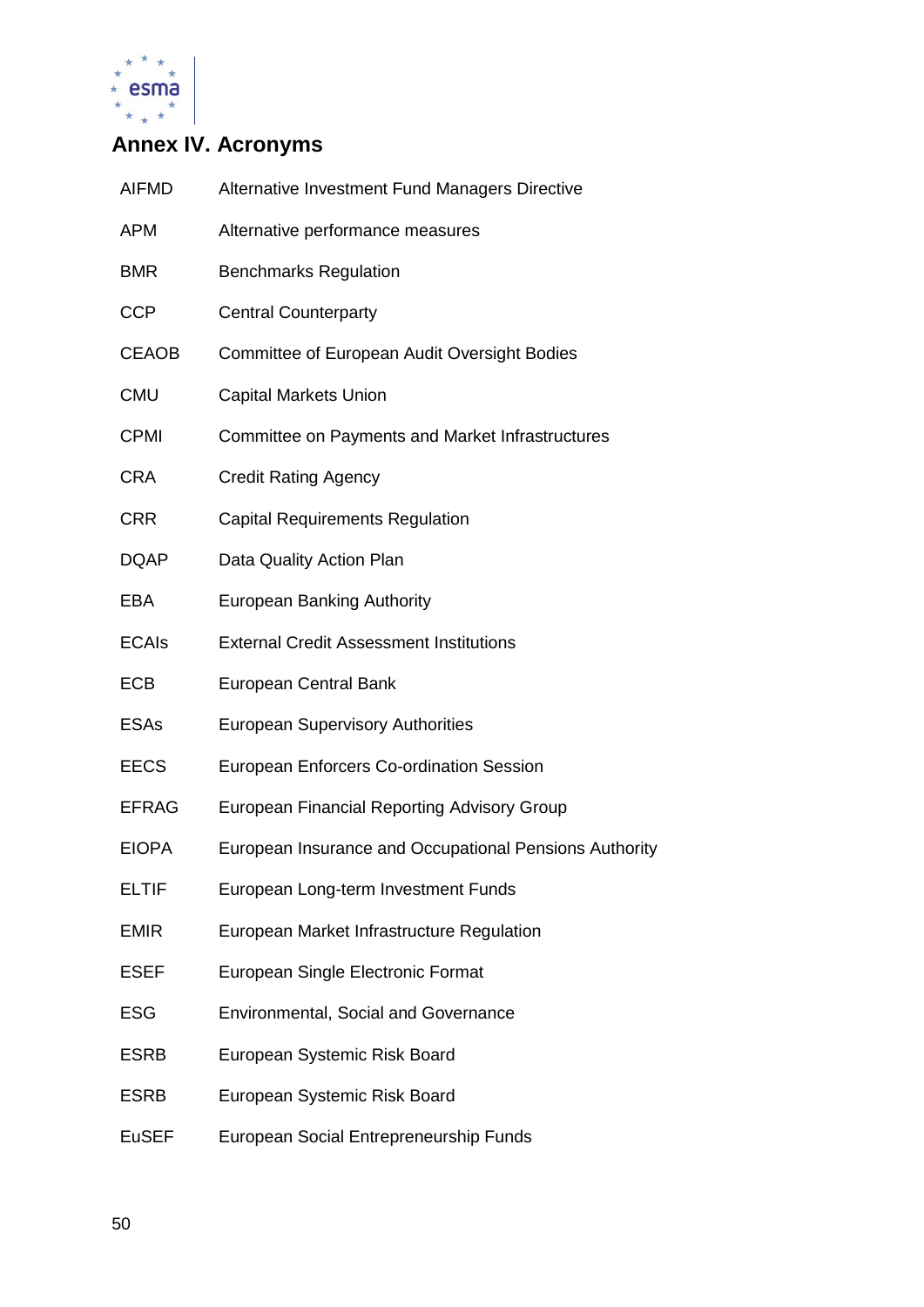

| <b>EuVECA</b> | European Venture Capital Funds                                         |
|---------------|------------------------------------------------------------------------|
| <b>FSB</b>    | <b>Financial Stability Board</b>                                       |
| <b>FTE</b>    | <b>Full Time Equivalent</b>                                            |
| <b>HFT</b>    | <b>High-Frequency Trading</b>                                          |
| <b>IASB</b>   | <b>International Accounting Standards Board</b>                        |
| <b>IFRS</b>   | <b>International Financial Reporting Standards</b>                     |
| <b>IIO</b>    | Independent Investigation Officer                                      |
| <b>IOSCO</b>  | International Organization of Securities Commissions                   |
| <b>ITS</b>    | <b>Implementing Technical Standard</b>                                 |
| <b>JC</b>     | Joint Committee                                                        |
| LEI           | <b>Legal Entity Identifier</b>                                         |
| <b>MAR</b>    | <b>Market Abuse Regulation</b>                                         |
| <b>MiFID</b>  | Markets in Financial Instruments Directive                             |
| <b>MiFIR</b>  | Markets in Financial Instruments Regulation                            |
| <b>MMFs</b>   | <b>Money Market Funds</b>                                              |
| <b>MMFR</b>   | Money Market Funds Regulation                                          |
| <b>NCA</b>    | <b>National Competent Authority</b>                                    |
| <b>NPL</b>    | Non-Performing Loans                                                   |
| <b>PRIIPS</b> | Regulations on Packaged Retail and Insurance-based Investment Products |
| <b>RTS</b>    | <b>Regulatory Technical Standards</b>                                  |
| <b>SFTR</b>   | <b>Securities Financing Transactions Regulation</b>                    |
| <b>SR</b>     | Securitisation Regulation                                              |
| <b>SSR</b>    | <b>Short Selling Regulation</b>                                        |
| <b>TR</b>     | <b>Trade Repository</b>                                                |
| <b>TS</b>     | <b>Technical Standard</b>                                              |